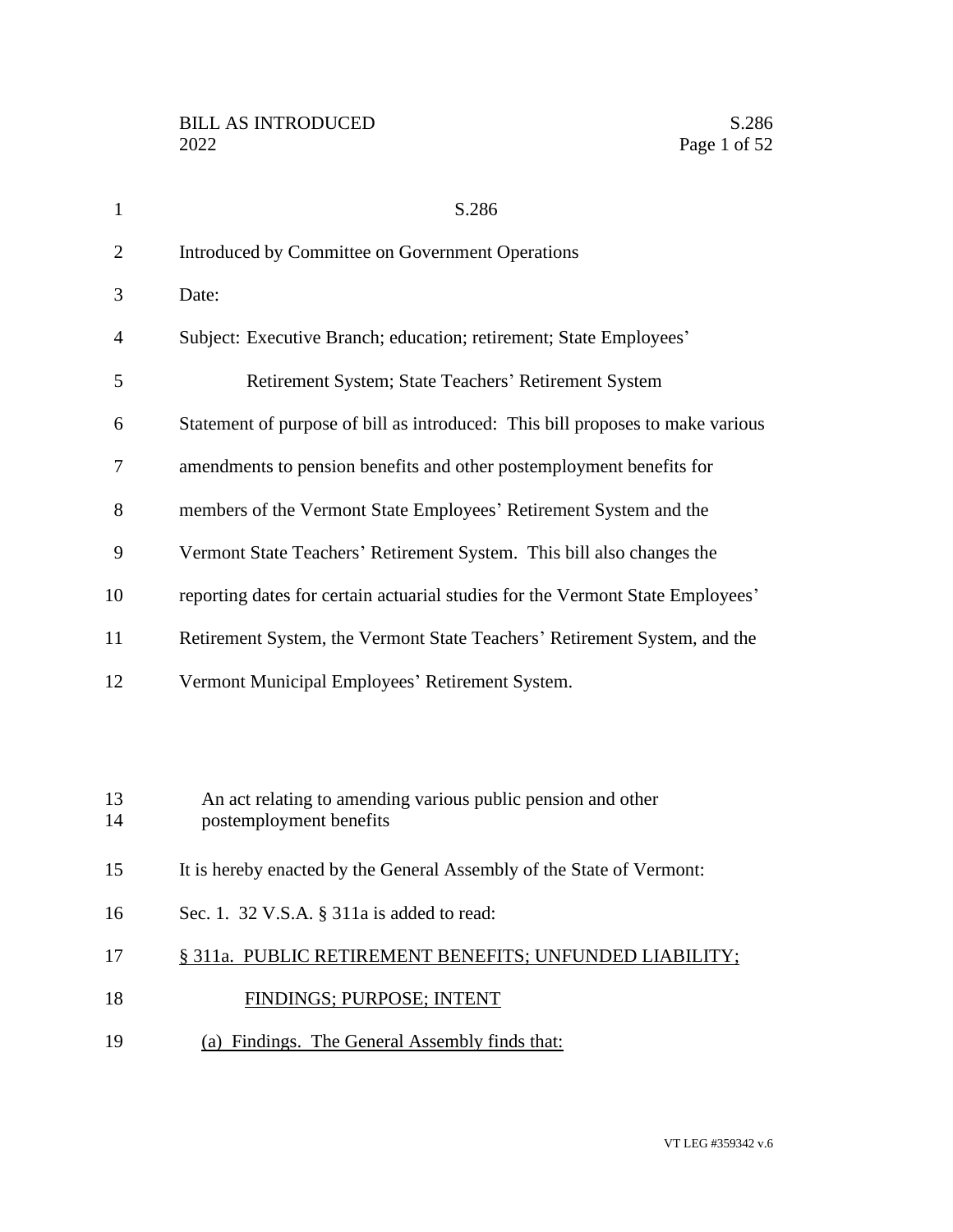| 1              | (1) The actuarially determined employer contribution (ADEC) for the              |
|----------------|----------------------------------------------------------------------------------|
| $\mathbf{2}$   | Vermont State Employees' Retirement System (VSERS) has increased by an           |
| 3              | annual growth rate of 12.1 percent between FY 2009 and FY 2023, and the          |
| $\overline{4}$ | funded ratio of the VSERS has declined from 94.1 percent from FY 2008 to         |
| 5              | 67.6 percent by year-end FY 2021.                                                |
| 6              | (2) The ADEC for the Vermont State Teachers' Retirement System                   |
| 7              | (VSTRS) has increased by an annual growth rate of 13 percent between             |
| 8              | FY 2009 and FY 2023, and the funded ratio of the VSTRS has declined from         |
| 9              | 80.9 percent from FY 2008 to 52.9 percent by year-end FY 2021.                   |
| 10             | (3) The General Assembly has appropriated sufficient funds to fully pay          |
| 11             | the ADEC for both VSERS and VSTRS at the recommended amounts since               |
| 12             | FY 2007 and throughout the current amortization period.                          |
| 13             | (4) Since FY 2009, the accrued liabilities of VSERS and VSTRS have               |
| 14             | grown faster than the assets of each plan, resulting in a gap between the        |
| 15             | expected payout of future benefits and the assets VSERS and VSTRS have to        |
| 16             | pay out those benefits to retired State employees and teachers. This gap is also |
| 17             | known as the unfunded liabilities for VSERS and VSTRS.                           |
| 18             | (5) In FY 2015, the General Assembly created the Retired Teachers'               |
| 19             | Health and Medical Benefits Fund, and health care premiums are paid for          |
| 20             | through a trust of the Fund on a pay-as-you go basis rather than from the        |
| 21             | Vermont Teachers' Retirement Fund.                                               |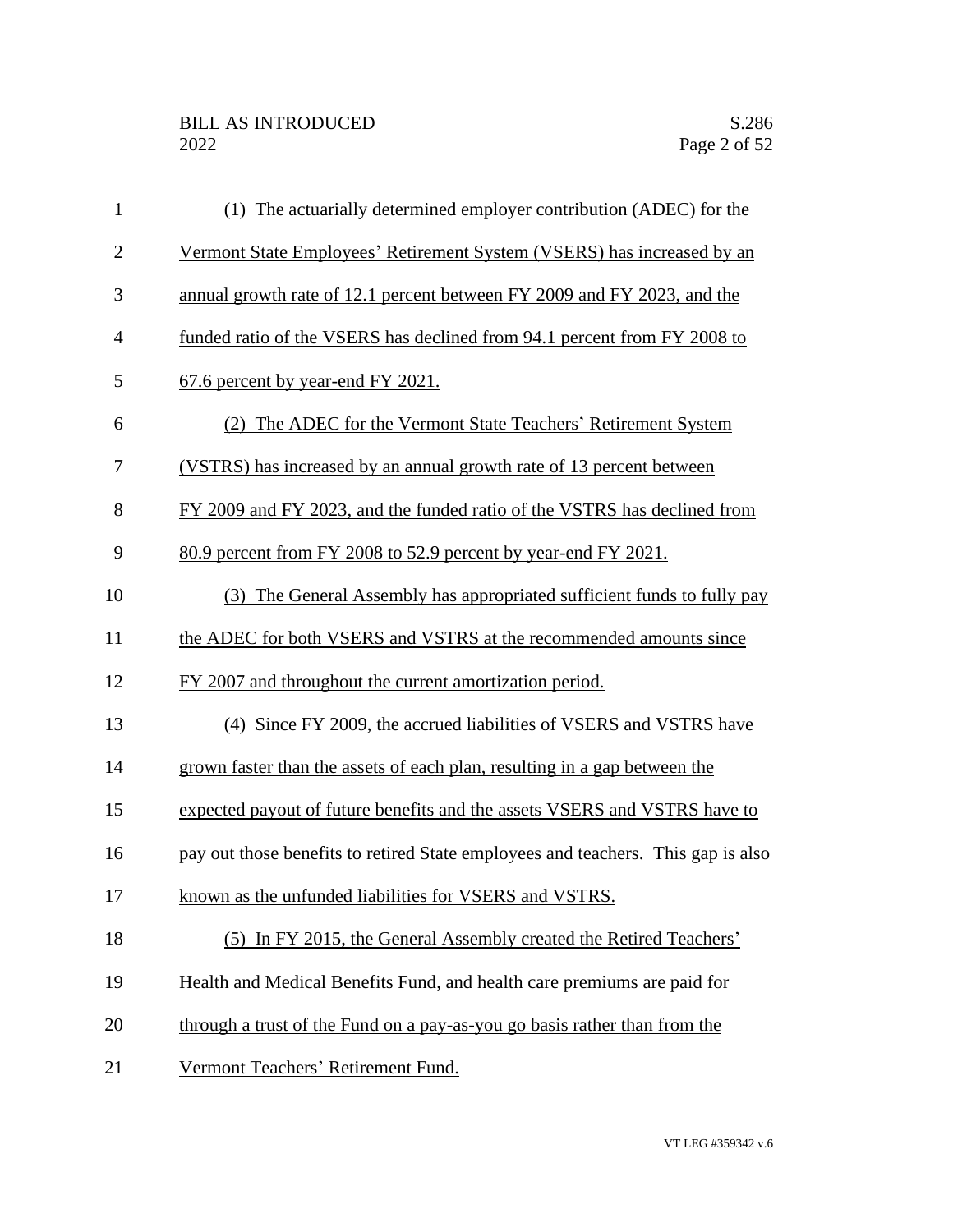| $\mathbf{1}$   | (6) The FY 2022 State budget expense for retiree health care benefits,           |
|----------------|----------------------------------------------------------------------------------|
| $\overline{2}$ | known as other postemployment benefits (OPEB), for State employees was           |
| 3              | approximately \$37.2 million and \$35.1 million for teachers.                    |
| $\overline{4}$ | (7) As of the beginning of FY 2022, the State's unfunded liabilities for         |
| 5              | health care benefits for retired State employees and teachers is \$2.75 billion. |
| 6              | (b) Purpose. The purpose of this section is to provide economic stability        |
| 7              | for retired State employees and teachers by maintaining the financial health of  |
| 8              | VSERS and VSTRS, while also addressing the unfunded liabilities in the           |
| 9              | State's pension and OPEB plans and the decline in the funded ratios of those     |
| 10             | retirement systems.                                                              |
| 11             | (c) Intent.                                                                      |
| 12             | (1) It is the intent of the General Assembly to address the unfunded             |
| 13             | liabilities and decline in funded ratios of VSERS and VSTRS by implementing      |
| 14             | several measures, including:                                                     |
| 15             | (A) continuing the General Assembly's policy since FY 2007 to fully              |
| 16             | fund the actuarially determined employer contributions rates for the VSERS       |
| 17             | and VSTRS at the amounts recommended to the General Assembly each year;          |
| 18             | and                                                                              |
| 19             | (B) beginning in FY 2024 and ending in FY 2026, annually funding                 |
| 20             | an additional payment to the actuarially recommended unfunded liability          |
| 21             | amortization payments for VSERS and for VSTRS that will increase to not          |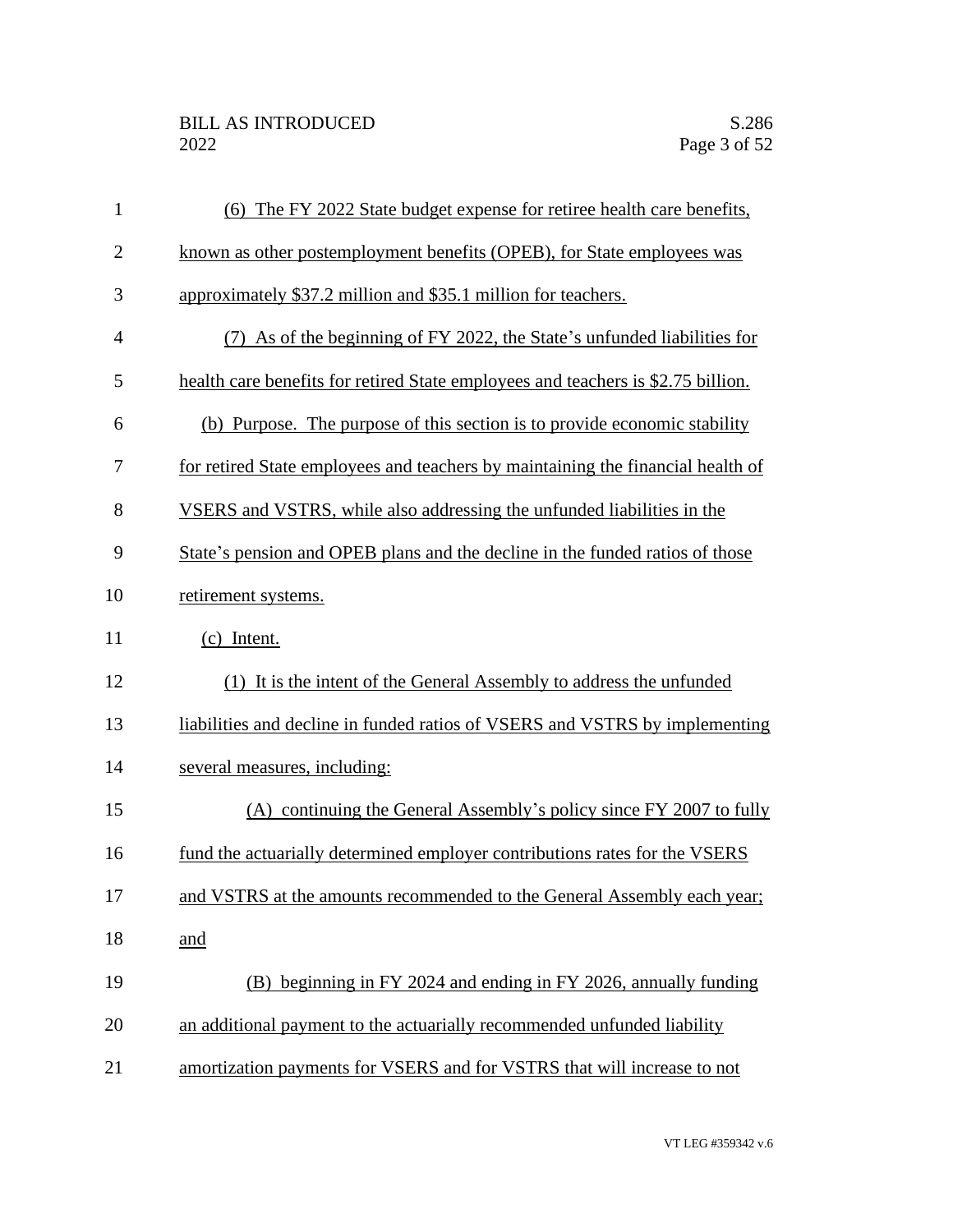| $\mathbf{1}$   | more than \$15,000,000.00 each year to each retirement system and, beginning   |
|----------------|--------------------------------------------------------------------------------|
| $\overline{2}$ | in FY 2027 and thereafter, continuing this additional payment until the VSERS  |
| 3              | plan and the VSTRS plan respectively reach a 90 percent funded status.         |
| $\overline{4}$ | (2) It is also the intent of the General Assembly to prefund other             |
| 5              | postemployment benefits to create more security and predictability in health   |
| 6              | care benefits for retired State employees and teachers.                        |
| 7              | *** Vermont State Employees' Retirement System ***                             |
| 8              | *** Pension Benefits ***                                                       |
| 9              | Sec. 2. 3 V.S.A. § 455 is amended to read:                                     |
| 10             | § 455. DEFINITIONS                                                             |
| 11             | (a) As used in this subchapter:                                                |
| 12             | * * *                                                                          |
| 13             | (4) "Average final compensation" shall mean:                                   |
| 14             | * * *                                                                          |
| 15             | For a Group D member:<br>(F).                                                  |
| 16             | Who, on or before June 30, 2022, has five years or more of                     |
| 17             | service and has attained 57 years of age or older, or has 15 years or more of  |
| 18             | creditable service, the member's final salary.                                 |
| 19             | (ii) Who retires on or after July 1, 2022 and who does not meet the            |
| 20             | requirements set forth in subdivision (i) of this subdivision (F), the average |
| 21             | annual earnable compensation of a member during the two consecutive fiscal     |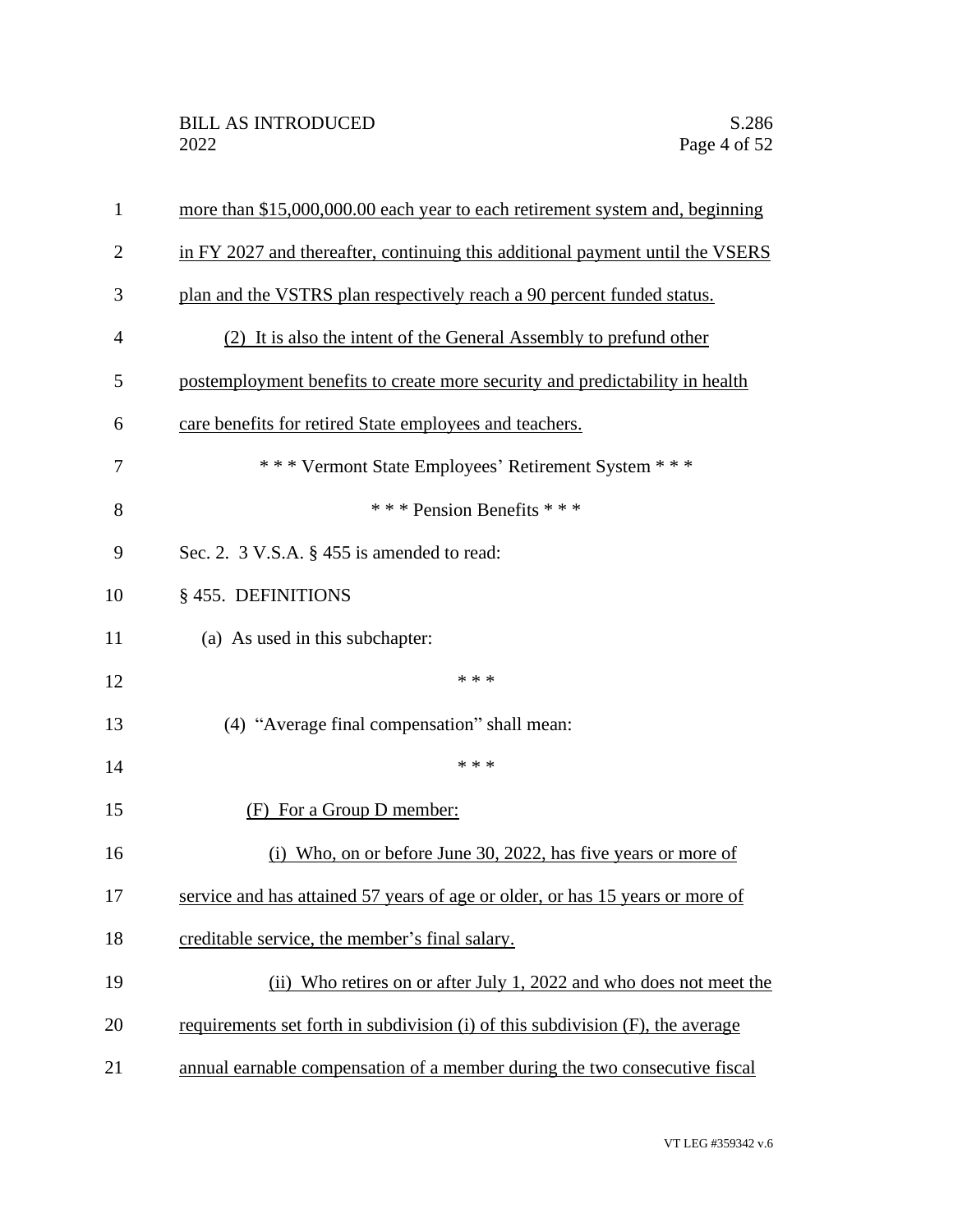| $\mathbf{1}$   | years beginning on July 1 and ending on June 30 of creditable service            |
|----------------|----------------------------------------------------------------------------------|
| $\overline{2}$ | affording the highest such average, or during all of the years in the member's   |
| 3              | creditable service if fewer than two years. If the member separates prior to the |
| $\overline{4}$ | end of a fiscal year, average final compensation shall be determined by adding:  |
| 5              | (I) the actual earnable compensation earned in the fiscal year of                |
| 6              | separation through the date of separation and the service credit to correspond   |
| 7              | with the last pay date; and                                                      |
| 8              | (II) the earnable compensation and service credit earned in the                  |
| 9              | preceding fiscal year.                                                           |
| 10             | * * *                                                                            |
| 11             | (13) "Normal retirement date" shall mean:                                        |
| 12             | (A) with respect to a Group A member, the first day of the calendar              |
| 13             | month next following (i) attainment of age 65, and following completion of       |
| 14             | five years of creditable service for those members hired on or after July 1,     |
| 15             | 2004, or (ii) attainment of age 62 and completion of 20 years of creditable      |
| 16             | service, whichever is earlier;                                                   |
| 17             | (B) with respect to a Group C member, the first day of the calendar              |
| 18             | month next following attainment of age 55 years of age, and following            |
| 19             | completion of five years of creditable service for those members hired on or     |
| 20             | after July 1, 2004, or completion of 30 years of service, whichever is earlier;  |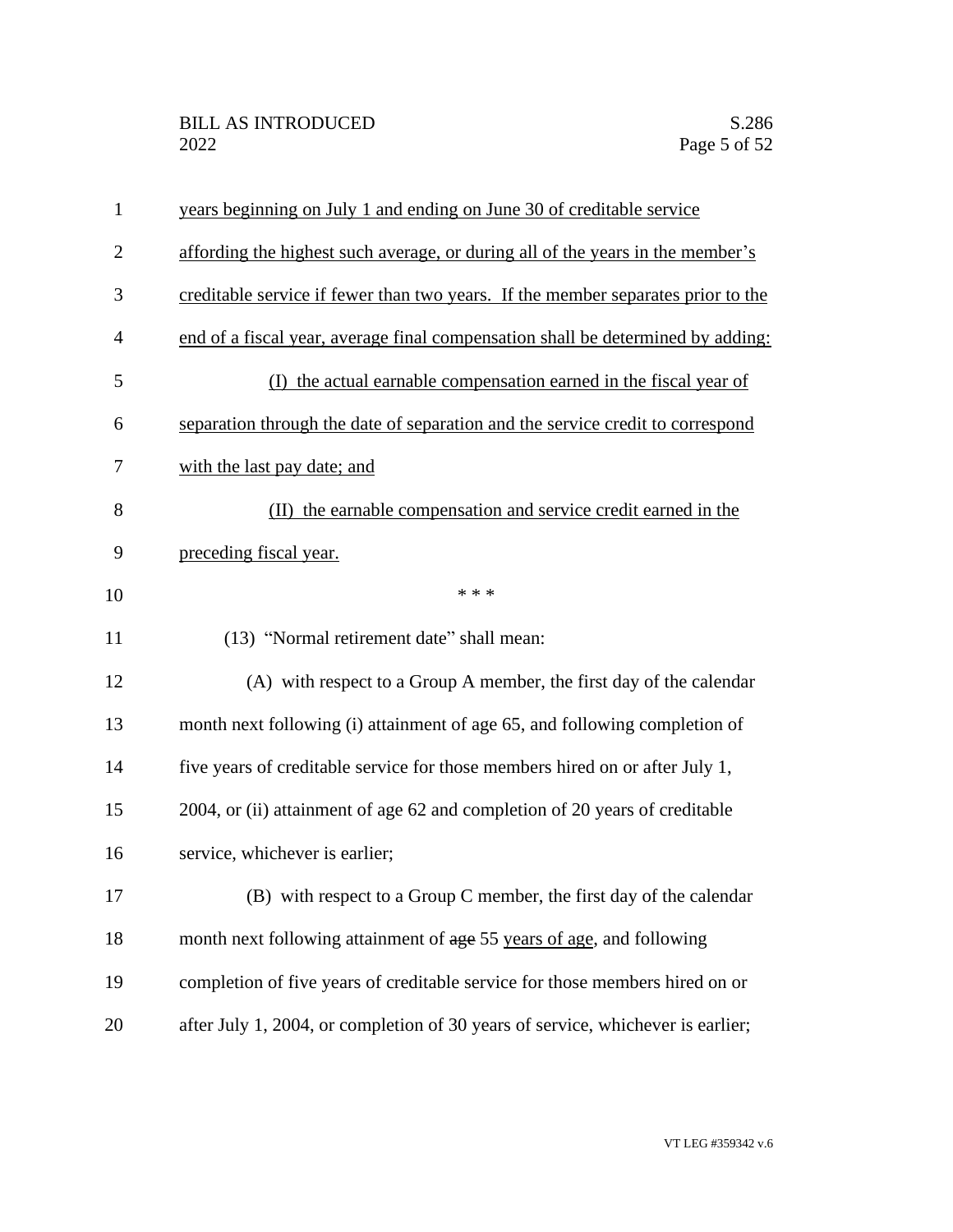| $\mathbf{1}$   | (C) with respect to a Group D member,:                                           |
|----------------|----------------------------------------------------------------------------------|
| $\overline{2}$ | (i) for those members hired on or before June 30, 2022, the first                |
| 3              | day of the calendar month next following attainment of age 62 years of age and   |
| 4              | completion of five years of creditable service; or                               |
| 5              | (ii) for those members hired on or after July 1, 2022, the first day             |
| 6              | of the calendar month next following attainment of 65 years of age and           |
| 7              | completion of five years of creditable service; and                              |
| 8              | * * *                                                                            |
| 9              | Sec. 3. $3$ V.S.A. $\S$ 459 is amended to read:                                  |
| 10             | § 459. NORMAL AND EARLY RETIREMENT                                               |
| 11             | (a) Normal retirement.                                                           |
| 12             | * * *                                                                            |
| 13             | (2) Group C members. Any $\frac{1}{2}$ Group C member who is an officer          |
| 14             | or employee of the Department of Public Safety assigned to police and law        |
| 15             | enforcement duties, including the Commissioner of Public Safety appointed        |
| 16             | before July 1, 2000, and who has reached his or her normal retirement date       |
| 17             | may retire on a normal retirement allowance, on the first day of any month       |
| 18             | after he or she may have separated from service, by filing an application in the |
| 19             | manner outlined in subdivision $(3)$ of this subsection. Any group Group C       |
| 20             | member in service shall be retired on a normal retirement allowance on the       |
| 21             | first day of the calendar month next following attainment of age 55 57 years of  |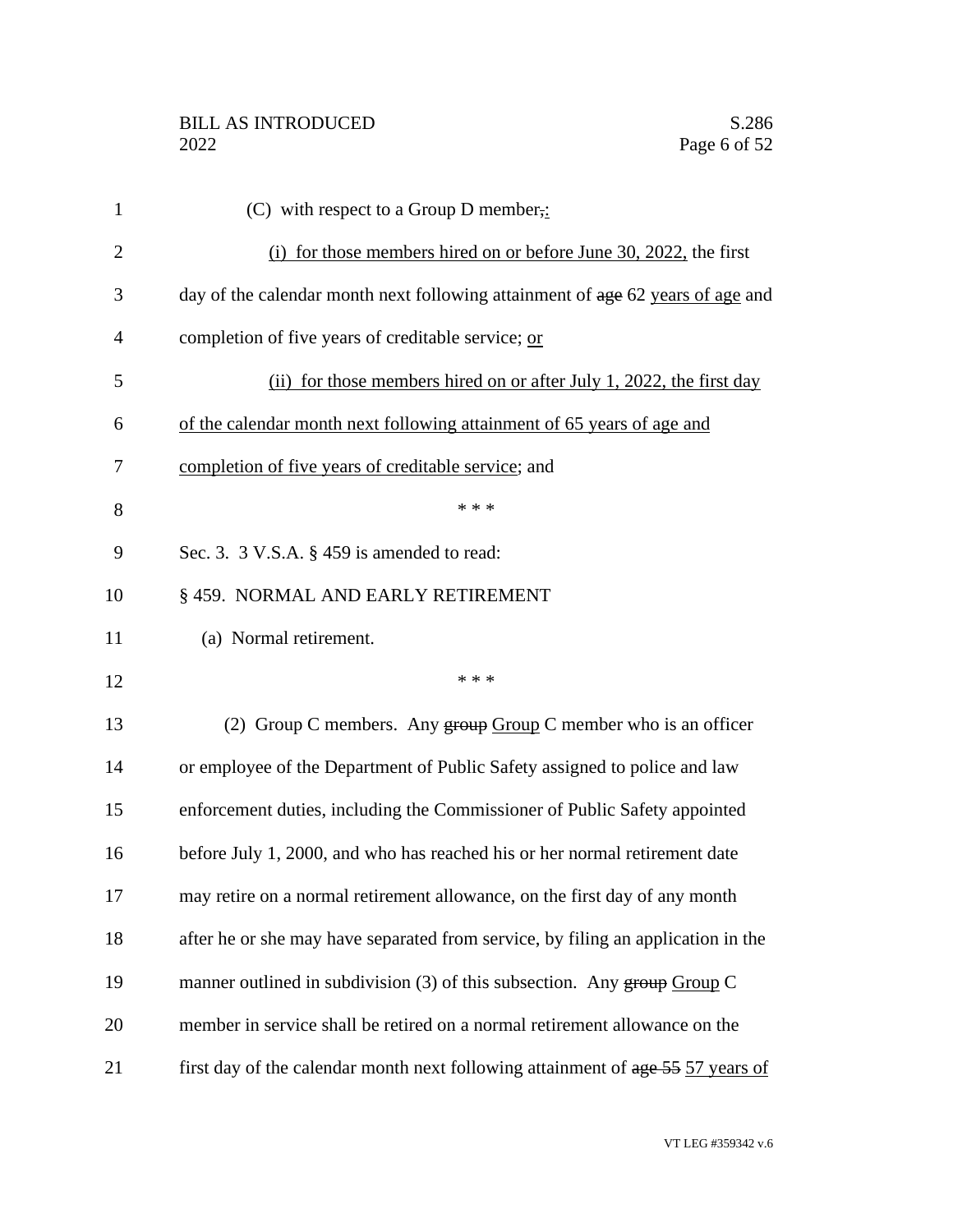# BILL AS INTRODUCED<br>2022 Page 7 of 52

| $\mathbf{1}$   | age. Notwithstanding, it is provided that any such member who is an official      |
|----------------|-----------------------------------------------------------------------------------|
| $\overline{2}$ | appointed for a term of years may remain in service until the end of his or her   |
| 3              | the member's term of office or any extension thereto, resulting from              |
| $\overline{4}$ | reappointment.                                                                    |
| 5              | * * *                                                                             |
| 6              | (b) Normal retirement allowance.                                                  |
| 7              | (1) Upon normal retirement, a $\frac{1}{2}$ stroup A member shall receive a       |
| 8              | normal retirement allowance which shall be equal to 50 percent of his or her      |
| 9              | the member's average final compensation; provided, however, that if the           |
| 10             | member has not completed 30 years of creditable service at retirement, or, if     |
| 11             | earlier, the date of attainment of such age as may be applicable under the        |
| 12             | provisions of subdivision $(a)(4)$ of this section, his or her allowance shall be |
| 13             | multiplied by the ratio that the number of his or her years of creditable service |
| 14             | at retirement, or such earlier date, bears to 30.                                 |
| 15             | $(2)(\underline{A})$ Upon normal retirement, a group Group C member shall receive |
| 16             | a normal retirement allowance which shall be equal to 50 percent of his or her    |
| 17             | the member's average final compensation; provided, however, that if the           |
| 18             | member has not completed 20 years of creditable service at retirement, or, if     |
| 19             | earlier, the date of attainment of such age as may be applicable under the        |
| 20             | provisions of subdivision $(a)(4)$ of this section, the member's allowance shall  |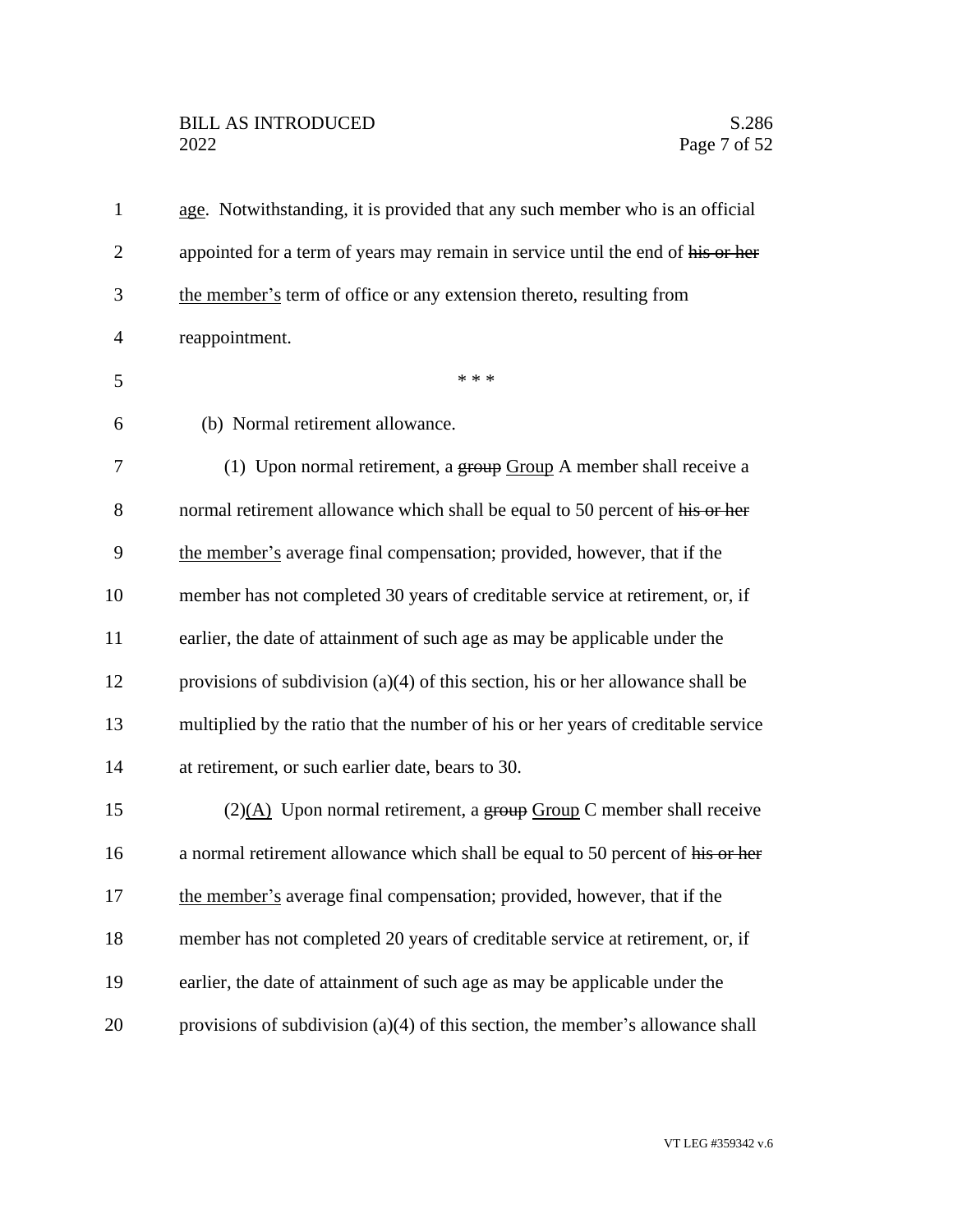| $\mathbf{1}$   | be multiplied by the ratio that the number of his or her the member's years of    |
|----------------|-----------------------------------------------------------------------------------|
| $\overline{2}$ | creditable service at retirement, or such earlier date, bears to 20.              |
| 3              | (B) Commencing on July 1, 2022, for a Group C member, for each                    |
| $\overline{4}$ | year of service that is completed after attaining the later of 50 years of age or |
| 5              | completing 20 years of service, a member's maximum normal retirement              |
| 6              | allowance shall increase by an amount equal to not more than one and one-half     |
| $\tau$         | percent of the member's average final compensation.                               |
| 8              | $(3)(A)$ Group D members who are Justices of the Supreme Court,                   |
| 9              | Superior judges, Environmental judges, and District judges; additional            |
| 10             | retirement allowance. Justices of the Supreme Court, Superior judges,             |
| 11             | Environmental judges, and District judges, upon retirement under this section,    |
| 12             | shall receive an additional retirement allowance according to years of service    |
| 13             | as a Supreme Court Justice, a Superior judge, an Environmental judge, or a        |
| 14             | District judge or any combination thereof as follows:                             |
| 15             | (i) After 12 years of service, an additional retirement allowance of              |
| 16             | an amount which that, together with service retirement allowance, will make       |
| 17             | the total equal to two-fifths of their salary at retirement.                      |
| 18             | (ii) For each year of service in excess of 12 years, an amount                    |
| 19             | equal to 3 1/3 percent of their salary at retirement shall be added to the        |
| 20             | retirement allowance as computed in subsection (a) of this section.               |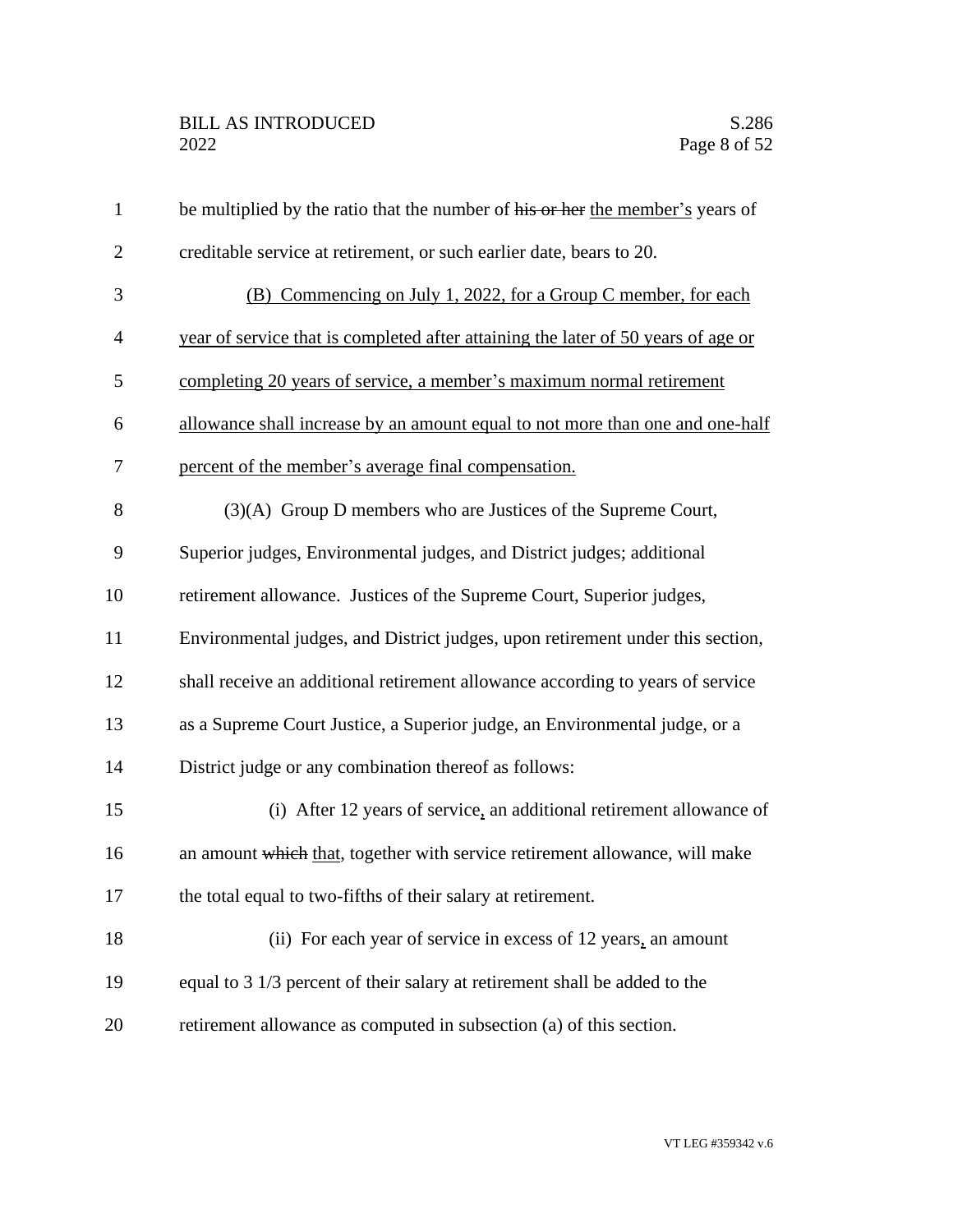| $\mathbf{1}$   | (iii) However, at no time shall the The total retirement allowance                |
|----------------|-----------------------------------------------------------------------------------|
| $\overline{2}$ | for Group D members under this subdivision shall not exceed 80 percent of         |
| 3              | their salary average final compensation at retirement; provided, however, that    |
| $\overline{4}$ | for a Group D member hired on or before June 30, 2022 who has five years or       |
| 5              | more of service and has attained 57 years of age or older, or has 15 years or     |
| 6              | more of creditable service, the total retirement allowance shall not exceed their |
| $\tau$         | salary at retirement. Such additional retirement allowance shall be treated as    |
| 8              | the normal retirement allowance for all purposes of the retirement act.           |
| 9              | (B) In order to qualify for the benefits provided by this title, each             |
| 10             | Justice or judge shall have the maximum employee contribution in accordance       |
| 11             | with the requirements of the State Employees' Retirement System. These            |
| 12             | provisions shall apply to surviving Justices and judges retired before its        |
| 13             | enactment, but only from the effective date of its enactment, and not             |
| 14             | retroactively.                                                                    |
| 15             | (C) For the purposes of this section, years of service as a municipal             |
| 16             | judge are to be counted as years of service in determining the additional         |
| 17             | retirement allowance, insofar as they represent years of membership service.      |
| 18             | (4) Group D members who are Probate judges; additional retirement                 |
| 19             | allowance. Probate judges, having retired under this section, shall be entitled   |
| 20             | to an additional retirement allowance according to their years in service as      |
| 21             | follows:                                                                          |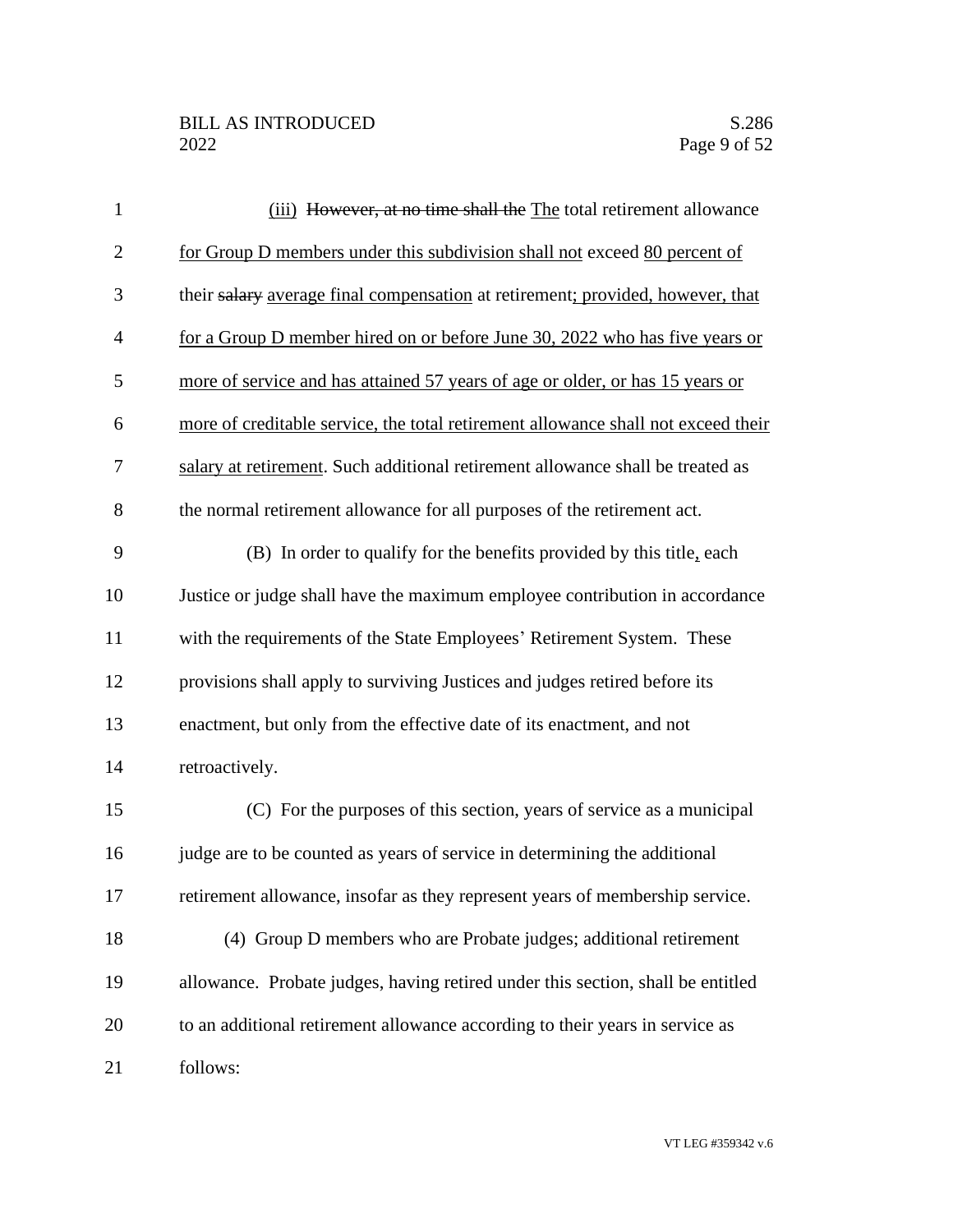# BILL AS INTRODUCED<br>2022 Page 10 of 52

| $\mathbf{1}$   | (A) Upon completion of 12 years of service, an amount which that                  |
|----------------|-----------------------------------------------------------------------------------|
| $\overline{2}$ | with service retirement allowance will equal two-fifths of the salary at          |
| 3              | retirement.                                                                       |
| $\overline{4}$ | (B) For each additional year of service, an amount equal to $3\frac{1}{3}$        |
| 5              | percent of the salary at retirement shall be added to the retirement allowance as |
| 6              | computed in subsection (a) of this section. Such additional retirement            |
| 7              | allowance shall be treated as the normal retirement allowance for all purposes    |
| 8              | of the retirement act.                                                            |
| 9              | * * *                                                                             |
| 10             | Sec. 4. $3$ V.S.A. $\S$ 470 is amended to read:                                   |
| 11             | § 470. POSTRETIREMENT ADJUSTMENTS TO RETIREMENT                                   |
| 12             | <b>ALLOWANCES</b>                                                                 |
| 13             | (a) $(1)$ Group A, Group C, and Group D members. For Group A, Group C,            |
| 14             | and Group D members, as of June 30th 30 in each year, commencing on June          |
| 15             | 30, 1972, a determination shall be made of any increase or decrease, to the       |
| 16             | nearest one-tenth of a percent, in the ratio of the average of the Consumer Price |
| 17             | Index for the month ending on that date to the average of said index for the      |
| 18             | month ending on June 30, 1971, or the month ending on June 30th 30 of the         |
| 19             | most recent year subsequent thereto.                                              |
| 20             | (A) In the event of an increase, and provided that the net increase               |
| 21             | following the application of any offset as provided in this subsection equals or  |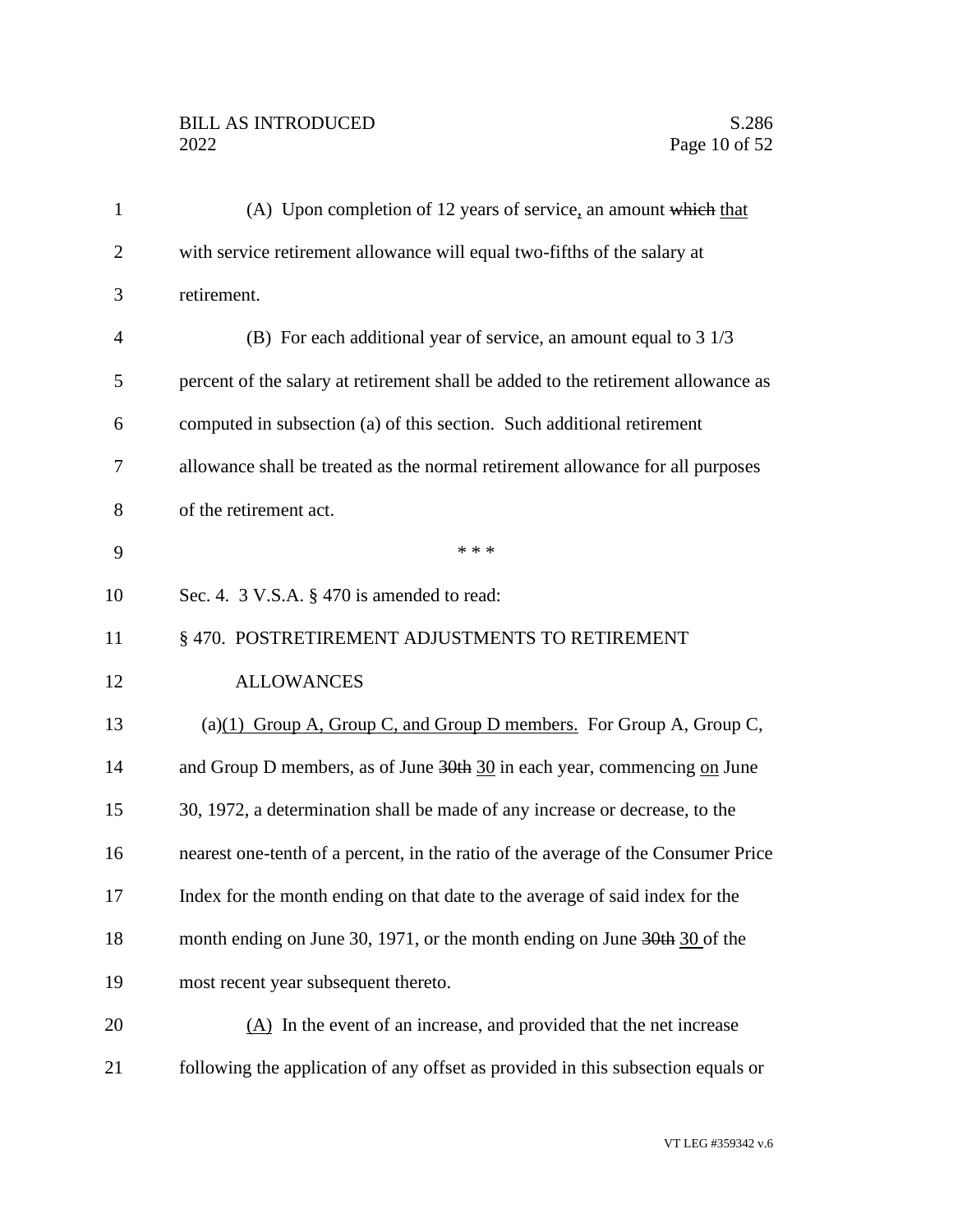| $\mathbf{1}$   | exceeds one percent, the retirement allowance of each beneficiary in receipt of          |
|----------------|------------------------------------------------------------------------------------------|
| $\overline{2}$ | an allowance for at least one year on the next following December 31st 31                |
| 3              | shall be increased by an equal percentage. Such increase shall commence on               |
| $\overline{4}$ | the January 1st immediately following such December 31st 31. Such                        |
| 5              | percentage increase shall also be made in the retirement allowance payable to a          |
| 6              | beneficiary in receipt of an allowance under an optional election, provided the          |
| 7              | member on whose account the allowance is payable and such other person                   |
| 8              | shall have received a total of at least 12 monthly payments by such December             |
| 9              | 31st 31.                                                                                 |
| 10             | (B) In the event of a decrease of the Consumer Price Index as of June                    |
| 11             | 30th 30 for the preceding year, the retirement allowance of a beneficiary shall          |
| 12             | not be subject to any adjustment on the next following January $\frac{1}{1}$ ; provided, |
| 13             | however, that:                                                                           |
| 14             | $\left(\frac{1}{i}\right)$ such decrease shall be applied as an offset against the first |
| 15             | subsequent year's increase of the Consumer Price Index when such increase                |
| 16             | equals or exceeds one percent, up to the full amount of such increase; and               |
| 17             | $\frac{2}{(2)(ii)}$ to the extent that such decrease is greater than such subsequent     |
| 18             | year's increase, such decrease shall be offset in the same manner against two            |
| 19             | or more years of such increases, for up to but not exceeding five subsequent             |
| 20             | years of such increases, until fully offset.                                             |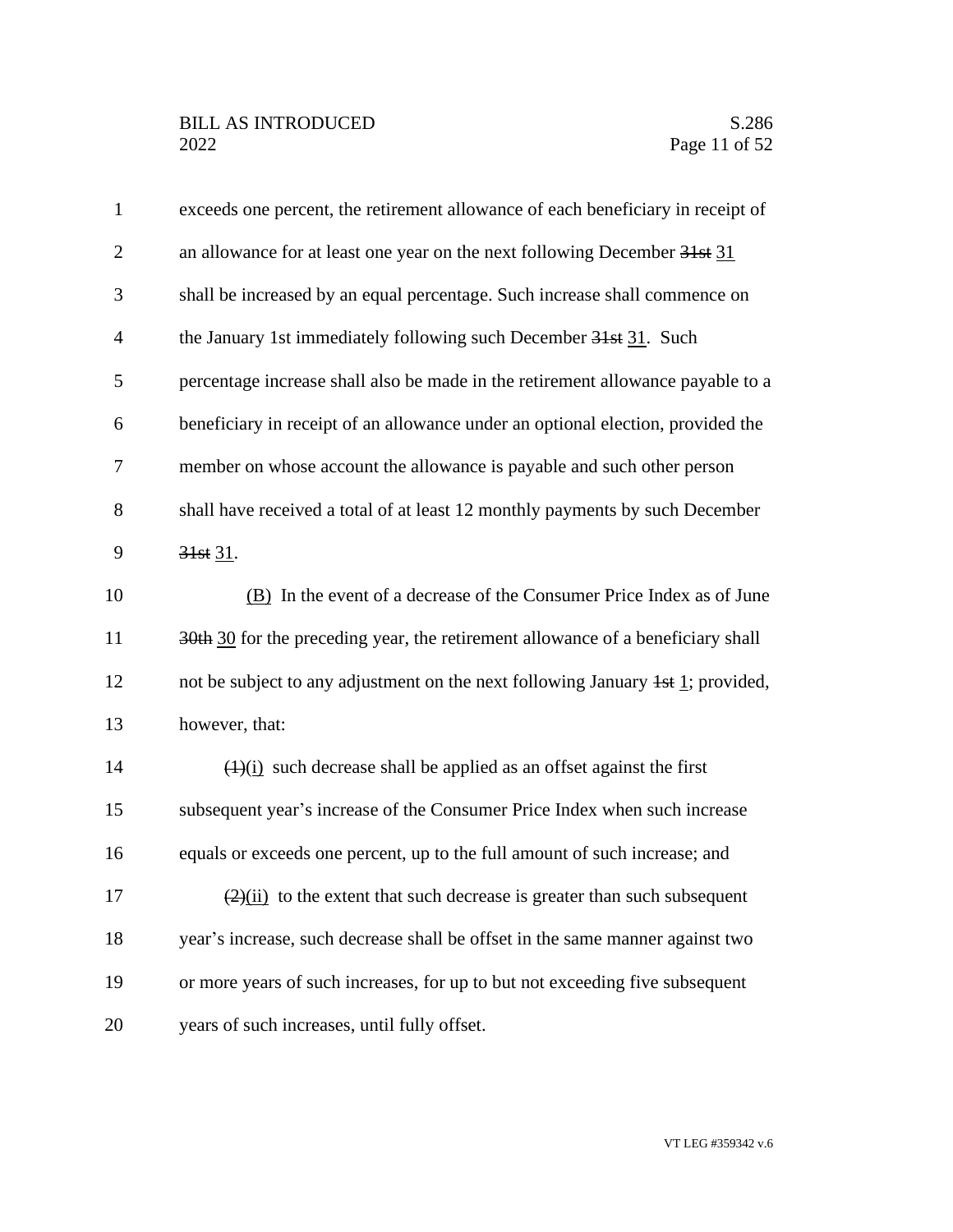| $\mathbf{1}$   | (2) For Group C members who are eligible for normal retirement or                       |
|----------------|-----------------------------------------------------------------------------------------|
| $\mathbf{2}$   | unreduced retirement on or after July 1, 2022, in the event of an increase as           |
| 3              | described in subdivision $(a)(1)(A)$ of this subsection, and provided that there        |
| $\overline{4}$ | exists a net increase following the application of any offset as provided in this       |
| 5              | subsection, the retirement allowance of each beneficiary in receipt of an               |
| 6              | allowance for at least 24 months on the next following December 31 shall be             |
| 7              | increased by an amount equal to one-half of the net percentage increase.                |
| 8              | (3) For Group D members hired or appointed on or after July 1, 2022, in                 |
| 9              | the event of an increase as described in subdivision $(1)(A)$ of this subsection,       |
| 10             | and provided that there exists a net increase following the application of any          |
| 11             | offset as provided in this subsection, the retirement allowance of each                 |
| 12             | beneficiary in receipt of an allowance for at least 24 months on the next               |
| 13             | following December 31 shall be increased by an amount equal to one-half of              |
| 14             | the net percentage increase.                                                            |
| 15             | (b) Group F members. For Group F members, as of June $\frac{30 \text{th}}{100}$ in each |
| 16             | year, commencing January 1, 1991, a determination shall be made of any                  |
| 17             | increase or decrease, to the nearest one-tenth of a percent of the Consumer             |
| 18             | Price Index for the preceding fiscal year.                                              |
| 19             | $(1)$ In the event of an increase, and provided that there exists a net                 |
| 20             | increase following the application of any offset as provided in this subsection,        |
| 21             | the retirement allowance of each beneficiary in receipt of an allowance for at          |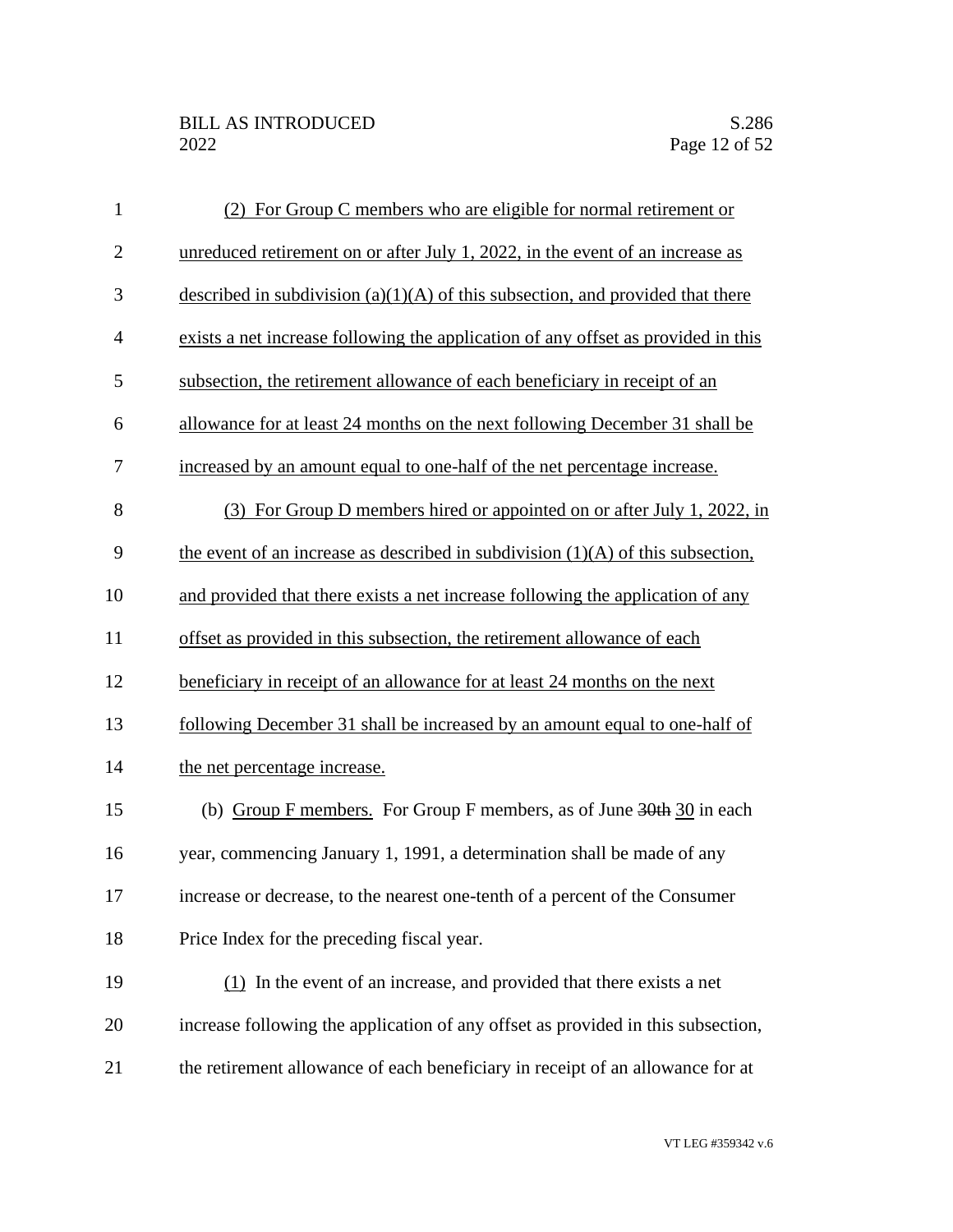| $\mathbf{1}$   | least one year on the next following December 31st 31 shall be increased by an           |
|----------------|------------------------------------------------------------------------------------------|
| $\overline{2}$ | amount equal to one-half of the net percentage increase. Commencing                      |
| 3              | January 1, 2014, the retirement allowance of each beneficiary who was an                 |
| $\overline{4}$ | active contributing member of the Group F plan on or after June 30, 2008, and            |
| 5              | who retires on or after July 1, 2008, shall be increased by an amount equal to           |
| 6              | the net percentage increase. The increase shall commence on the January $\frac{1}{1}$    |
| $\tau$         | immediately following such December 31st 31. The increase shall apply to                 |
| 8              | Group F members receiving an early retirement allowance only in the year                 |
| 9              | following attainment of normal retirement age, provided the member has                   |
| 10             | received benefits for at least 12 months as of December 31st 31 of the year              |
| 11             | preceding any January adjustment.                                                        |
| 12             | (2) In the event of a decrease of the Consumer Price Index as of June                    |
| 13             | 30th 30 for the preceding year, the retirement allowance of a beneficiary shall          |
| 14             | not be subject to any adjustment on the next following January $\frac{1}{1}$ ; provided, |
| 15             | however, that:                                                                           |
| 16             | $\overline{(1)(A)}$ such decrease shall be applied as an offset against the first        |
| 17             | subsequent year's increase of the Consumer Price Index, up to the full amount            |
| 18             | of such increase; and                                                                    |
| 19             | $\frac{2}{2}$ to the extent that such decrease is greater than such subsequent           |
| 20             | year's increase, such decrease shall be offset in the same manner against two            |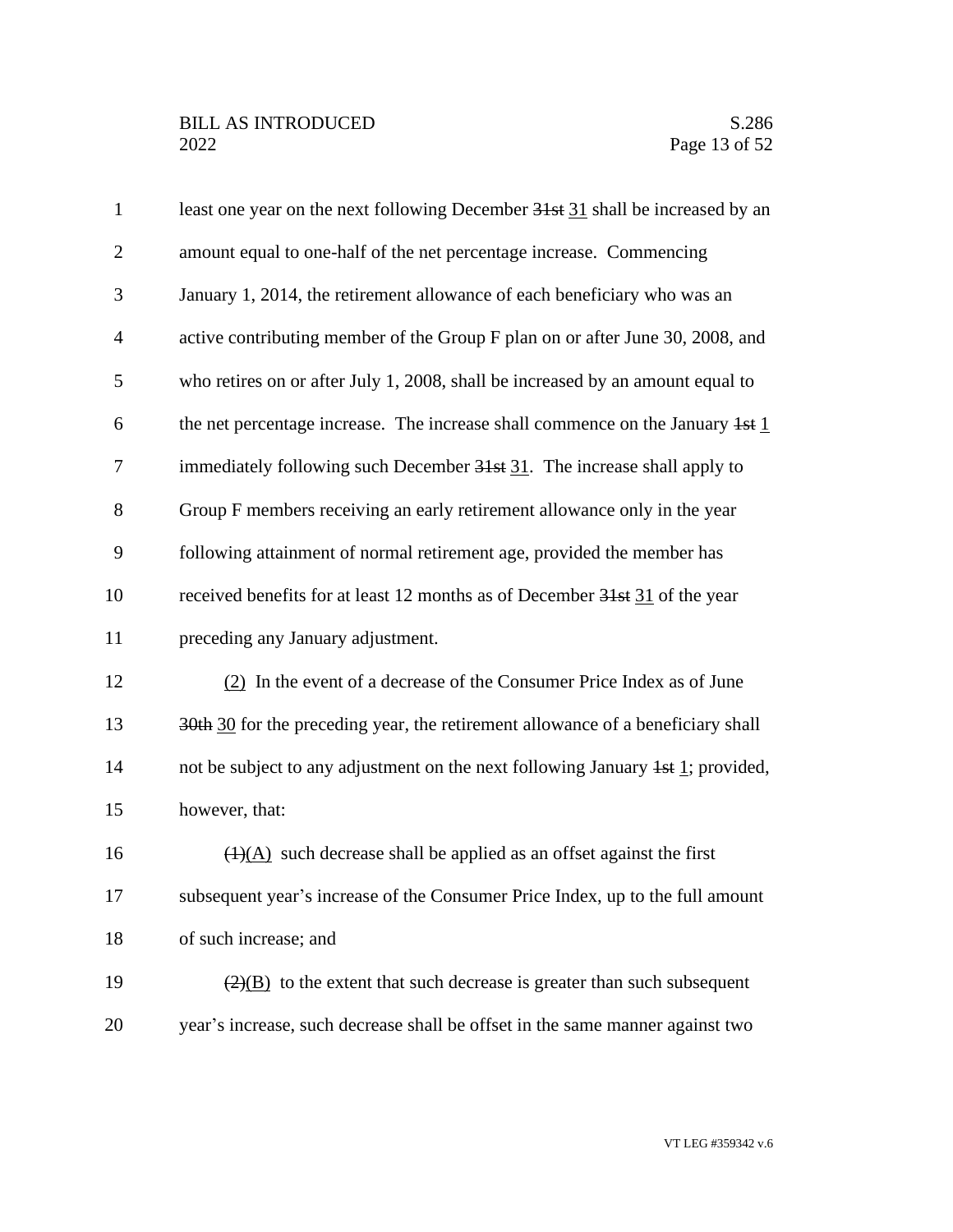| $\mathbf{1}$   | or more years of such increases, for up to but not exceeding five subsequent      |
|----------------|-----------------------------------------------------------------------------------|
| $\overline{2}$ | years of such increases, until fully offset.                                      |
| 3              | (3) For Group F members who are eligible for normal retirement or                 |
| $\overline{4}$ | unreduced retirement as of July 1, 2022, in the event of an increase as           |
| 5              | described in subdivision (1) of this subsection, and provided that there exists a |
| 6              | net increase following the application of any offset as provided in this          |
| 7              | subsection, the retirement allowance of each beneficiary in receipt of an         |
| 8              | allowance for at least 24 months on the next following December 31 shall be       |
| 9              | increased by an amount equal to one-half of the net percentage increase.          |
| 10             | (c) Net percentage calculation.                                                   |
| 11             | $(1)$ For purposes of subsection (a) of this section,:                            |
| 12             | $(A)(i)$ for Group A members, Group C members, and Group D                        |
| 13             | members who are eligible for normal retirement on or before June 30, 2022,        |
| 14             | have five years or more of services and have attained 57 years of age or older,   |
| 15             | or have 15 years or more of creditable service, the maximum amount of any         |
| 16             | increase or decrease utilized to determine the net percentage increase shall be   |
| 17             | five percent.;                                                                    |
| 18             | (ii) for Group C members who are eligible for normal retirement                   |
| 19             | or unreduced retirement on or after July 1, 2022, the maximum amount of any       |
| 20             | increase or decrease utilized to determine the net percentage increase shall be   |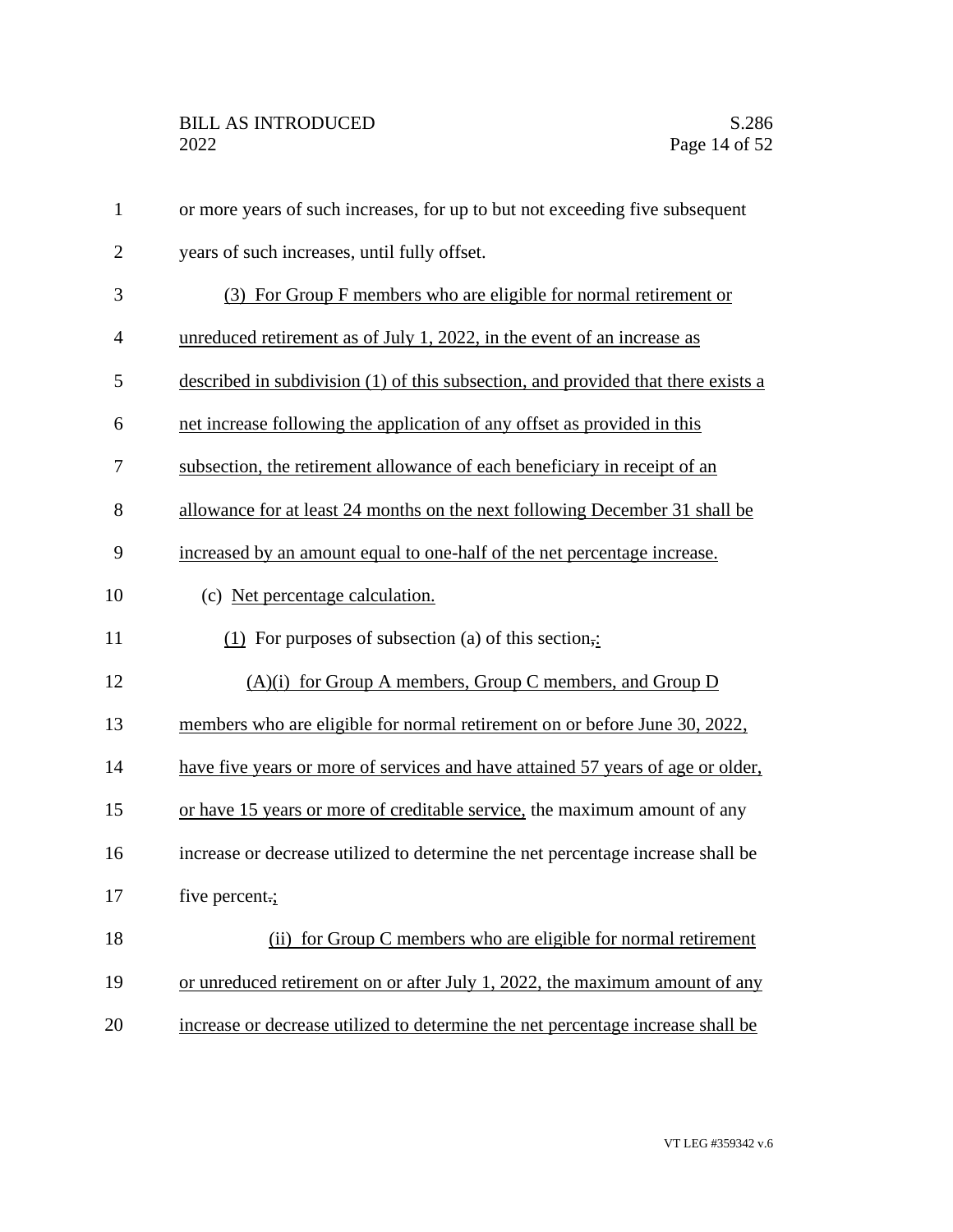| $\mathbf{1}$   | four percent, and any increase or decrease of less than zero percent shall be   |
|----------------|---------------------------------------------------------------------------------|
| $\overline{2}$ | assigned a value of zero percent.                                               |
| 3              | (B) For Group D members hired on or after July 1, 2022, the                     |
| $\overline{4}$ | maximum amount of any increases or decreases used to determine the net          |
| 5              | percentage increase shall be five percent. The post-retirement adjustment to    |
| 6              | amounts equal to or less than \$75,000.00 of benefit paid shall be in an amount |
| 7              | equal to the net percentage increase, and any increase or decrease of less than |
| 8              | zero percent shall be assigned a value of zero percent. The post-retirement     |
| 9              | adjustment to amounts \$75,000.01 or greater of benefit paid shall be in an     |
| 10             | amount equal to 50 percent of the net percentage change in the Consumer Price   |
| 11             | Index.                                                                          |
| 12             | $(2)$ For purposes of subsection (b) of this section,:                          |
| 13             | (A) For Group F members who are eligible for normal retirement or               |
| 14             | unreduced early retirement on or before June 30, 2022, the maximum amount       |
| 15             | of any increase or decrease utilized to determine the net percentage increase   |
| 16             | shall be five percent, and any increase or decrease of less than one percent    |
| 17             | shall be assigned a value of one percent.                                       |
| 18             | (B) For Group F members who are eligible for normal or unreduced                |
| 19             | early retirement on or after July 1, 2022, the maximum amount of any increase   |
| 20             | or decrease utilized to determine the net percentage increase shall be four     |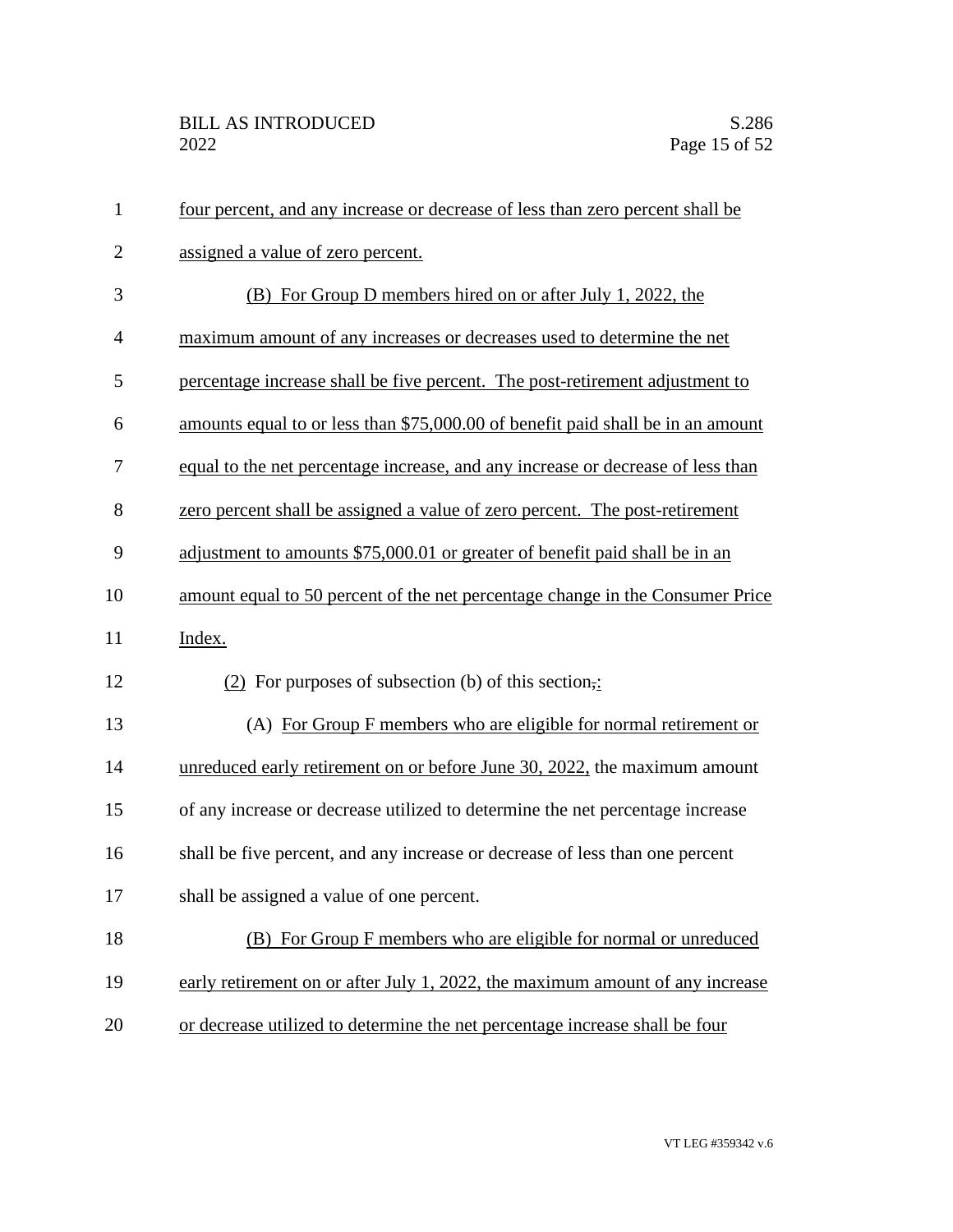| $\mathbf{1}$   | percent, and any increase or decrease of less than zero percent shall be         |
|----------------|----------------------------------------------------------------------------------|
| $\overline{2}$ | assigned a value of zero percent.                                                |
| 3              | (d) Definition. For purposes of this section, "Consumer Price Index" shall       |
| $\overline{4}$ | mean means the Northeast Region Consumer Price Index for all urban               |
| 5              | consumers, designated as "CPI-U," in the northeast region, as published by the   |
| 6              | U.S. Department of Labor, Bureau of Labor Statistics.                            |
| 7              | (e) Deferred vested allowance. No increase shall be made pursuant to this        |
| 8              | section in a deferred vested allowance payable pursuant to subsection 465(a) of  |
| 9              | this title prior to its commencement.                                            |
| 10             | Sec. 5. 3 V.S.A. § 473 is amended to read:                                       |
| 11             | § 473. FUNDS                                                                     |
| 12             | (a) Assets. All of the assets of the Retirement System shall be credited to      |
| 13             | the Vermont State Retirement Fund.                                               |
| 14             | (b) Member contributions.                                                        |
| 15             | $(1)(A)$ Allocations. Contributions deducted from the compensation of            |
| 16             | members together with any member contributions transferred thereto from the      |
| 17             | predecessor systems shall be accumulated in the Fund and separately recorded     |
| 18             | for each member. The amounts so transferred on account of Group A                |
| 19             | members shall be allocated between regular and additional contributions. The     |
| 20             | amounts so allocated as regular contributions shall be determined as if the rate |
| 21             | of contribution of four percent has been continuously in effect in the           |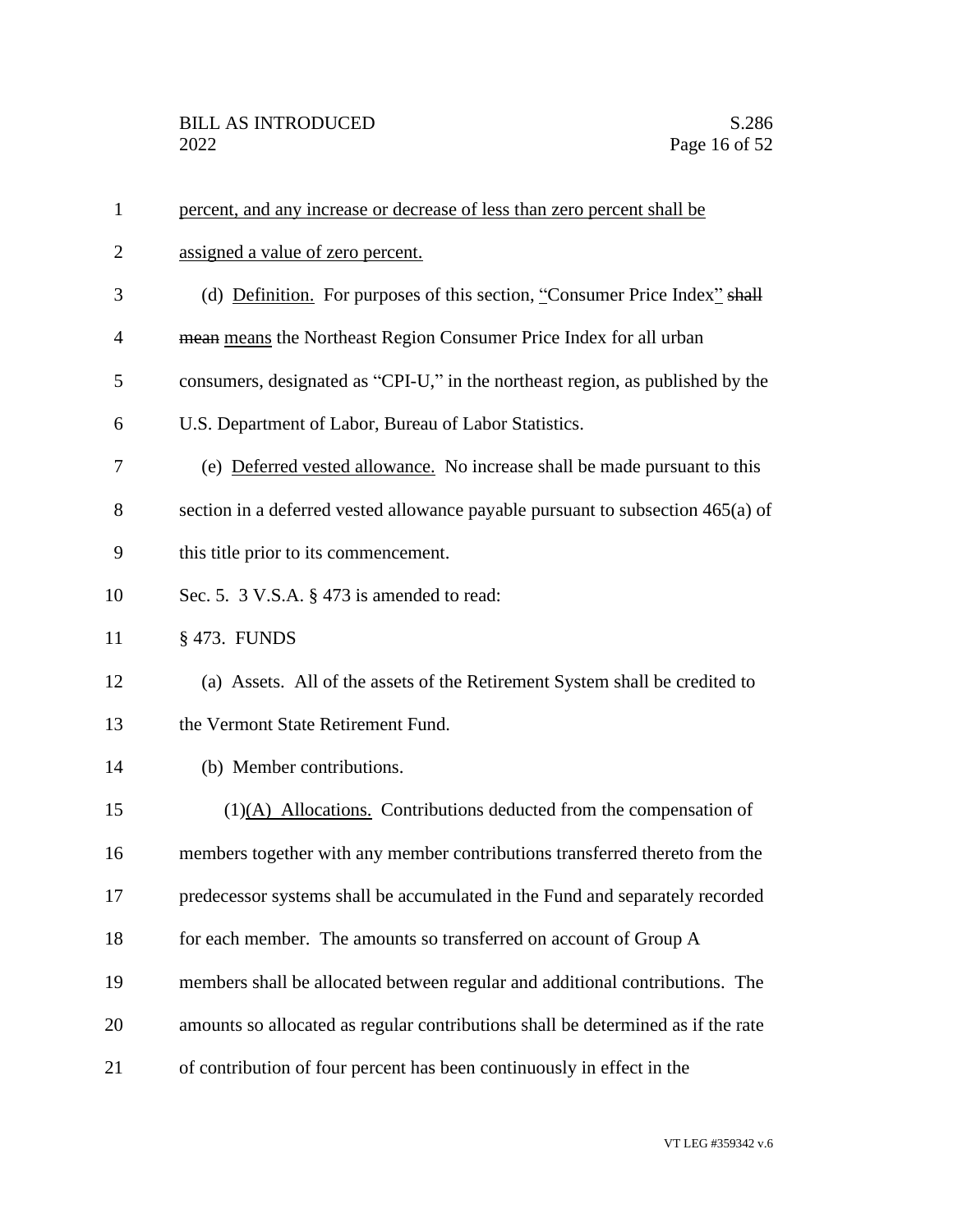# BILL AS INTRODUCED<br>2022 Page 17 of 52

| $\mathbf{1}$   | predecessor system from which such amounts were transferred and the balance     |
|----------------|---------------------------------------------------------------------------------|
| $\overline{2}$ | of any amount so transferred on account of any Group A member shall be          |
| 3              | deemed additional contributions. In the case of Group C members who were        |
| $\overline{4}$ | members as of the date of establishment and Group D members, all                |
| 5              | contributions transferred from predecessor systems shall be deemed regular      |
| 6              | contributions. Those members who, prior to the date of establishment of this    |
| 7              | system, had been contributing at a rate less than four percent shall have any   |
| 8              | benefit otherwise payable on their behalf actuarially reduced to reflect such   |
| 9              | prior contribution rate of less than four percent. Upon a member's retirement   |
| 10             | or other withdrawal from service on the basis of which a retirement allowance   |
| 11             | is payable, the member's additional contributions, with interest thereon, shall |
| 12             | be paid as an additional allowance equal to an annuity which is the actuarial   |
| 13             | equivalent of such amount, in the same manner as the benefit otherwise          |
| 14             | payable under the System.                                                       |
| 15             | (B) Periodic review. When the State Employees' Retirement System                |
| 16             | has been determined by the actuary to have assets at least equal to its accrued |
| 17             | liability, contribution rates will be reevaluated by the actuary with a         |
| 18             | subsequent recommendation to the General Assembly. In determining the           |
| 19             | amount earnable by a member in a payroll period, the Retirement Board may       |
| 20             | consider the annual or other periodic rate of earnable compensation payable to  |
| 21             | such member on the first day of the payroll period as continuing throughout     |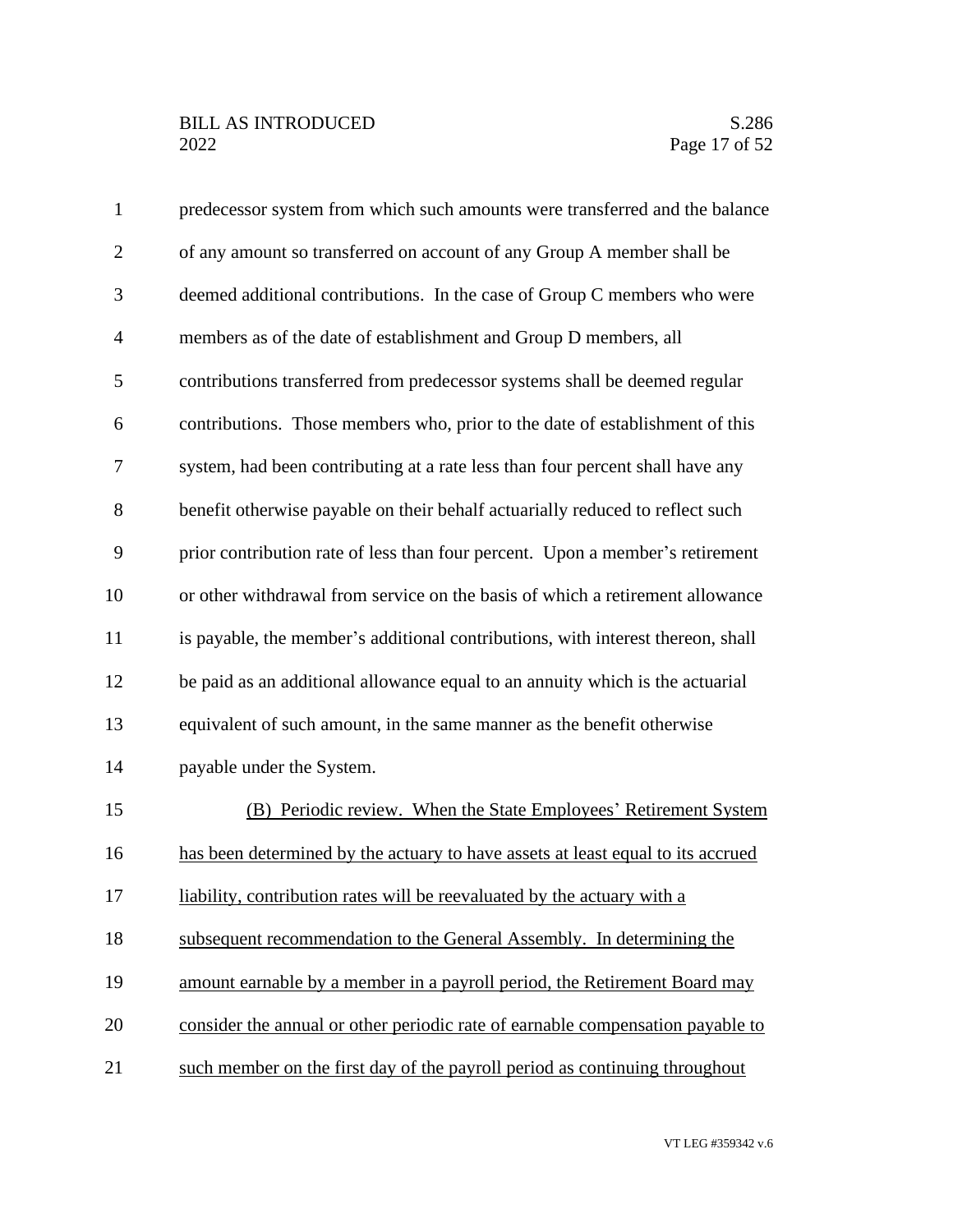| $\mathbf{1}$   | such payroll period, and it may omit deduction from compensation for any           |
|----------------|------------------------------------------------------------------------------------|
| $\overline{2}$ | period less than a full payroll period if an employee was not a member on the      |
| 3              | first day of the payroll period, and to facilitate the making of deductions it may |
| $\overline{4}$ | modify the deduction required of any member by such an amount as, on an            |
| 5              | annual basis, shall not exceed one-tenth of one percent of the annual earnable     |
| 6              | compensation upon the basis of which such deduction is to be made. Each of         |
| 7              | the amounts shall be deducted until the member retires or otherwise withdraws      |
| 8              | from service, and when deducted shall be paid into the Annuity Savings Fund,       |
| 9              | and shall be credited to the individual account of the member from whose           |
| 10             | compensation the deduction was made.                                               |
| 11             | $(2)(A)$ Group A members. Commencing on July 1, 2016, contributions                |
| 12             | shall be 6.55 percent of compensation for Group A, D, and F members and            |
| 13             | 8.43 percent of compensation for Group C members. When the State                   |
| 14             | Employees' Retirement System has been determined by the actuary to have            |
| 15             | assets at least equal to its accrued liability, contribution rates will be         |
| 16             | reevaluated by the actuary with a subsequent recommendation to the General         |
| 17             | Assembly. In determining the amount earnable by a member in a payroll              |
| 18             | period, the Retirement Board may consider the annual or other periodic rate of     |
| 19             | earnable compensation payable to such member on the first day of the payroll       |
| 20             | period as continuing throughout such payroll period, and it may omit deduction     |
| 21             | from compensation for any period less than a full payroll period if an employee    |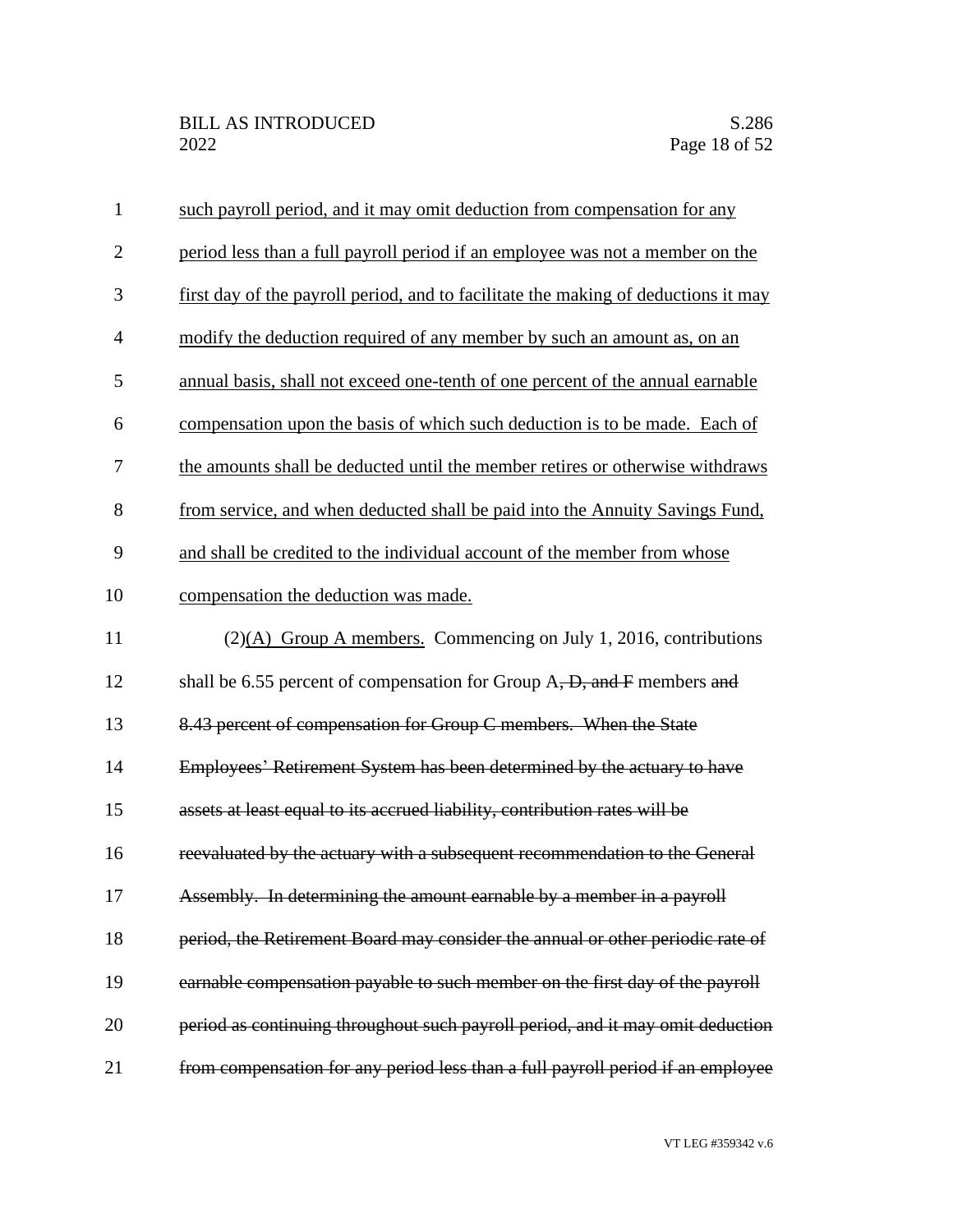| $\mathbf{1}$   | was not a member on the first day of the payroll period, and to facilitate the |
|----------------|--------------------------------------------------------------------------------|
| $\overline{2}$ | making of deductions it may modify the deduction required of any member by     |
| 3              | such an amount as, on an annual basis, shall not exceed one tenth of one       |
| $\overline{4}$ | percent of the annual earnable compensation upon the basis of which such       |
| 5              | deduction is to be made. Each of the amounts shall be deducted until the       |
| 6              | member retires or otherwise withdraws from service, and when deducted shall    |
| 7              | be paid into the Annuity Savings Fund, and shall be credited to the individual |
| 8              | account of the member from whose compensation the deduction was made.          |
| 9              | (B) Group C members.                                                           |
| 10             | (i) Commencing the first full pay period in fiscal year 2023, the              |
| 11             | contribution rate for Group C members shall be 9.03 percent of compensation;   |
| 12             | (ii) Commencing the first full pay period in fiscal year 2024, the             |
| 13             | contribution rate for Group C members shall be 9.53 percent of compensation.   |
| 14             | (iii) Commencing the first full pay period in fiscal year 2025 and             |
| 15             | annually thereafter, the contribution rate for Group C members shall be 10.03  |
| 16             | percent of compensation.                                                       |
| 17             | (C) Group D members. Commencing on July 1, 2022, the                           |
| 18             | contribution rate for Group D members shall be based on the quartile in which  |
| 19             | a member's hourly rate of pay falls, which shall be determined annually by the |
| 20             | Department of Human Resources based on the hourly rate of pay by all Group     |
| 21             | D members. The rates shall be based on the schedule set forth below:           |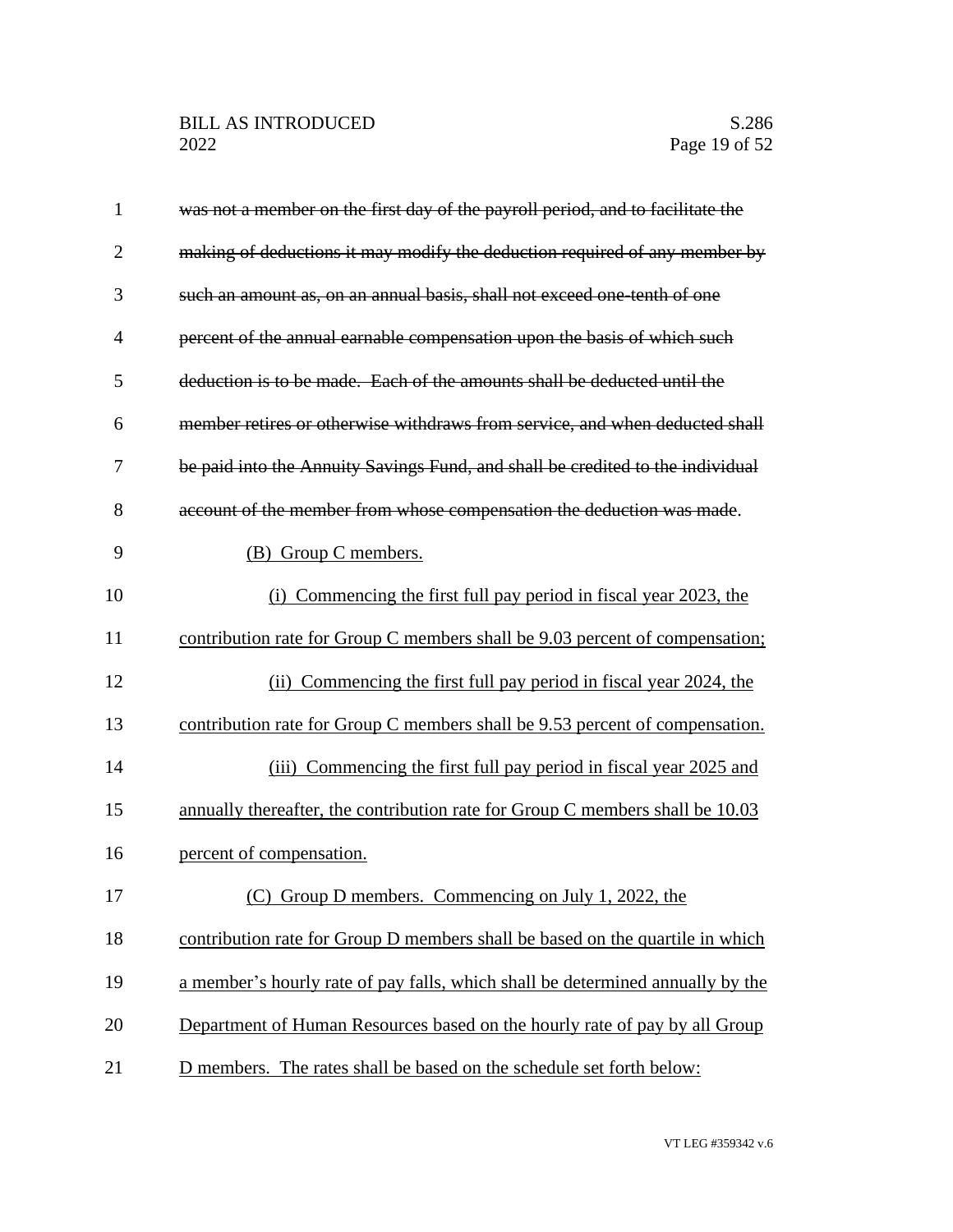| $\mathbf{1}$   | (i) For members who have an hourly rate of pay below the 25th                      |
|----------------|------------------------------------------------------------------------------------|
| $\overline{2}$ | percentile of Group D member hourly rates of pay, based on the distribution of     |
| 3              | active salaries as of June 30 each year, the contribution rate shall be 6.65       |
| $\overline{4}$ | percent of compensation, effective the first full pay period in that fiscal year.  |
| 5              | (ii) For members who have an hourly rate of pay at the 25th                        |
| 6              | percentile and below the 50th percentile of Group D member hourly rates of         |
| 7              | pay, based on the distribution of active salaries as of June 30 each year, the     |
| 8              | contribution rate shall be as follows, effective the first full pay period in that |
| 9              | fiscal year:                                                                       |
| 10             | commencing in fiscal year 2023, 7.15 percent of<br>(D                              |
| 11             | compensation;                                                                      |
| 12             | commencing in fiscal year 2024, 7.65 percent of<br>(II)                            |
| 13             | compensation in fiscal year 2024; and                                              |
| 14             | (III) commencing in fiscal year 2025 and annually thereafter,                      |
| 15             | 8.15 percent of compensation.                                                      |
| 16             | For members who have an hourly rate of pay at the 50th<br>(iii)                    |
| 17             | percentile and below the 75th percentile of Group D member hourly rates of         |
| 18             | pay, based on the distribution of active salaries as of June 30 each year, the     |
| 19             | contribution rate shall be as follows, effective the first full pay period in that |
| 20             | fiscal year:                                                                       |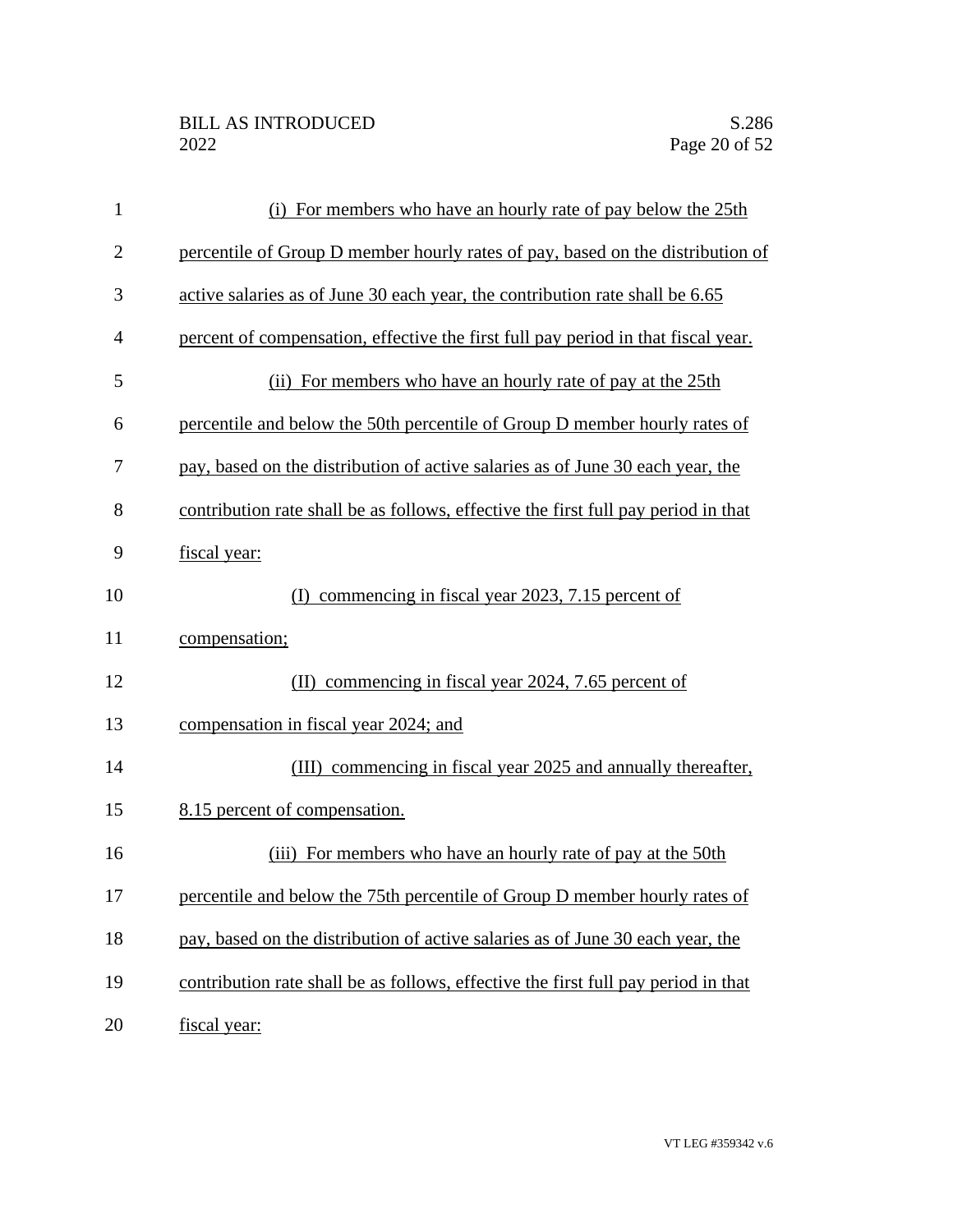| $\mathbf{1}$   | commencing in fiscal year 2023, 7.15 percent of<br>(I)                               |
|----------------|--------------------------------------------------------------------------------------|
| $\overline{2}$ | compensation;                                                                        |
| 3              | commencing in fiscal year 2024, 7.65 percent of<br>(II)                              |
| $\overline{4}$ | compensation in fiscal year 2024;                                                    |
| 5              | (III) commencing in fiscal year 2025, 8.15 percent of                                |
| 6              | compensation; and                                                                    |
| 7              | (IV) commencing in fiscal year 2026 and annually thereafter,                         |
| 8              | 8.65 percent of compensation.                                                        |
| 9              | (iv) For members who have an hourly rate of pay at or above 75th                     |
| 10             | percentile of Group D member hourly rates of pay, based on the distribution of       |
| 11             | active salaries as of June 30 each year, effective the first full pay period in that |
| 12             | fiscal year:                                                                         |
| 13             | commencing in fiscal year 2023, 7.15 percent of<br>(I)                               |
| 14             | compensation;                                                                        |
| 15             | (II) commencing in fiscal year 2024, 7.65 percent of                                 |
| 16             | compensation in fiscal year 2024;                                                    |
| 17             | (III) commencing in fiscal year 2025, 8.15 percent of                                |
| 18             | compensation;                                                                        |
| 19             | (IV) commencing in fiscal year 2026, 8.65 percent of                                 |
| 20             | compensation; and                                                                    |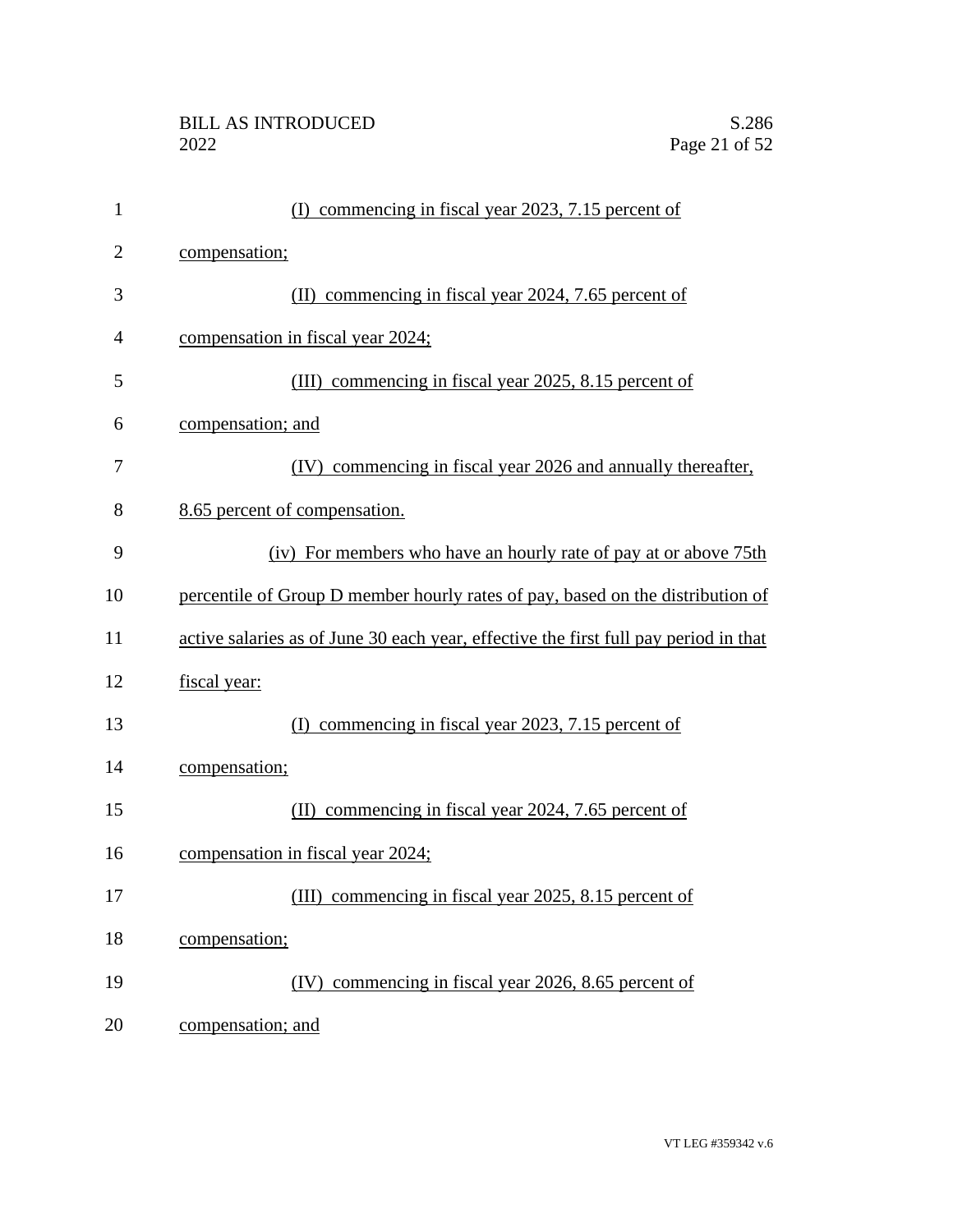| $\mathbf{1}$   | (V) commencing in fiscal year 2027 and annually thereafter,                        |
|----------------|------------------------------------------------------------------------------------|
| $\overline{2}$ | 9.15 percent of compensation.                                                      |
| 3              | (D) Group F members. Commencing on July 1, 2022, the                               |
| 4              | contribution rate for Group F members shall be based on the quartile in which      |
| 5              | a member's hourly rate of pay falls, which shall be determined annually by the     |
| 6              | Department of Human Resources based on the hourly rate of pay by all Group         |
| 7              | F members. The rates shall be based on the schedule set forth below:               |
| 8              | (i) For members who have an hourly rate of pay below the 25th                      |
| 9              | percentile of Group F member hourly rate of pay, based on the distribution of      |
| 10             | active salaries as of June 30 each year, the contribution rate shall be 6.65       |
| 11             | percent of compensation, effective the first full pay period in that fiscal year.  |
| 12             | (ii) For members who have an hourly rate of pay at the 25th                        |
| 13             | percentile and below the 50th percentile of Group F member hourly rates of         |
| 14             | pay, based on the distribution of active salaries as of June 30 each year, the     |
| 15             | contribution rate shall be as follows, effective the first full pay period in that |
| 16             | fiscal year::                                                                      |
| 17             | (I) commencing in fiscal year 2023, 7.15 percent of                                |
| 18             | compensation;                                                                      |
| 19             | (II) commencing in fiscal year 2024, 7.65 percent of                               |
| 20             | compensation in fiscal year 2024; and                                              |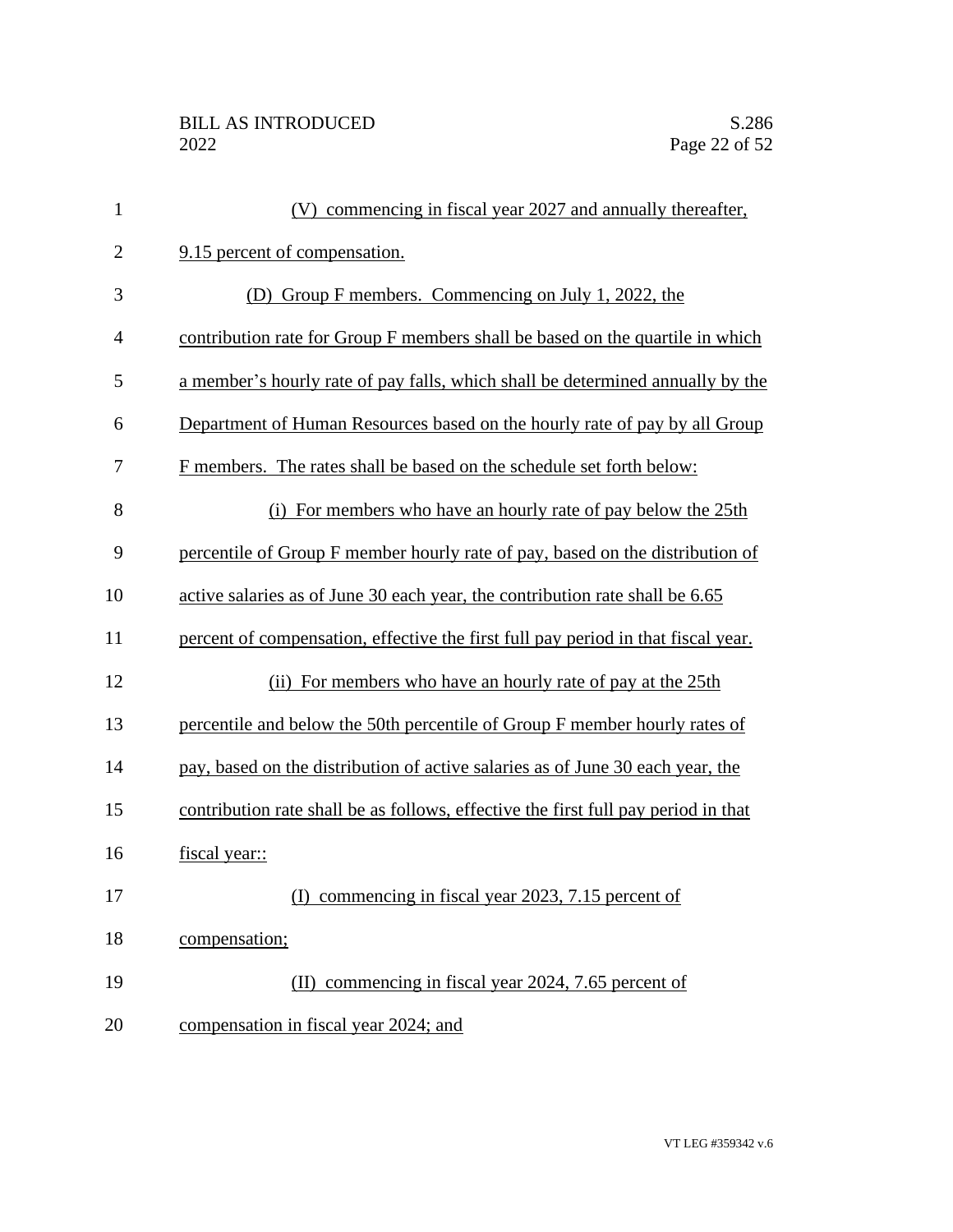| $\mathbf{1}$   | (III) commencing in fiscal year 2025 and annually thereafter,                       |
|----------------|-------------------------------------------------------------------------------------|
| $\overline{2}$ | 8.15 percent of compensation.                                                       |
| 3              | (iii) For members who have an hourly rate of pay at the 50th                        |
| 4              | percentile and below the 75th percentile of Group F member hourly rates of          |
| 5              | pay, based on the distribution of active salaries as of June 30 each year, the      |
| 6              | contribution rate shall be as follows, effective the first full pay period in that  |
| 7              | fiscal year:                                                                        |
| 8              | (I) commencing in fiscal year 2023, 7.15 percent of                                 |
| 9              | compensation;                                                                       |
| 10             | commencing in fiscal year 2024, 7.65 percent of<br>(II)                             |
| 11             | compensation;                                                                       |
| 12             | commencing in fiscal year 2025, 8.15 percent of<br>(III)                            |
| 13             | compensation; and                                                                   |
| 14             | (IV) commencing in fiscal year 2026 and annually thereafter,                        |
| 15             | 8.65 percent of compensation.                                                       |
| 16             | (iv) For members who have an hourly rate of pay at or above 75th                    |
| 17             | percentile of Group F member hourly rates of pay, based on the distribution of      |
| 18             | active salaries as of June 30 each year, the contribution rate shall be as follows, |
| 19             | effective the first full pay period in that fiscal year:                            |
| 20             | commencing in fiscal year 2023, 7.15 percent of<br>(D                               |
| 21             | compensation;                                                                       |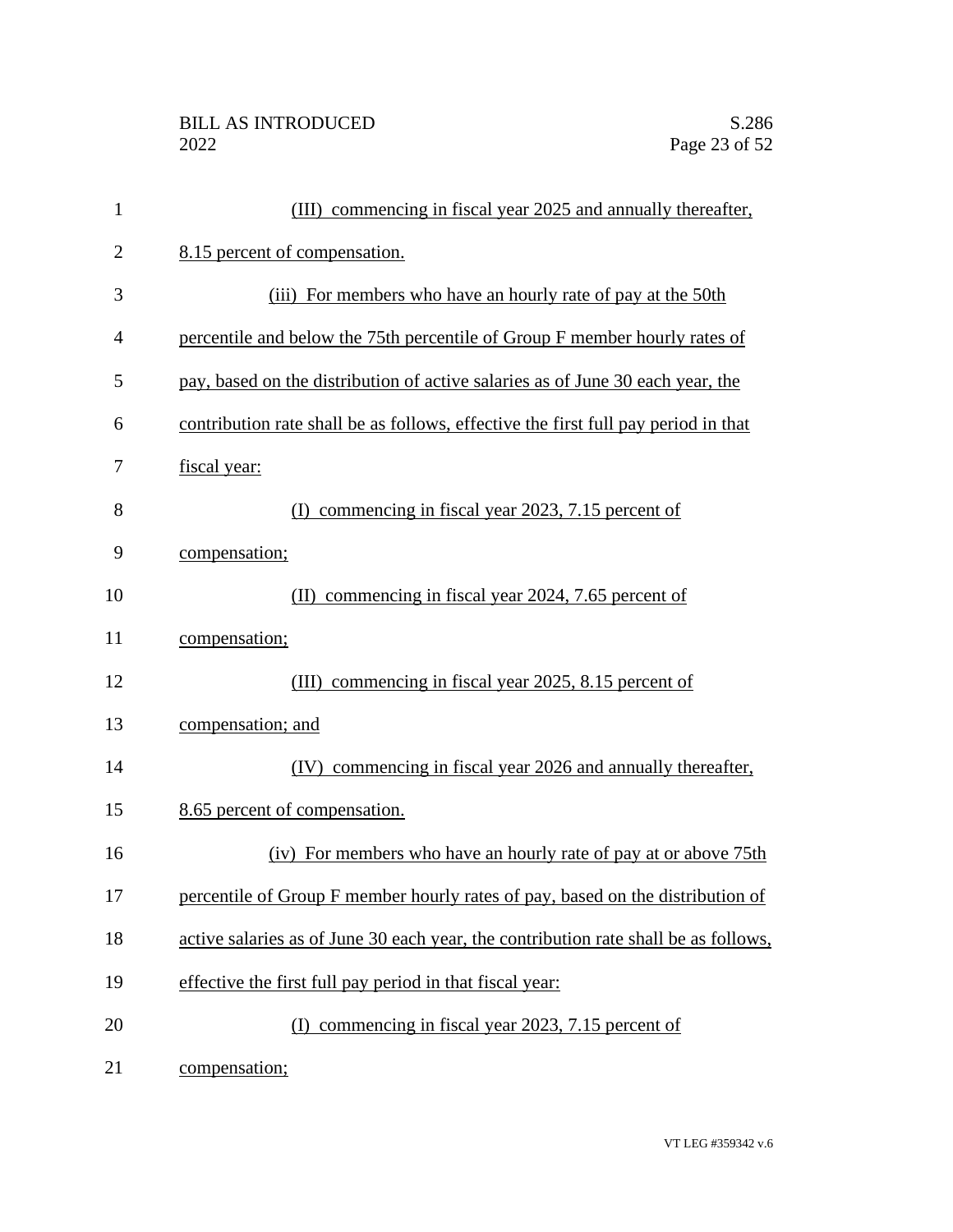| $\mathbf{1}$   | (II) commencing in fiscal year 2024, 7.65 percent of                            |
|----------------|---------------------------------------------------------------------------------|
| $\overline{2}$ | compensation;                                                                   |
| 3              | (III) commencing in fiscal year 2025, 8.15 percent of                           |
| 4              | compensation;                                                                   |
| 5              | commencing in fiscal year 2026, 8.65 percent of<br>(IV)                         |
| 6              | compensation; and                                                               |
| 7              | (V) commencing in fiscal year 2027 and annually thereafter,                     |
| 8              | 9.15 percent of compensation.                                                   |
| 9              | (3) Deductions. The deductions provided for herein shall be made                |
| 10             | notwithstanding that the minimum compensation provided for by law for any       |
| 11             | member shall be reduced thereby. Every member shall be deemed to consent        |
| 12             | and agree to the deductions made and provided herein and shall receipt for full |
| 13             | compensation, and payment of compensation less such deduction shall be a full   |
| 14             | and complete discharge and acquittance of all claims and demands whatsoever     |
| 15             | for the services rendered by such person during the period covered by such      |
| 16             | payment, except as to the benefits provided under this subchapter.              |
| 17             | (4) Additional contributions. Subject to the approval of the Retirement         |
| 18             | Board, in addition to the contributions deducted from compensation as           |
| 19             | hereinbefore provided, any member may redeposit in the Fund by a single         |
| 20             | payment or by an increased rate of contribution an amount equal to the total    |
| 21             | amount which the member previously withdrew from this System or one of the      |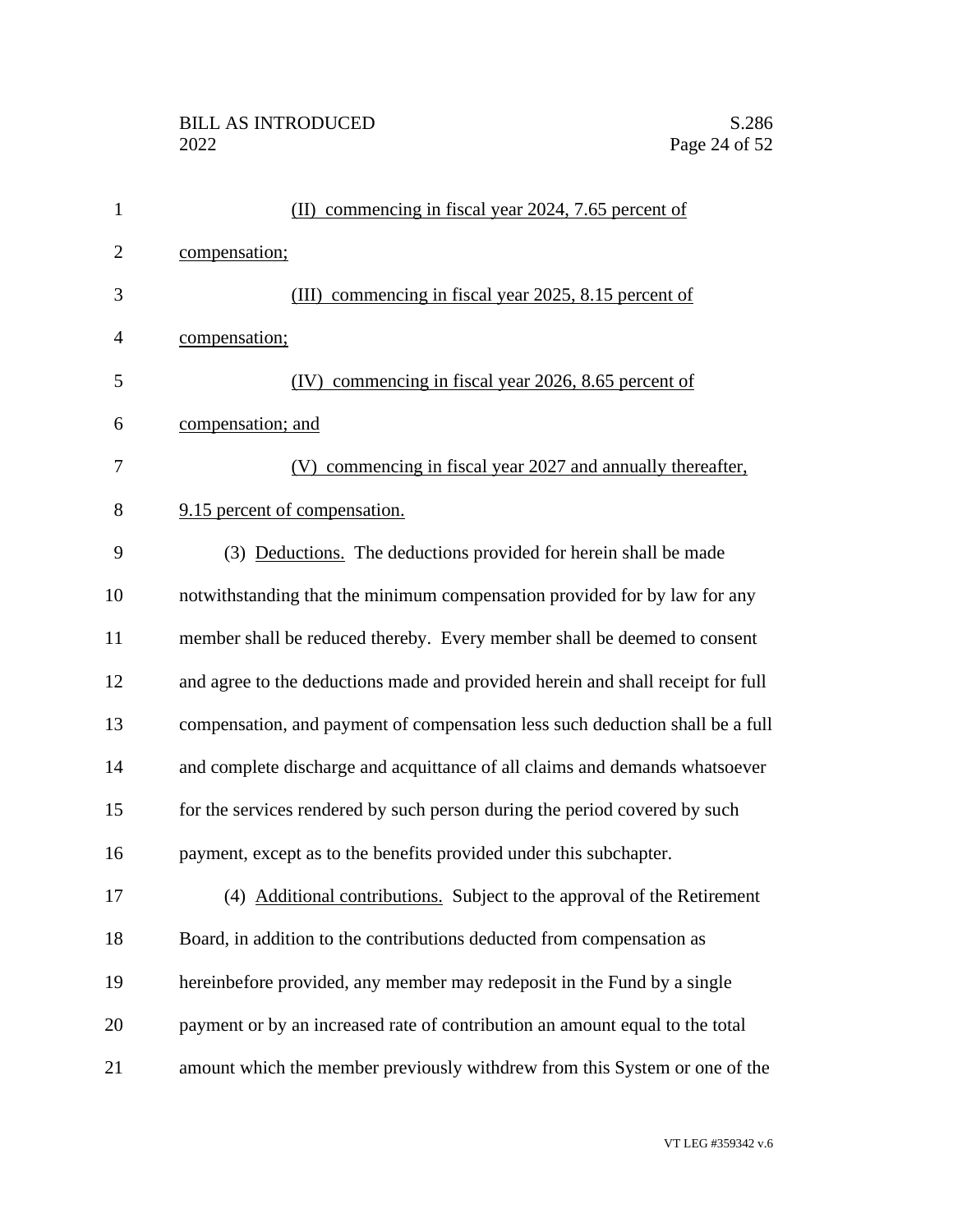| $\mathbf{1}$   | predecessor systems; or any member may deposit therein by a single payment      |
|----------------|---------------------------------------------------------------------------------|
| $\overline{2}$ | or by an increased rate of contribution an amount computed to be sufficient to  |
| 3              | purchase an additional annuity which that, together with prospective retirement |
| $\overline{4}$ | allowance, will provide for the member a total retirement allowance not in      |
| 5              | excess of one-half of average final compensation at normal retirement date,     |
| 6              | with the exception of Group D members for whom creditable service shall be      |
| $\tau$         | restored upon redeposits of amounts previously withdrawn from the System, or    |
| 8              | for whom creditable service shall be granted upon deposit of amounts equal to   |
| 9              | what would have been paid if payment had been made during any period of         |
| 10             | service during which such a member did not contribute. Such additional          |
| 11             | amounts so deposited shall become a part of the member's accumulated            |
| 12             | contributions as additional contributions.                                      |
| 13             | (5) Beneficiaries. The contributions of a member and such interest as           |
| 14             | may be allowed thereon which that are withdrawn by the member or paid to        |
| 15             | the member estate or to a designated beneficiary in event of the member's       |
| 16             | death, shall be paid from the Fund.                                             |
| 17             | (6) Scope. Contributions required under this subsection shall be limited        |
| 18             | to contributions from Group A, Group C, Group D, and Group F members.           |
| 19             | (7) [Repealed.]                                                                 |
| 20             | * * *                                                                           |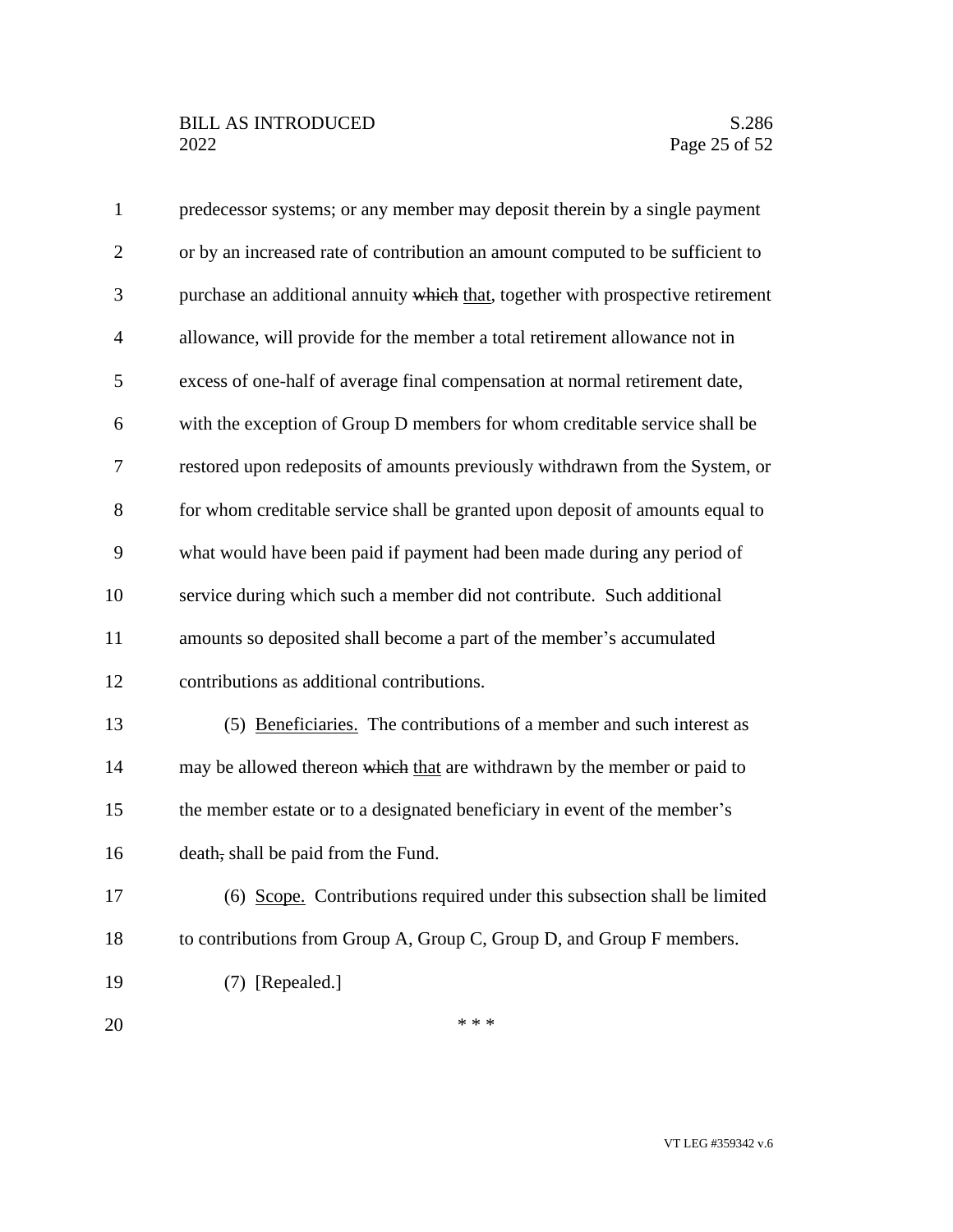| $\mathbf{1}$   | (d) Contributions of State.                                                     |
|----------------|---------------------------------------------------------------------------------|
| $\overline{2}$ | (1) As provided by law, the Retirement Board shall certify to the               |
| 3              | Governor or Governor-Elect and the General Assembly a statement of the          |
| 4              | percentage of the payroll of all members sufficient to pay for all operating    |
| 5              | expenses of the Vermont State Retirement System and all contributions of the    |
| 6              | State that will become due and payable during the next biennium, including      |
| 7              | amounts to:                                                                     |
| 8              | (A) pay the annual actuarially determined employer contribution, as             |
| 9              | calculated in subsection (c) of this section;                                   |
| 10             | (B) fund the amounts in addition to the payment set forth in                    |
| 11             | subdivision $(1)(A)$ of this subsection (d) to reduce the unfunded accrued      |
| 12             | liability as follows:                                                           |
| 13             | (i) in fiscal year 2024, the amount of $$9,000,000.00;$                         |
| 14             | (ii) in fiscal year 2025, the amount of $$12,000,000.00$ ; and                  |
| 15             | (iii) in fiscal year 2026 and annually thereafter until the Fund is             |
| 16             | calculated to have attained a funded ratio at 90 percent or more, the amount of |
| 17             | \$15,000,000.00.                                                                |
| 18             | (2) The contributions of the State set forth in subdivision (1) of this         |
| 19             | subsection shall be charged to the departmental appropriation from which        |
| 20             | members' salaries are paid and shall be included in each departmental           |
| 21             | budgetary request.                                                              |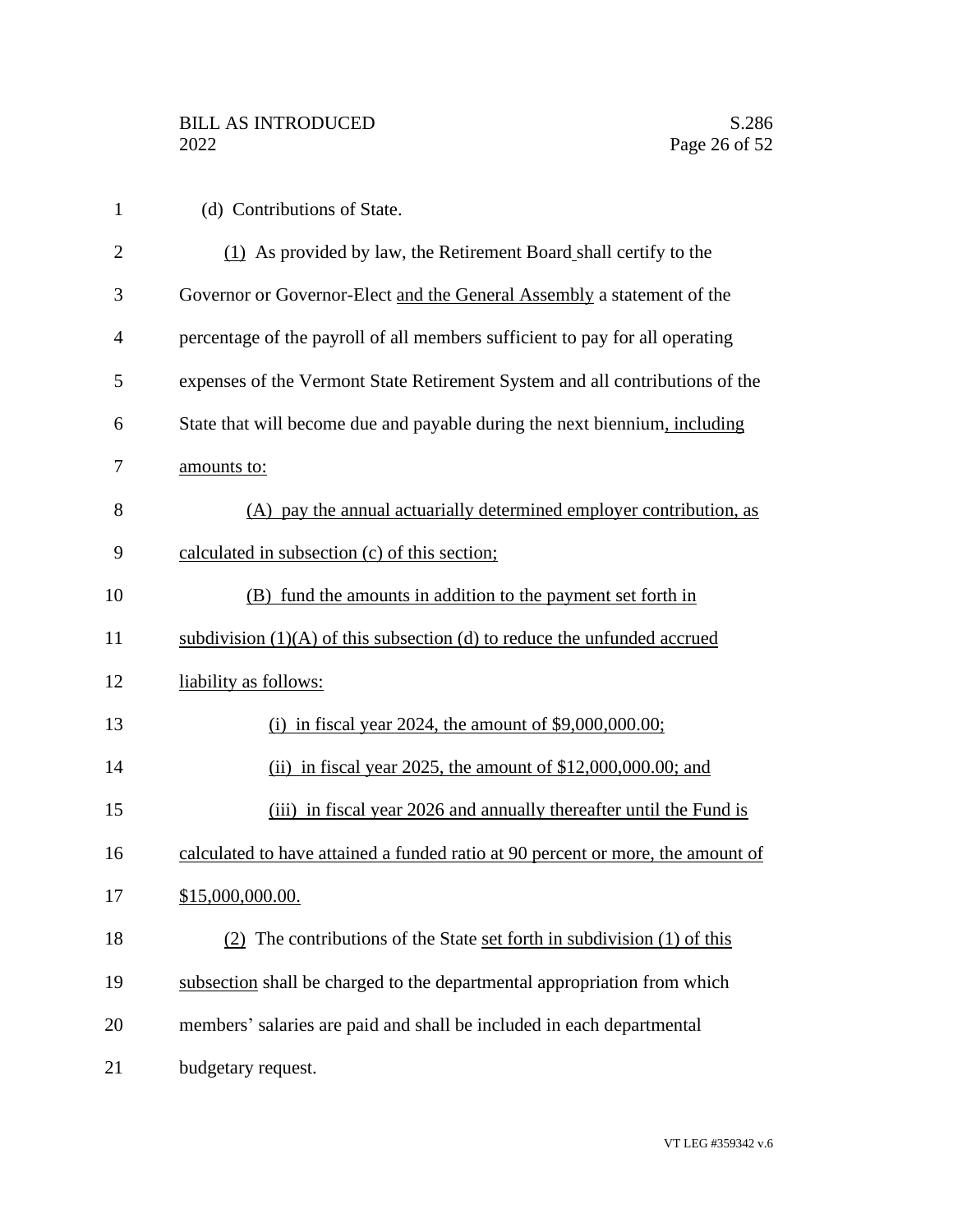(e) [Repealed.]

| $\overline{2}$ | (f) Contributions paid by State. Notwithstanding the provisions of                  |
|----------------|-------------------------------------------------------------------------------------|
| 3              | subdivision $(b)(2)$ of this section to the contrary and pursuant to the provisions |
| $\overline{4}$ | of Section 414(h) of the Internal Revenue Code, the State shall pick up and pay     |
| 5              | the contributions required to be paid by members with respect to service            |
| 6              | rendered on and after March 1, 1998. Contributions picked up by the State           |
| 7              | shall be designated for all purposes as member contributions, except that they      |
| 8              | shall be treated as State contributions in determining tax treatment of a           |
| 9              | distribution. Each member's compensation shall be reduced by an amount              |
| 10             | equal to the amount picked up by the State. This reduction, however, shall not      |
| 11             | be used to determine annual earnable compensation for purposes of                   |
| 12             | determining average final compensation. Contributions picked up under this          |
| 13             | subsection shall be credited to the Fund. To ensure that the provisions of this     |
| 14             | subsection are cost neutral to the State, the contributions rates established       |
| 15             | under subdivision $473(b)(2)$ of this title shall be increased by one-tenth of one  |
| 16             | percent of compensation.                                                            |
| 17             | *** Other Postemployment Benefits ***                                               |
| 18             | Sec. 6. 3 V.S.A. § 479a is amended to read:                                         |
| 19             | §479a. STATE EMPLOYEES' POSTEMPLOYMENT BENEFITS TRUST                               |
| 20             | <b>FUND</b>                                                                         |
|                |                                                                                     |

 $***$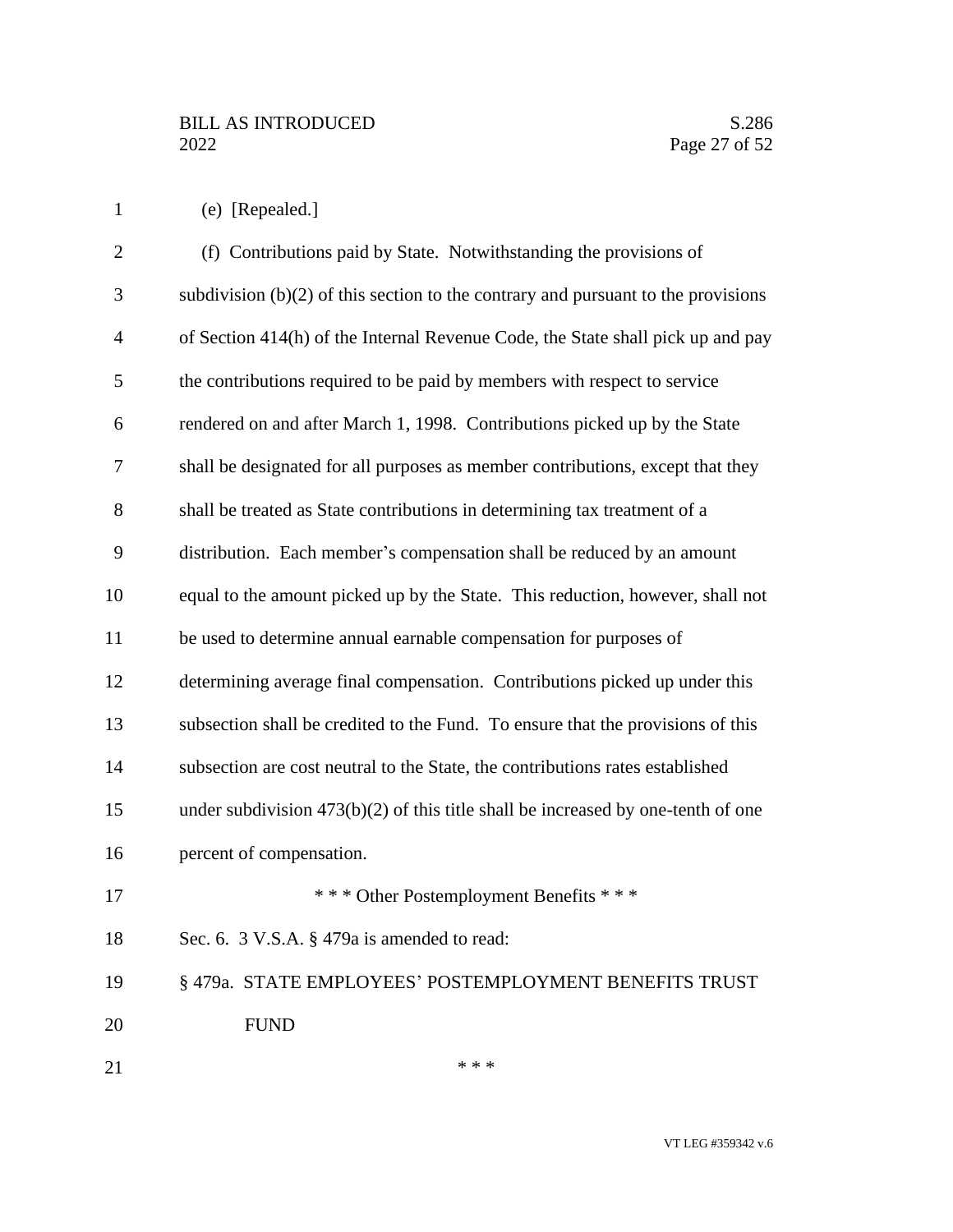| $\mathbf{1}$   | (b) Into the Benefits Fund shall be deposited:                                 |
|----------------|--------------------------------------------------------------------------------|
| $\overline{2}$ | (1) all assets remitted to the State as a subsidy on behalf of the members     |
| 3              | of the Vermont State Employees' Retirement System for employer-sponsored       |
| $\overline{4}$ | qualified prescription drug plans, including manufacturer rebates, as well as  |
| 5              | monies, pursuant to the Medicare Prescription Drug Improvement and             |
| 6              | Modernization Act of 2003, except that any subsidy received from an            |
| 7              | Employer Group Waiver Program is not subject to this requirement;              |
| 8              | (2) any appropriations by the General Assembly for the purposes of             |
| 9              | paying current and future retiree postemployment benefits for members of the   |
| 10             | Vermont State Employees' Retirement System; and                                |
| 11             | (3) amounts contributed or otherwise made available by members of the          |
| 12             | System or their beneficiaries for the purpose of paying current or future      |
| 13             | postemployment benefits costs; and                                             |
| 14             | (4) any monies pursuant to subsection (e) of this section.                     |
| 15             | (c) The Benefits Fund shall be administered by the State Treasurer. The        |
| 16             | Treasurer may invest monies in the Benefits Fund in accordance with the        |
| 17             | provisions of 32 V.S.A. § 434 or, in the alternative, may enter into an        |
| 18             | agreement with the Commission to invest such monies in accordance with the     |
| 19             | standards of care established by the prudent investor rule under 14A V.S.A.    |
| 20             | § 902, in a manner similar to the Committee's Commission's investment of       |
| 21             | retirements retirement system monies. All balances in the Benefits Fund at the |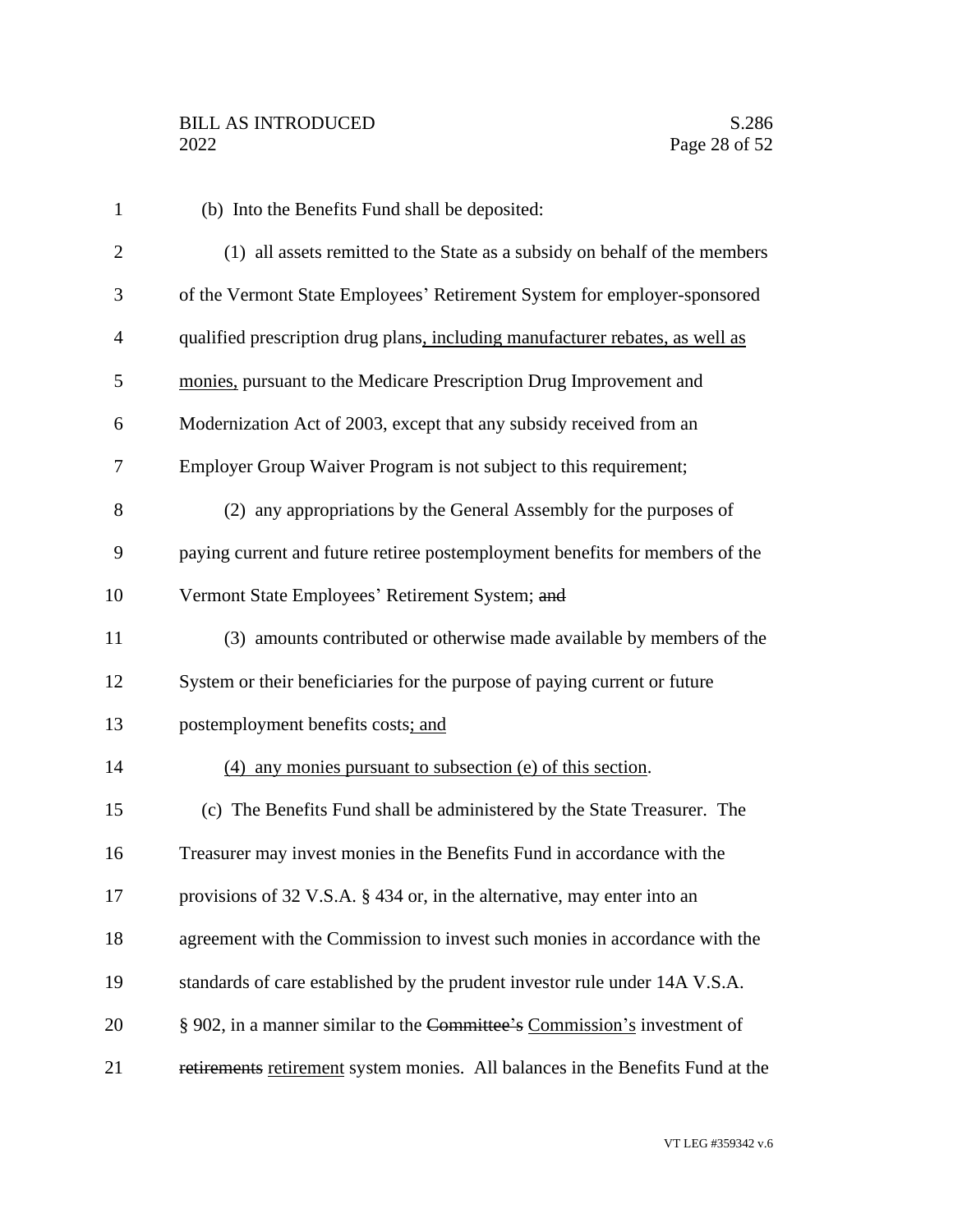| $\mathbf{1}$   | end of the fiscal year shall be carried forward. Interest earned shall remain in    |
|----------------|-------------------------------------------------------------------------------------|
| $\overline{2}$ | the Benefits Fund. The Treasurer's annual financial report to the Governor and      |
| 3              | the General Assembly shall contain an accounting of receipts, disbursements,        |
| 4              | and earnings of the Benefits Fund.                                                  |
| 5              | * * *                                                                               |
| 6              | (e) State Contribution.                                                             |
| 7              | (1) Beginning on July 1, 2022 and annually thereafter, the State shall              |
| 8              | make annual contributions to the Benefits Fund known as the "normal"                |
| 9              | contribution" and the "accrued liability contribution," each of which shall be      |
| 10             | fixed on the basis of the liabilities of the System as shown by the most recent     |
| 11             | actuarial valuation and made by the payroll assessment included in annual           |
| 12             | agency and department budgets:                                                      |
| 13             | (A) The "normal contribution" shall be the amount that, if                          |
| 14             | contributed over each member's prospective period of service, will be               |
| 15             | sufficient to provide for the payment of all future retiree postemployment          |
| 16             | benefits after subtracting the unfunded actuarial liability and the total assets of |
| 17             | the Benefits Fund. The "normal contribution" shall be identified using the          |
| 18             | actuarial cost method known as "projected unit credit" and applying a rate of       |
| 19             | return equal to the most recently adopted actuarial rate of return pursuant to      |
| 20             | section 523 of this title.                                                          |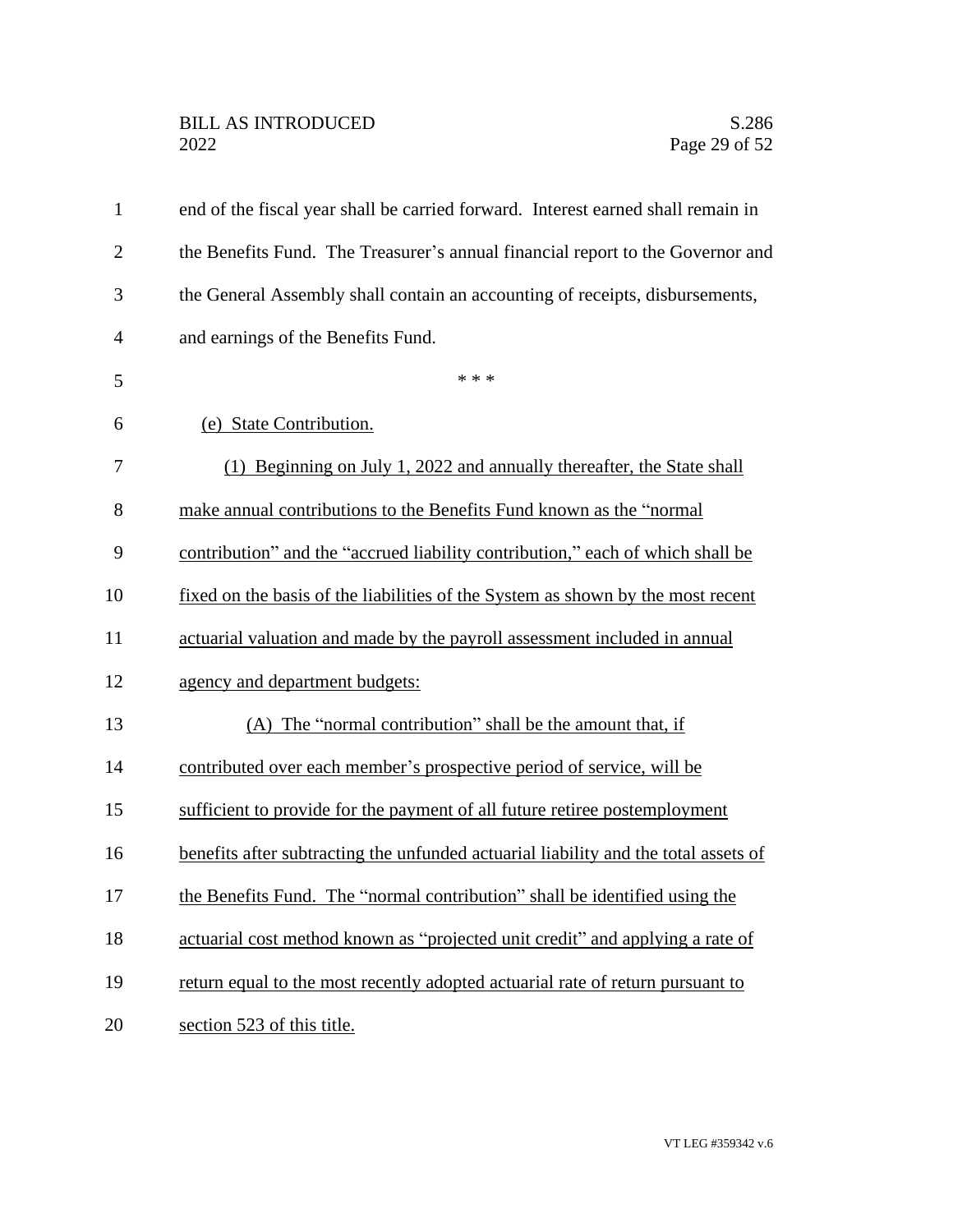| $\mathbf{1}$   | (B) The "accrued liability contribution" shall be the annual payment                |
|----------------|-------------------------------------------------------------------------------------|
| $\mathbf{2}$   | set forth in the most recent actuarial valuation that is necessary to liquidate the |
| 3              | unfunded accrued liability over a closed period of 26 years and determined          |
| $\overline{4}$ | based on the funding schedule set forth in this section.                            |
| 5              | (i) It is the policy of the State of Vermont to liquidate fully the                 |
| 6              | unfunded accrued liability for the payment of retiree health and medical            |
| 7              | benefits.                                                                           |
| 8              | (ii) Beginning on July 1, 2022, until the unfunded accrued liability                |
| 9              | is liquidated, the accrued liability contribution shall be the annual payment       |
| 10             | required to liquidate the unfunded accrued liability over a closed period of 26     |
| 11             | years ending on June 30, 2048, provided that the amount of each annual basic        |
| 12             | accrued liability contribution shall be determined by amortization of the           |
| 13             | unfunded liability over the remainder of the closed 26-year period in               |
| 14             | installments.                                                                       |
| 15             | (2) Any variation in the contribution of normal or accrued liability                |
| 16             | contributions from those recommended by the actuary and any actuarial gains         |
| 17             | and losses shall be added or subtracted to the unfunded accrued liability and       |
| 18             | amortized over the remainder of the closed 26-year period.                          |
| 19             | (3) The Board shall review annually the amount of State contributions               |
| 20             | recommended by the actuary. Based on this review, the Board shall determine         |
| 21             | the amount of State contribution necessary for the next fiscal year to achieve      |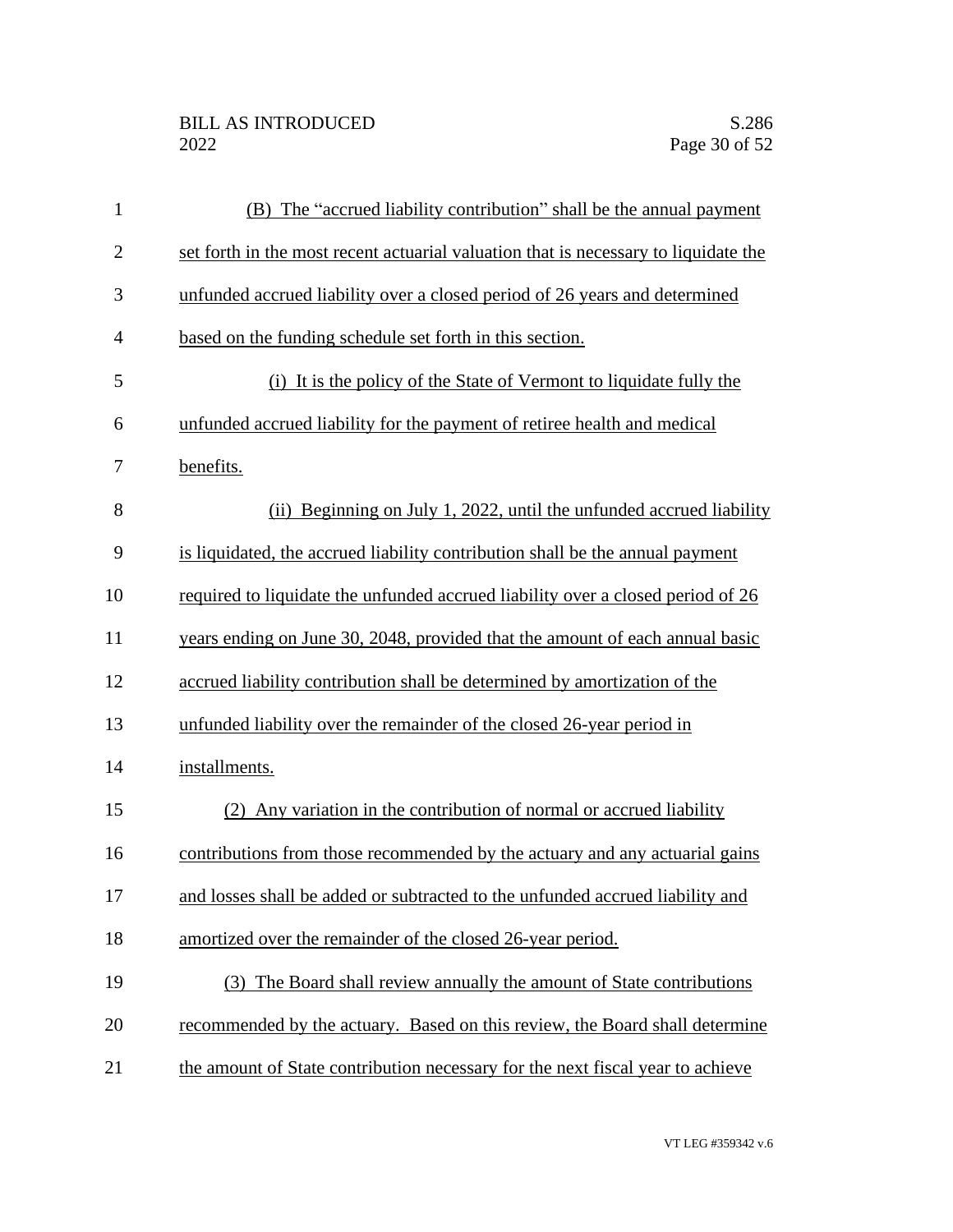| $\mathbf{1}$   | and preserve the financial integrity of the funds and certify a statement of the |
|----------------|----------------------------------------------------------------------------------|
| $\overline{2}$ | percentage of the payroll of all members sufficient to fund the normal cost and  |
| 3              | the accrued liability contribution. On or before December 15 of each year, the   |
| $\overline{4}$ | Board shall inform the Governor and the House and Senate Committees on           |
| 5              | Government Operations and on Appropriations in writing about the amount          |
| 6              | needed. The provisions of 2 V.S.A. § 20(d) (expiration of required reports)      |
| 7              | shall not apply to the report to be made under this subsection.                  |
| 8              | *** VSERS Actuarial Studies ***                                                  |
| 9              | Sec. 7. $3$ V.S.A. $\S$ 523 is amended to read:                                  |
| 10             | § 523. VERMONT PENSION INVESTMENT COMMISSION; DUTIES                             |
| 11             | * * *                                                                            |
| 12             | (f) Asset and liability study. Beginning on July 1, $2022$ $2023$ , and every    |
| 13             | three years thereafter, based on the most recent actuarial valuations of each    |
| 14             | Plan, the Commission shall study the assets and liabilities of each Plan over a  |
| 15             | 20-year period. The study shall:                                                 |
| 16             |                                                                                  |
|                | (1) project the expected path of the key indicators of each Plan's               |
| 17             | financial health based on all current actuarial and investment assumptions;      |
| 18             | current contribution and benefit policies, including the Plans' mark-to-market   |
| 19             | funded ratio; actuarially required contributions by source; payout ratio; and    |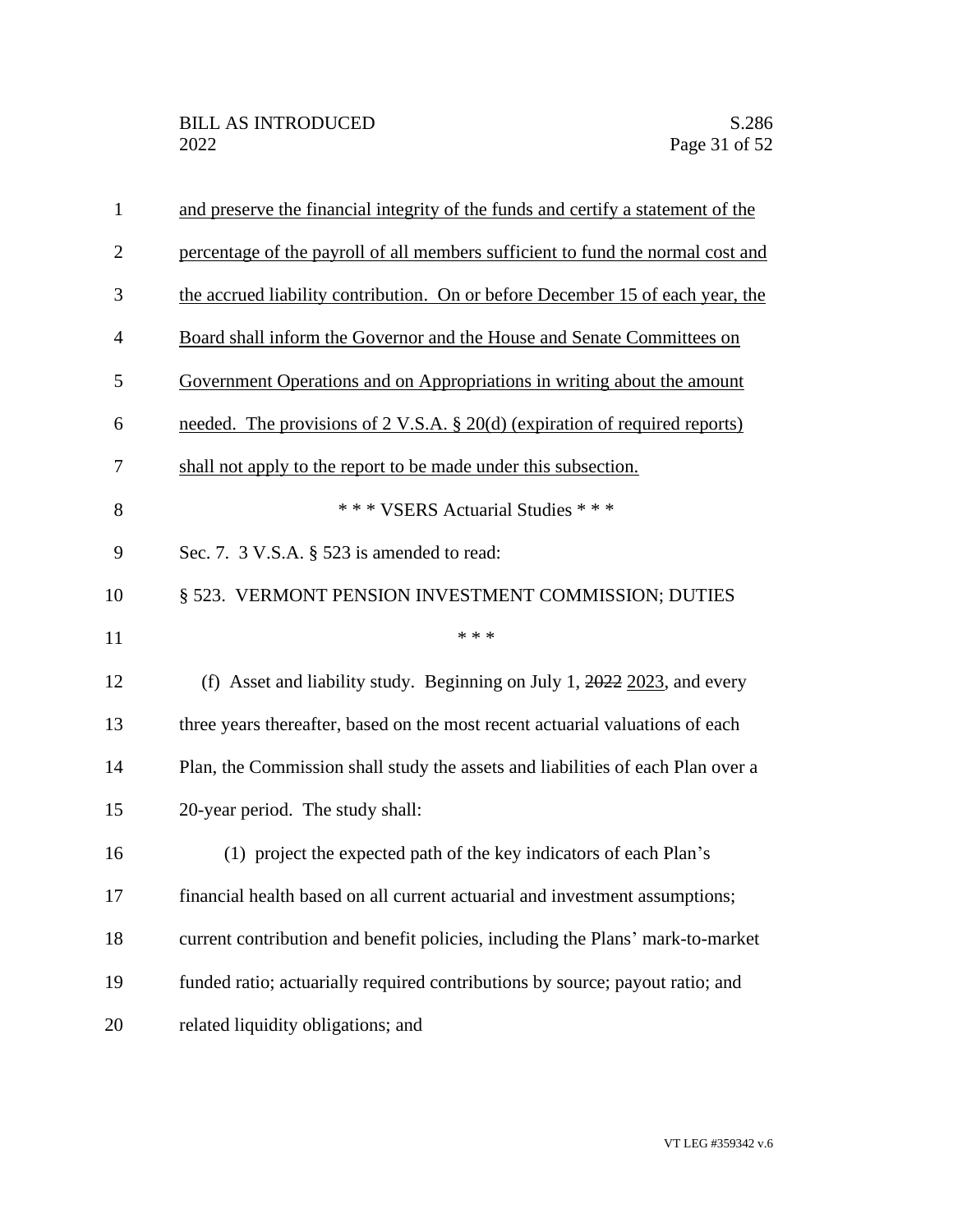| $\mathbf{1}$   | (2) project the effect on each Plan's financial health resulting from:          |
|----------------|---------------------------------------------------------------------------------|
| $\overline{2}$ | (A) possible material deviations from Plan assumptions in investment            |
| 3              | assumptions, including returns versus those expected and embedded in the        |
| $\overline{4}$ | actuary's estimate of actuarially required contributions and any material       |
| 5              | changes in capital markets volatility; and                                      |
| 6              | (B) possible material deviations from key plan actuarial assumptions,           |
| 7              | including retiree longevity, potential benefit increases, and inflation.        |
| 8              | * * *                                                                           |
| 9              | Sec. 8. $3$ V.S.A. $\S$ 471 is amended to read:                                 |
| 10             | § 471. RETIREMENT BOARD; MEDICAL BOARD; ACTUARY; RATES                          |
| 11             | OF CONTRIBUTION; SAFEKEEPING OF SECURITIES                                      |
| 12             | * * *                                                                           |
| 13             | (j) The Retirement Board shall designate an actuary who shall be the            |
| 14             | technical advisor of the Board on matters regarding the operation of the Fund   |
| 15             | of the Retirement System, and shall perform such other duties as are required   |
| 16             | in connection therewith. Immediately after the establishment of the Retirement  |
| 17             | System, the Retirement Board shall adopt for the Retirement System such         |
| 18             | mortality and service tables as shall be deemed necessary and shall certify the |
| 19             | rates of contribution payable under the provisions of this subchapter. At       |
| 20             | Beginning July 1, 2023, at least once in each three-year period every three     |
| 21             | fiscal years following the establishment of the System, the actuary shall make  |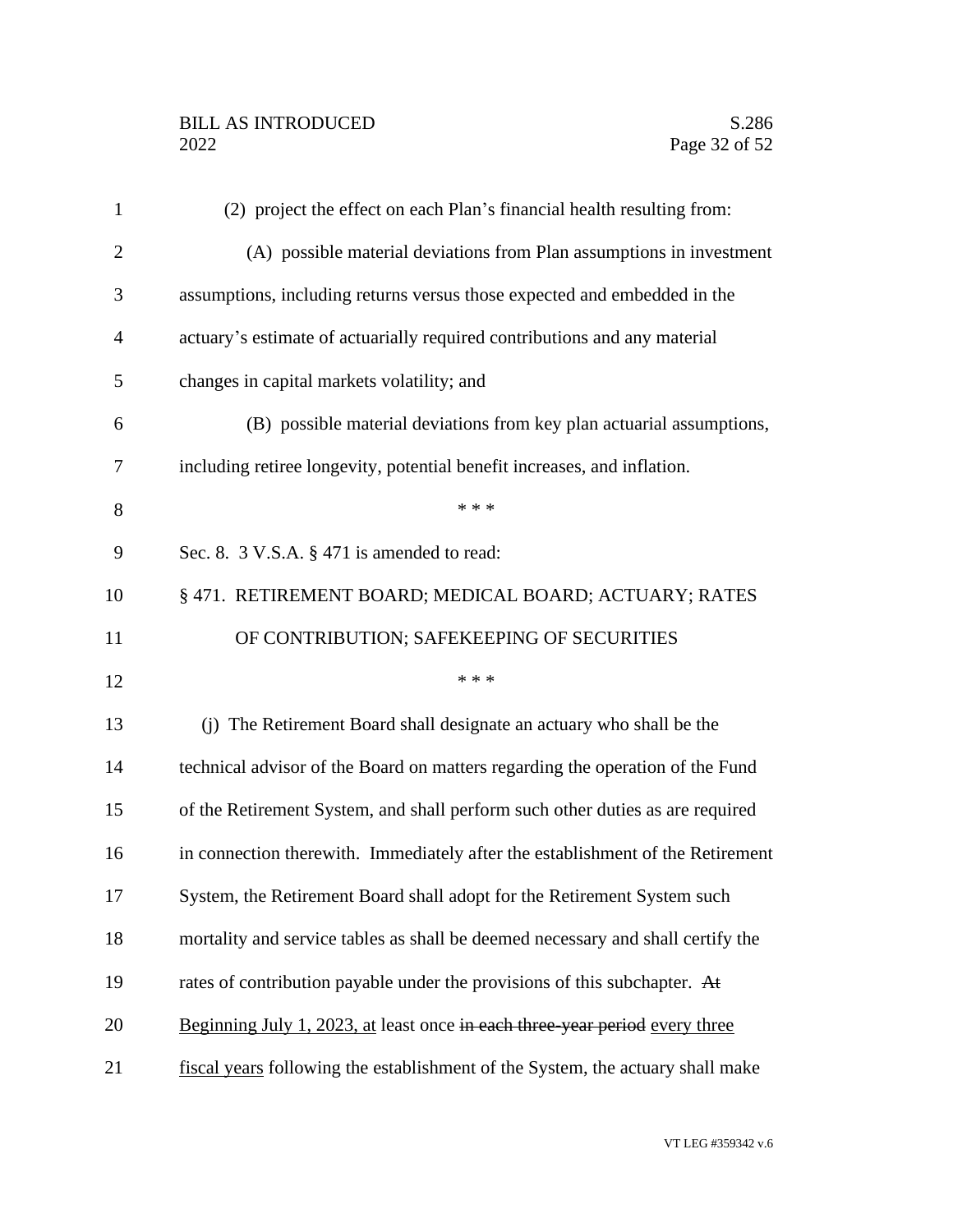| $\mathbf{1}$   | an actuarial investigation into the mortality, service, and compensation         |
|----------------|----------------------------------------------------------------------------------|
| $\overline{2}$ | experience of the members and beneficiaries of the Retirement System, and        |
| 3              | taking into account the results of such investigation, the Retirement Board      |
| $\overline{4}$ | shall adopt for the Retirement System such mortality, service, and other tables  |
| 5              | as shall be deemed necessary and shall certify the rates of contribution payable |
| 6              | under the provisions of this subchapter.                                         |
| 7              | * * *                                                                            |
| 8              | *** Vermont State Teachers' Retirement System ***                                |
| 9              | *** VSTRS Actuarial Studies ***                                                  |
| 10             | Sec. 9. 16 V.S.A. § 1942 is amended to read:                                     |
| 11             | § 1942. BOARD OF TRUSTEES; MEDICAL BOARD; ACTUARY; RATE                          |
| 12             | OF CONTRIBUTION; SAFEKEEPING OF SECURITIES                                       |
| 13             | * * *                                                                            |
| 14             | (m) Immediately after the establishment of the System, the actuary shall         |
| 15             | make such investigation of the mortality, service, and compensation experience   |
| 16             | of the members of the System, as the actuary shall recommend and the Board       |
| 17             | shall authorize, for the purpose of determining the proper mortality and service |
| 18             | tables to be prepared and submitted to the Board for adoption. Having regard     |
| 19             | to such investigation and recommendation, the Board shall adopt for the          |
| 20             | System such mortality and service tables as shall be deemed necessary and        |
| 21             | shall certify the rates of contribution payable under the provisions of this     |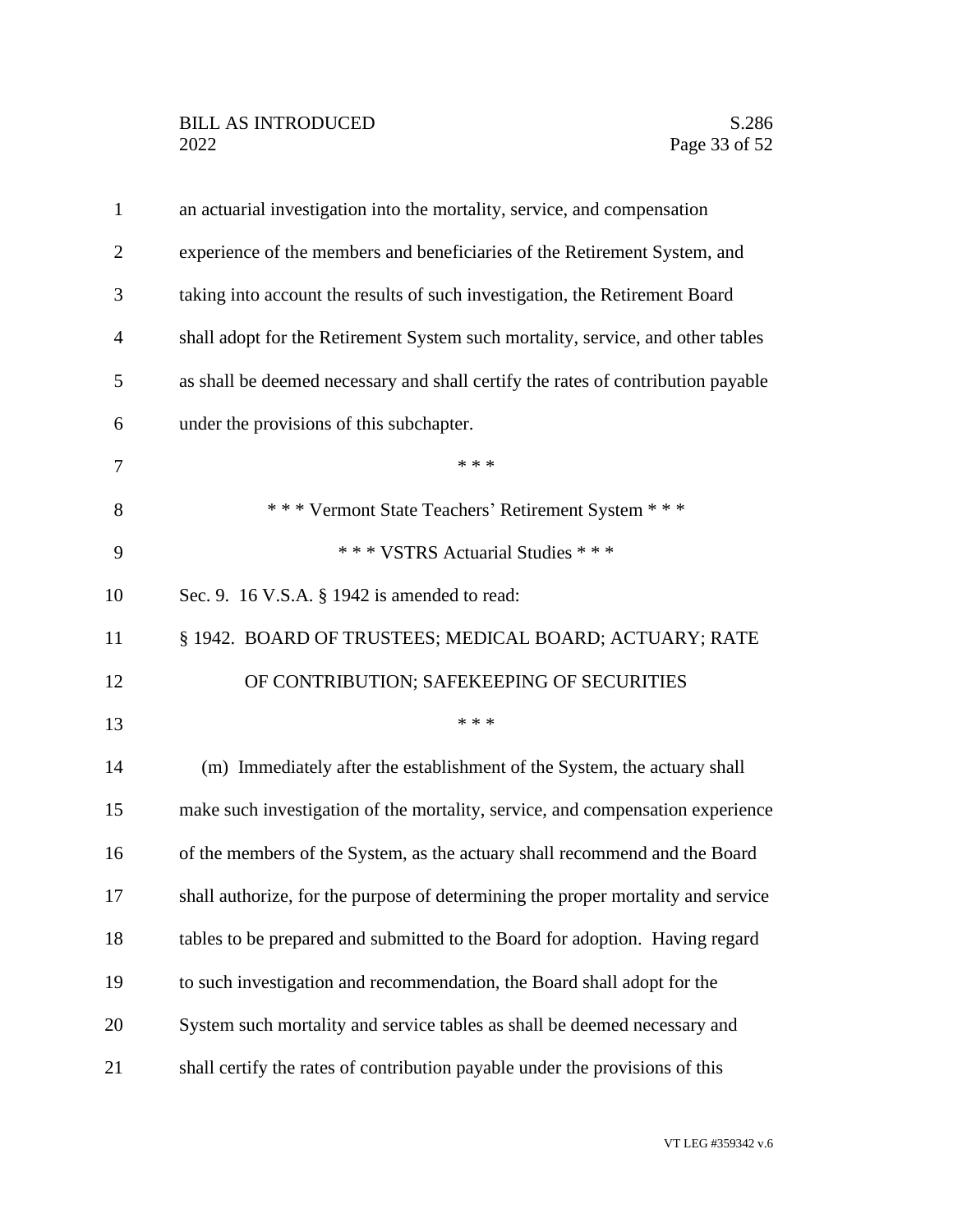| $\mathbf{1}$   | chapter. At least once in each three-year period Beginning July 1, 2023, at        |
|----------------|------------------------------------------------------------------------------------|
| $\overline{2}$ | least once every three fiscal years following the establishment of the System,     |
| 3              | the actuary shall make an actuarial investigation into the mortality, service, and |
| $\overline{4}$ | compensation experience of the members and beneficiaries of the System, and        |
| 5              | taking into account the results of such investigation, the Board shall adopt for   |
| 6              | the System such mortality, service, and other tables as shall be deemed            |
| 7              | necessary and shall certify the rates of contribution payable under the            |
| 8              | provisions of this chapter.                                                        |
| 9              | * * *                                                                              |
| 10             | *** Pension Benefits ***                                                           |
| 11             | Sec. 10. 16 V.S.A. § 1944 is amended to read:                                      |
| 12             | § 1944. VERMONT TEACHERS' RETIREMENT FUND                                          |
| 13             | (a) Pension Fund. All of the assets of the System shall be credited to the         |
| 14             | Vermont Teachers' Retirement Fund.                                                 |
| 15             | (b) Member contributions.                                                          |
| 16             | (1) Contributions deducted from the compensation of members shall be               |
| 17             | accumulated in the Pension Fund and separately recorded for each member.           |
| 18             | (2) The proper authority or officer responsible for making up each                 |
| 19             | employer payroll shall cause to be deducted from the compensation:                 |
|                |                                                                                    |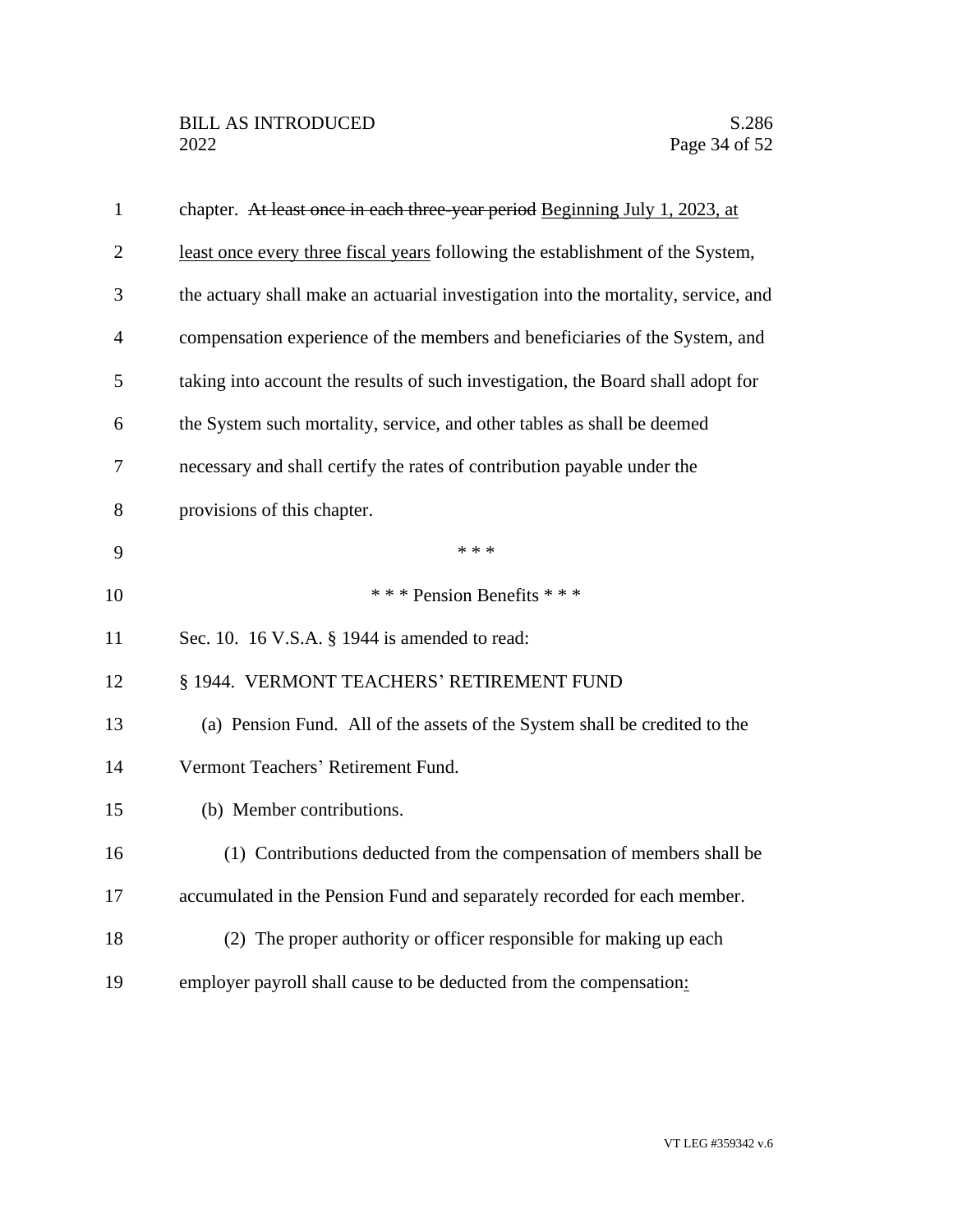# BILL AS INTRODUCED<br>2022 Page 35 of 52

| $\mathbf{1}$   | $(A)$ of Of each Group A member, five and one-half percent of the               |
|----------------|---------------------------------------------------------------------------------|
| $\overline{2}$ | member's total earnable compensation; including compensation paid for           |
| 3              | absence as provided by subsection 1933(d) of this title.                        |
| $\overline{4}$ | (B) from Of each Group C member with at least five years of                     |
| 5              | membership service as of July 1, 2014, five percent of the member's earnable    |
| 6              | compensation; and from each Group C member with less than five years of         |
| 7              | membership service as of July 1, 2014, six percent of the member's earnable     |
| 8              | compensation, including an effective rate that is calculated based on the       |
| 9              | member's base salary as of July 1 each year. The effective rate shall be levied |
| 10             | on the member's total earnable compensation for the fiscal year, unless a       |
| 11             | teacher's full-time equivalency status changes during the fiscal year, in which |
| 12             | case the teacher's effective rate will be recalculated and the new rate will be |
| 13             | applied going forward. A member's total earnable compensation for the fiscal    |
| 14             | year shall also include compensation paid for absence as provided by            |
| 15             | subsection 1933(d) of this title- and shall be calculated according to the      |
| 16             | following marginal rates and income brackets:                                   |
| 17             | $(i)$ Beginning on July 1, 2022:                                                |
| 18             | (I) if a member's base salary is at or below \$40,000.00, the rate              |
| 19             | is 6.0 percent;                                                                 |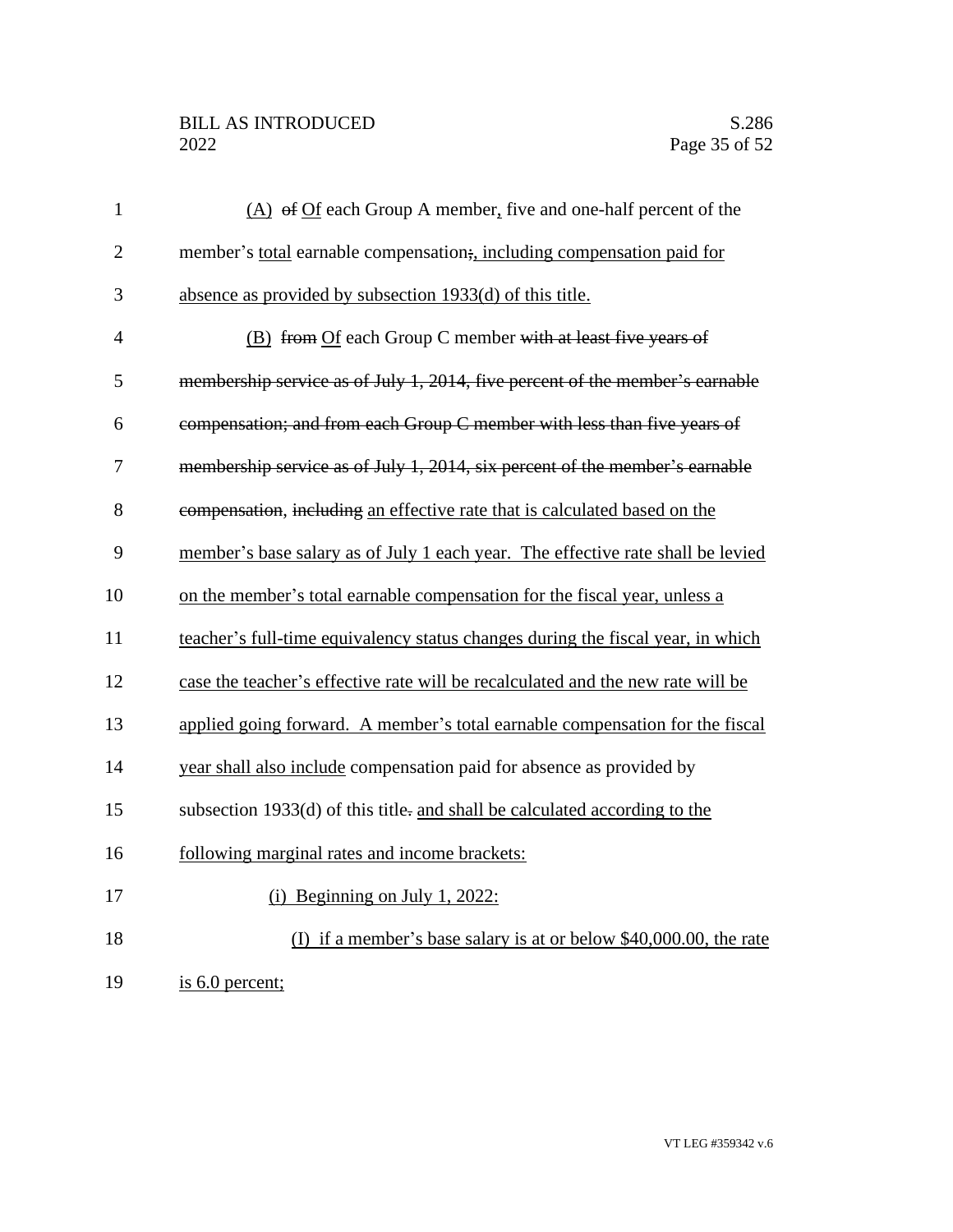| 1              | (II) if a member's base salary is $$40,000.01$ or more but not                     |
|----------------|------------------------------------------------------------------------------------|
| $\overline{2}$ | more than $$60,000.00$ , the rate is $$2,400.00$ plus 6.50 percent of the member's |
| 3              | salary that is \$40,000.01 or more;                                                |
| $\overline{4}$ | (III) if a member's base salary of \$60,000.01 or more but not                     |
| 5              | more than \$80,000.00, the rate is \$3,700.00 plus 6.75 percent of the member's    |
| 6              | salary that is \$60,000.01 or more;                                                |
| 7              | (IV) if a member's base salary is \$80,000.01 or more but not                      |
| 8              | more than $$100,000.00$ , the rate is $$5,050.00$ plus 7.00 percent of the         |
| 9              | member's salary that is \$80,000.01 or more;                                       |
| 10             | (V) if a member's base salary is $$100,000.01$ or more, the rate                   |
| 11             | is \$6,450.00 plus 7.25 percent of the member's salary that is $$100,000.01$ or    |
| 12             | more.                                                                              |
| 13             | (ii) Beginning on July 1, 2023:                                                    |
| 14             | (I) if a member's base salary is at or below $$40,000.00$ , the rate               |
| 15             | $i$ s 6.25 percent;                                                                |
| 16             | (II) if a member's base salary is $$40,000.01$ or more but not                     |
| 17             | more than \$60,000.00, the rate is \$2,500.00 plus 6.75 percent of the member's    |
| 18             | salary that is \$40,000.01 or more;                                                |
| 19             | (III) if a member's base salary of \$60,000.01 or more but not                     |
| 20             | more than \$80,000.00, the rate is \$3,850.00 plus 7.0 percent of the member's     |
| 21             | salary that is \$60,000.01 or more;                                                |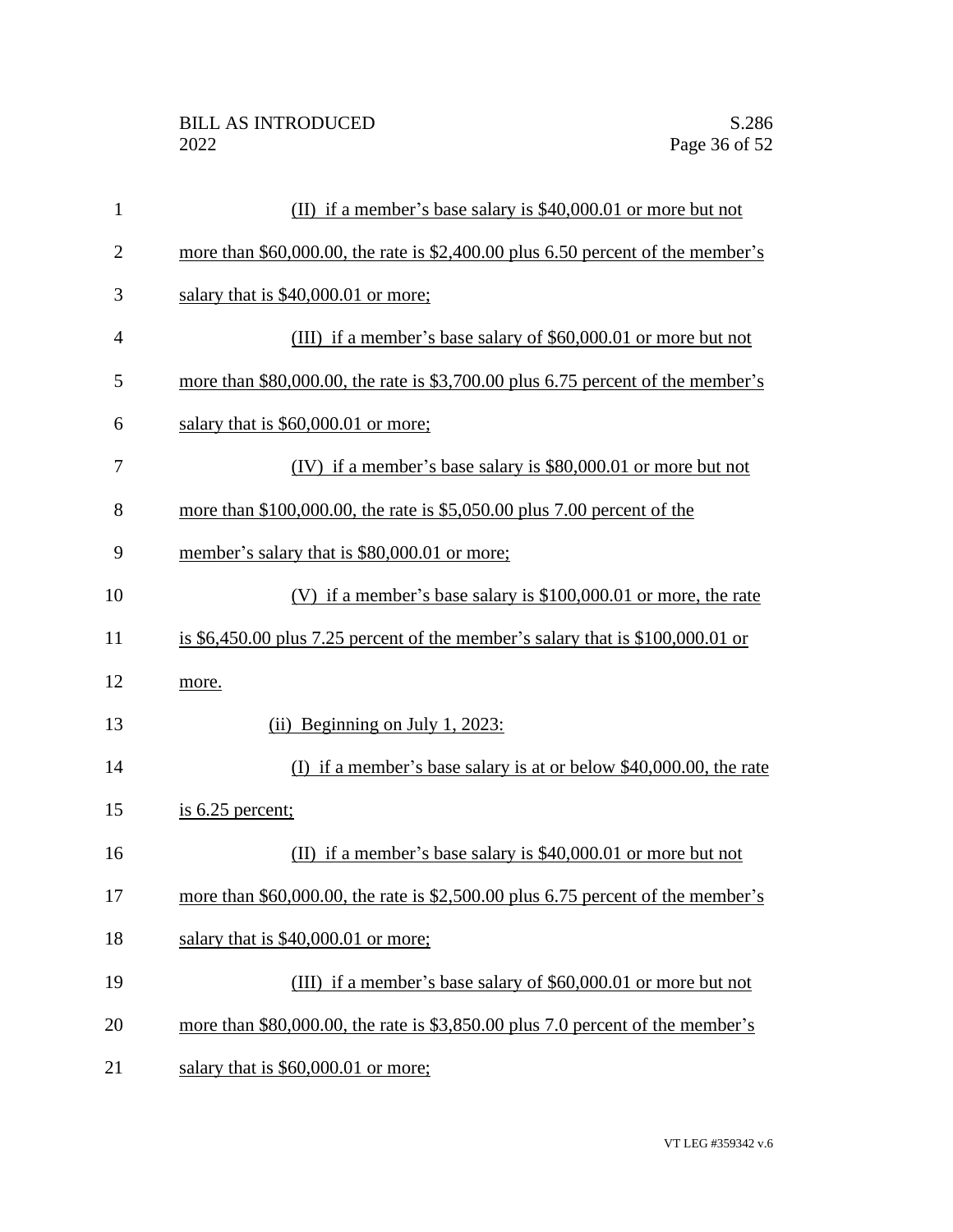| $\mathbf{1}$   | (IV) if a member's base salary is \$80,000.01 or more but not                   |
|----------------|---------------------------------------------------------------------------------|
| $\overline{2}$ | more than $$100,000.00$ , the rate is $$5,250.00$ plus 7.50 percent of the      |
| 3              | member's salary that is \$80,000.01 or more;                                    |
| $\overline{4}$ | (V) if a member's base salary is $$100,000.01$ or more, the rate                |
| 5              | is $$6,750.00$ plus 8.0 percent of the member's salary that is $$100,000.01$ or |
| 6              | more.                                                                           |
| 7              | (iii) Beginning on July 1, 2024 and annually thereafter:                        |
| 8              | (I) if a member's base salary is at or below $$40,000.00$ , the rate            |
| 9              | is $6.25$ percent;                                                              |
| 10             | (II) if a member's base salary is $$40,000.01$ or more but not                  |
| 11             | more than \$60,000.00, the rate is \$2,900.00 plus 6.75 percent of the member's |
| 12             | salary that is \$40,000.01 or more;                                             |
| 13             | (III) if a member's base salary of \$60,000.01 or more but not                  |
| 14             | more than \$80,000.00, the rate is $$3,850.00$ plus 7.5 percent of the member's |
| 15             | salary that is \$60,000.01 or more;                                             |
| 16             | (IV) if a member's base salary is \$80,000.01 or more but not                   |
| 17             | more than $$100,000.00$ , the rate is $$5,350.00$ plus 8.25 percent of the      |
| 18             | member's salary that is \$80,000.01 or more;                                    |
| 19             | (V) if a member's base salary is $$100,000.01$ or more, the rate                |
| 20             | is \$7,000.00 plus 9.0 percent of the member's salary that is $$100,000.01$ or  |
| 21             | more.                                                                           |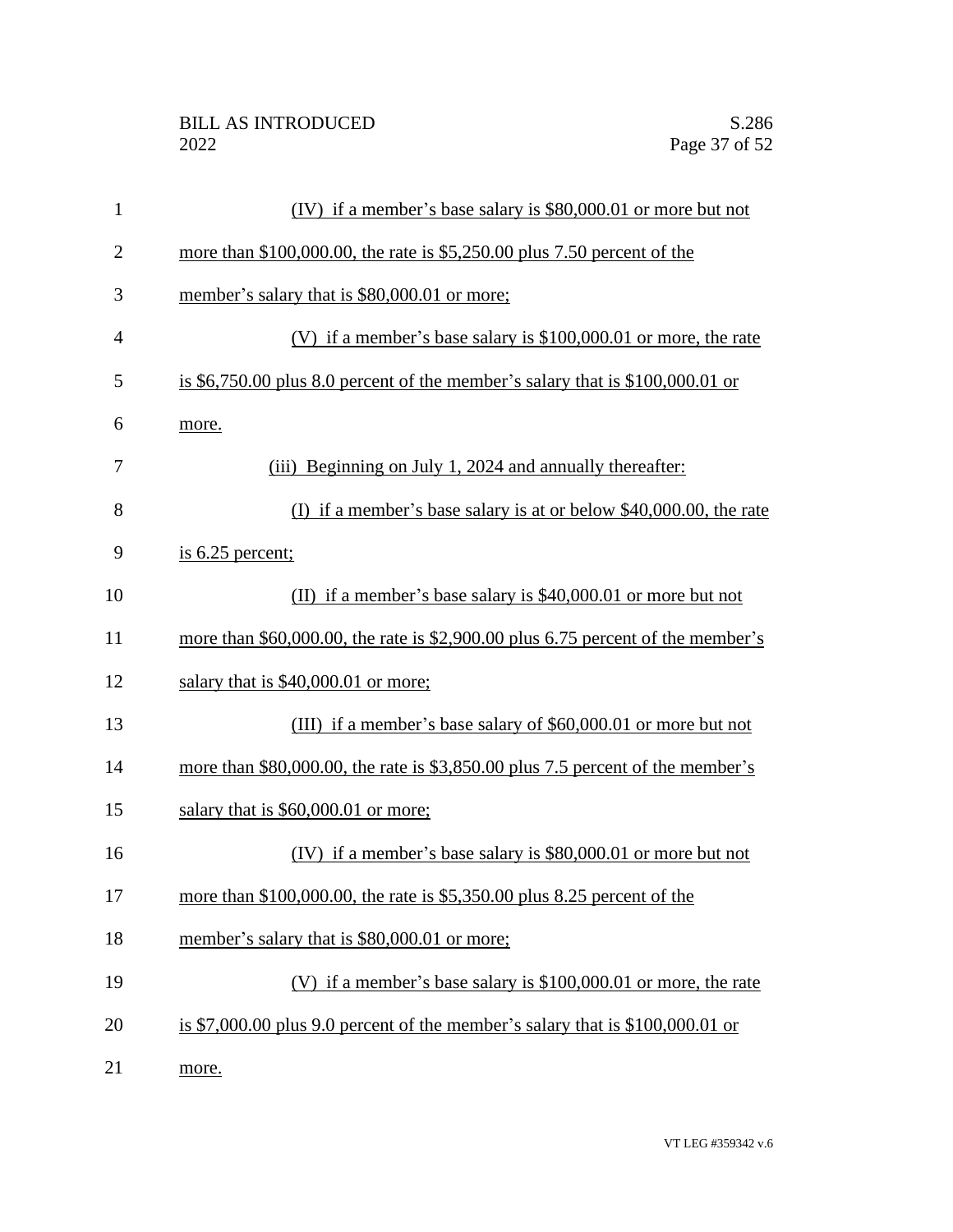# BILL AS INTRODUCED<br>2022 Page 38 of 52

| $\mathbf{1}$   | (C) In determining the amount earnable by a member set forth in this              |
|----------------|-----------------------------------------------------------------------------------|
| $\overline{2}$ | subdivision $(2)$ in a payroll period, the Board may consider the rate of         |
| 3              | compensation payable to such member on the first day of a payroll period as       |
| $\overline{4}$ | continuing throughout the payroll period, and it may omit deduction from          |
| 5              | compensation for any period less than a full payroll period if a teacher was not  |
| 6              | a member on the first day of the payroll period, and to facilitate the making of  |
| 7              | deductions it may modify the deduction required of any member by such an          |
| 8              | amount as shall not exceed one-tenth of one percent of the annual earnable        |
| 9              | compensation upon the basis of which such deduction is made. The actuary          |
| 10             | shall make annual valuations of the reduction to the recommended State            |
| 11             | contribution attributable to the increase from five to six percent, and the Board |
| 12             | shall include the amount of this reduction in its written report pursuant to      |
| 13             | subsection $1942(r)$ of this title.                                               |
| 14             | * * *                                                                             |
| 15             | (c) State contributions, earnings, and payments.                                  |
| 16             | (1) All State appropriations and all reserves for the payment for all             |
| 17             | pensions including all interest and dividends earned on the assets of the         |
| 18             | Retirement System shall be accumulated in the Pension Fund. All benefits          |
| 19             | payable under the System, except for retired teacher health and medical           |
| 20             | benefits, shall be paid from the Pension Fund. Annually, the Retirement Board     |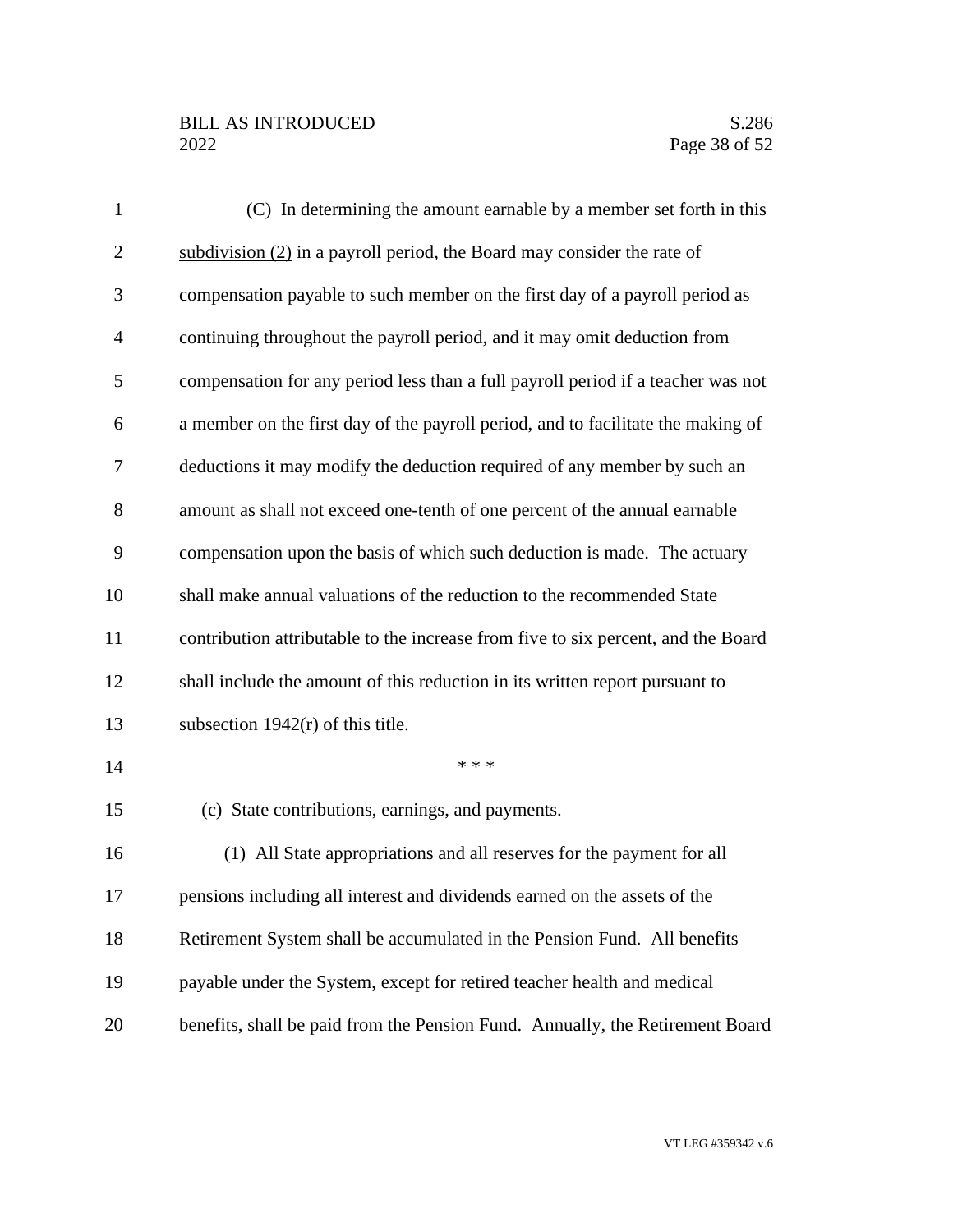# BILL AS INTRODUCED<br>2022 Page 39 of 52

| $\mathbf{1}$   | shall allow regular interest on the individual accounts of members in the         |
|----------------|-----------------------------------------------------------------------------------|
| $\overline{2}$ | Pension Fund which that shall be credited to each member's account.               |
| 3              | (2) Beginning with the actuarial valuation as of June 30, 2006, the               |
| $\overline{4}$ | contributions to be made to the Pension Fund by the State shall be determined     |
| 5              | on the basis of the actuarial cost method known as "entry age normal." On         |
| 6              | account of each member, there shall be paid annually by the State into the        |
| 7              | Pension Fund a percentage of the earnable compensation of each member to be       |
| $8\,$          | known as the "normal contribution" and an additional percentage of the            |
| 9              | member's earnable compensation to be known as the "accrued liability"             |
| 10             | contribution." The percentage rate of such contributions shall be fixed on the    |
| 11             | basis of the liabilities of the System as shown by actuarial valuation. "Normal   |
| 12             | contributions" and "accrued liability contributions" shall be by separate         |
| 13             | appropriation in the annual budget enacted by the General Assembly.               |
| 14             | (3) The normal contribution shall be the uniform percentage of the total          |
| 15             | compensation of members that, if contributed over each member's prospective       |
| 16             | period of service and added to such member's prospective contributions, if        |
| 17             | any, will be sufficient to provide for the payment of all future pension benefits |
| 18             | after subtracting the sum of the unfunded accrued liability and the total assets  |
| 19             | of the Pension Fund.                                                              |
| 20             | (4) It is the policy of the State of Vermont to liquidate fully the               |
| 21             | unfunded accrued liability to the System. Beginning on July 1, 2008, until the    |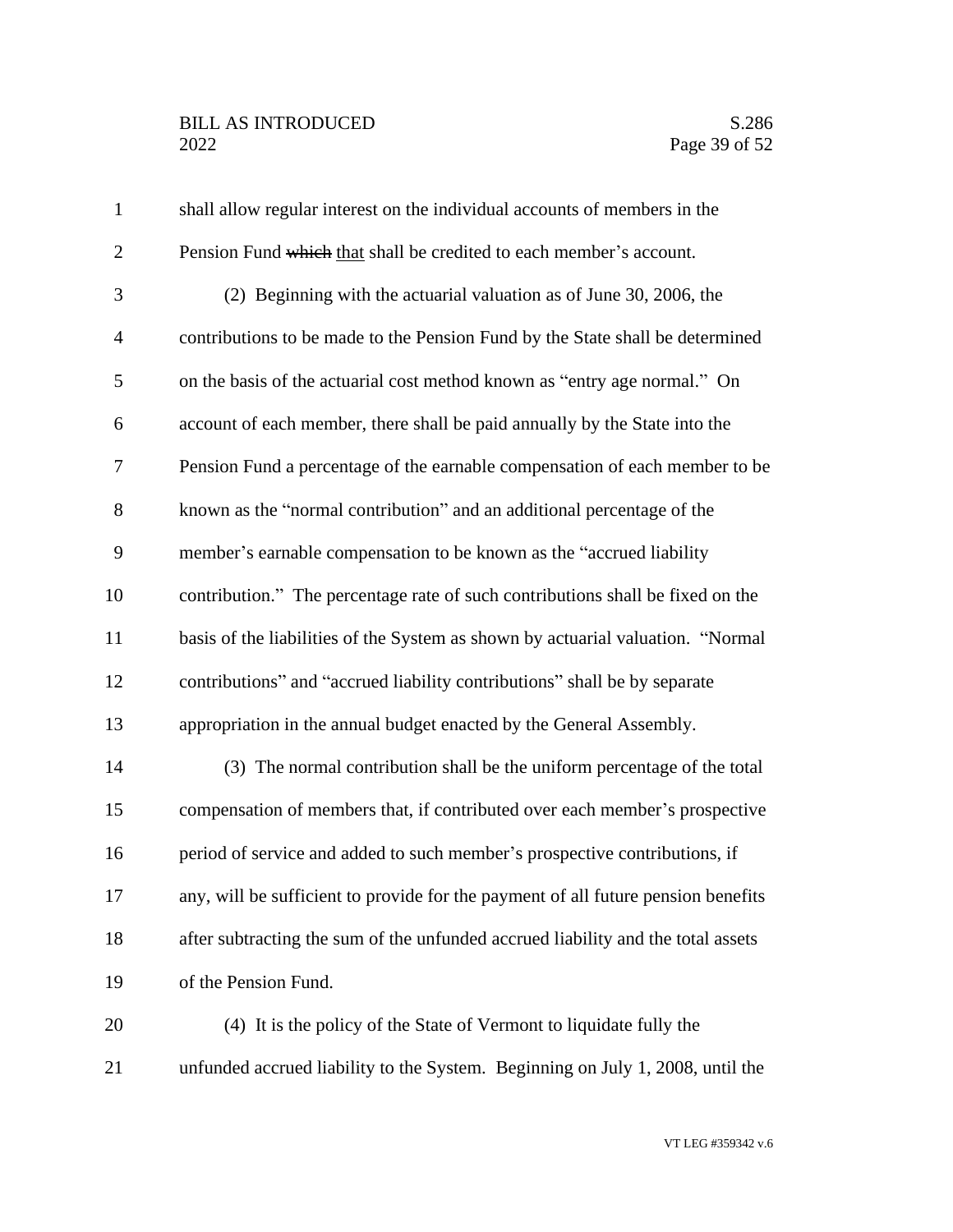| $\mathbf{1}$   | unfunded accrued liability is liquidated, the accrued liability contribution shall |
|----------------|------------------------------------------------------------------------------------|
| $\overline{2}$ | be the annual payment required to liquidate the unfunded accrued liability over    |
| 3              | a closed period of 30 years ending on June 30, 2038, provided that:                |
| 4              | (A) From July 1, 2009 to June 30, 2019, the amount of each annual                  |
| 5              | basic accrued liability contribution shall be determined by amortization of the    |
| 6              | unfunded liability over the remainder of the closed 30-year period in              |
| 7              | installments increasing at a rate of five percent per year.                        |
| 8              | (B) Beginning on July 1, 2019 and annually thereafter, the amount of               |
| 9              | each annual basic accrued liability contribution shall be determined by            |
| 10             | amortization of the unfunded liability over the remainder of the closed 30-year    |
| 11             | period in installments increasing at a rate of three percent per year.             |
| 12             | (C) Any variation in the contribution of normal or unfunded accrued                |
| 13             | liability contributions from those recommended by the actuary and any              |
| 14             | actuarial gains and losses shall be added or subtracted to the unfunded accrued    |
| 15             | liability and amortized over the remainder of the closed 30-year period.           |
| 16             | * * *                                                                              |
| 17             | (13) Annually, the Board shall certify an amount to pay the annual                 |
| 18             | actuarially determined employer contribution, as calculated in this subsection,    |
| 19             | and additional amounts to reduce the unfunded accrued liability as follows:        |
| 20             | (A) in fiscal year 2024, the amount of $$9,000,000.00$ ;                           |
| 21             | (B) in fiscal year 2025, the amount of \$12,000,000.00; and                        |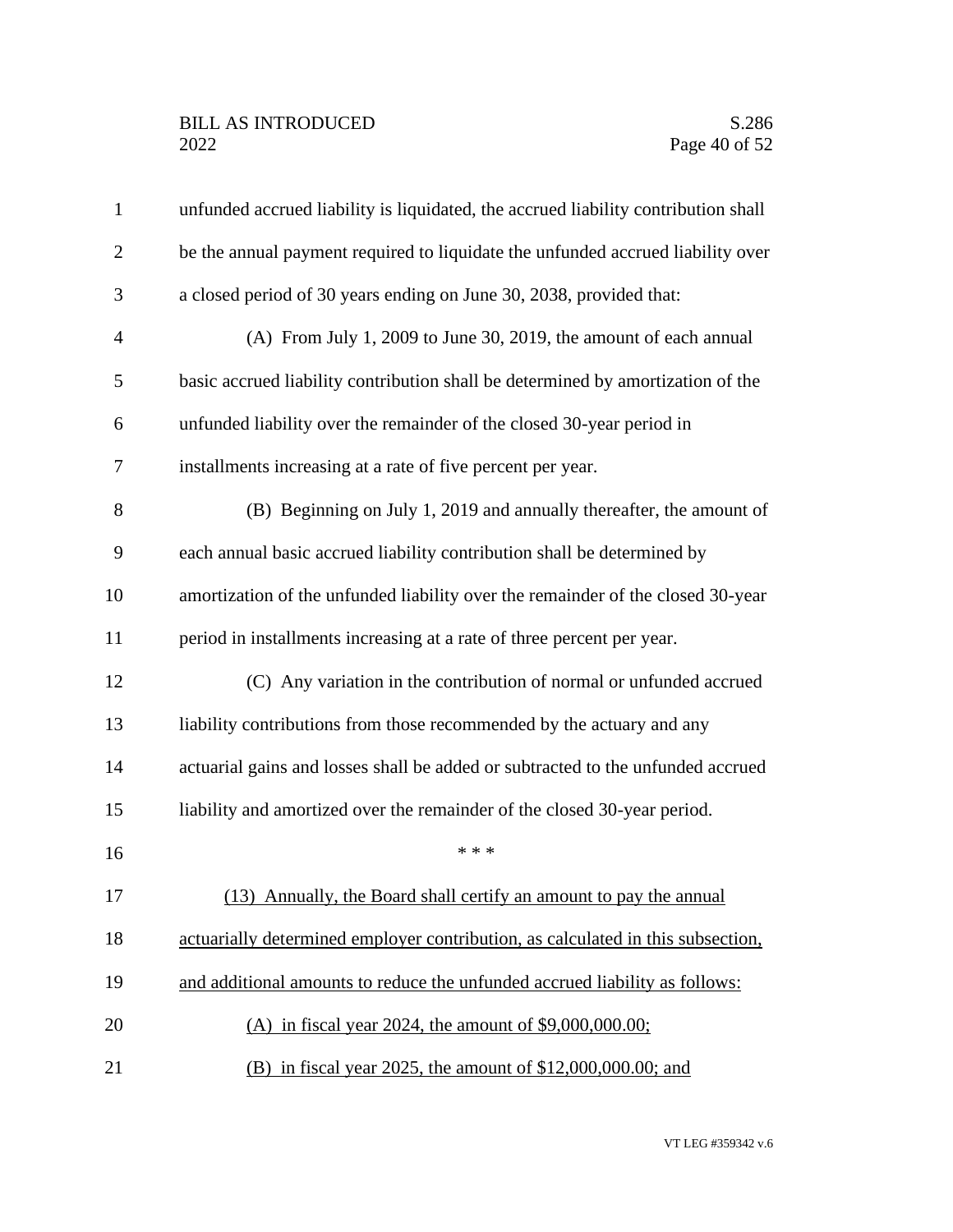# BILL AS INTRODUCED<br>2022 Page 41 of 52

| $\mathbf{1}$ | (C) in fiscal year 2026 and annually thereafter, until the Fund is                |
|--------------|-----------------------------------------------------------------------------------|
| 2            | calculated to have attained a funded ratio at 90 percent or more, the amount of   |
| 3            | \$15,000,000.00                                                                   |
| 4            | * * *                                                                             |
| 5            | Sec. 11. 16 V.S.A. § 1949 is amended to read:                                     |
| 6            | § 1949. POSTRETIREMENT ADJUSTMENTS TO RETIREMENT                                  |
| 7            | <b>ALLOWANCES</b>                                                                 |
| 8            | * * *                                                                             |
| 9            | (b) Group C members.                                                              |
| 10           | (1) For Group C members eligible for retirement on or before June 30,             |
| 11           | $2022$ , as of June 30 in each year, commencing on June 30, 1981, a               |
| 12           | determination shall be made of any increase or decrease, to the nearest one-      |
| 13           | tenth of a percent of the Consumer Price Index for the preceding fiscal year. In  |
| 14           | the event of an increase, and provided that there exists a net increase following |
| 15           | the application of any offset as provided in this subsection, the retirement      |
| 16           | allowance of each beneficiary in receipt of an allowance for at least one year    |
| 17           | on the next following December 31 shall be increased by an amount equal to        |
| 18           | one-half of the net percentage increase. The Any increase shall commence on       |
| 19           | the January 1 immediately following that December 31. The increase shall          |
| 20           | apply to Group C members having attained 57 years of age or completed at          |
| 21           | least 25 years of creditable service as of June 30, 2010, and receiving an early  |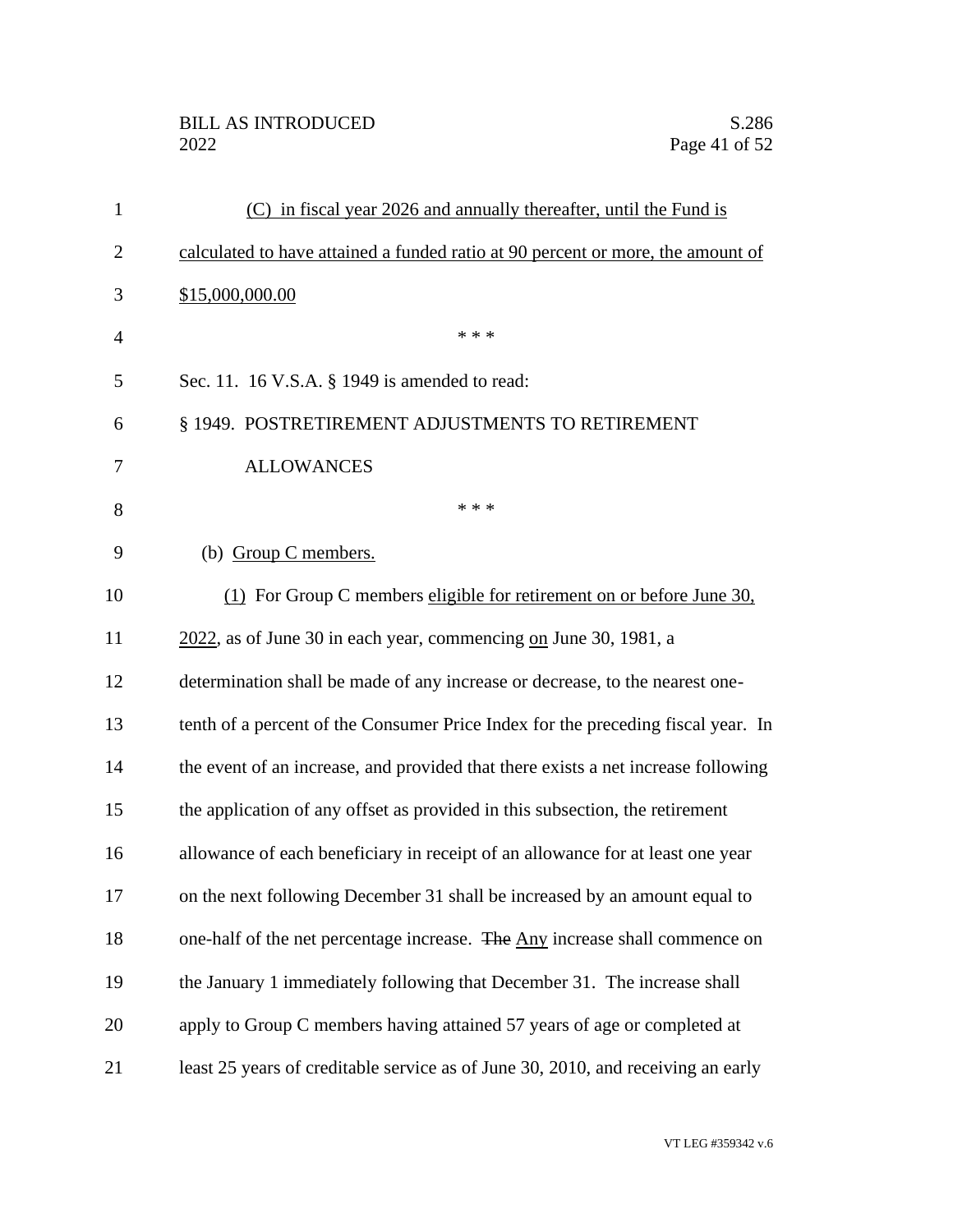| $\mathbf{1}$   | retirement allowance only in the year following attainment of age 62 years of     |
|----------------|-----------------------------------------------------------------------------------|
| $\overline{2}$ | age, and shall apply to: Group C members not having attained 57 years of age      |
| 3              | or having completed at least 25 years of creditable service as of June 30, 2010,  |
| $\overline{4}$ | and receiving an early retirement allowance only in the year following the        |
| 5              | member's attainment of 65 years of age, provided the member has received          |
| 6              | benefits for at least 12 months as of December 31 of the year preceding any       |
| $\tau$         | January adjustment. In the event of a decrease of the Consumer Price Index as     |
| 8              | of June 30 for the preceding year, the retirement allowance of a beneficiary      |
| 9              | shall not be subject to any adjustment on the next following January 1;           |
| 10             | provided, however, that:                                                          |
| 11             | $\overline{(1)(A)}$ such decrease shall be applied as an offset against the first |
| 12             | subsequent year's increase of the Consumer Price Index, up to the full amount     |
| 13             | of such increase; and                                                             |
| 14             | $\frac{2}{2}$ to the extent that such decrease is greater than such subsequent    |
| 15             | year's increase, such decrease shall be offset in the same manner against two     |
| 16             | or more years of such increases, for up to but not exceeding five subsequent      |
| 17             | years of such increases, until fully offset.                                      |
| 18             | (2) For Group C members who are eligible for retirement and leave                 |
| 19             | active service on or after June 30, 2023 and annually thereafter, in the event of |
| 20             | an increase, and provided that there exists a net increase following the          |
| 21             | application of any offset as provided in this subsection, the retirement          |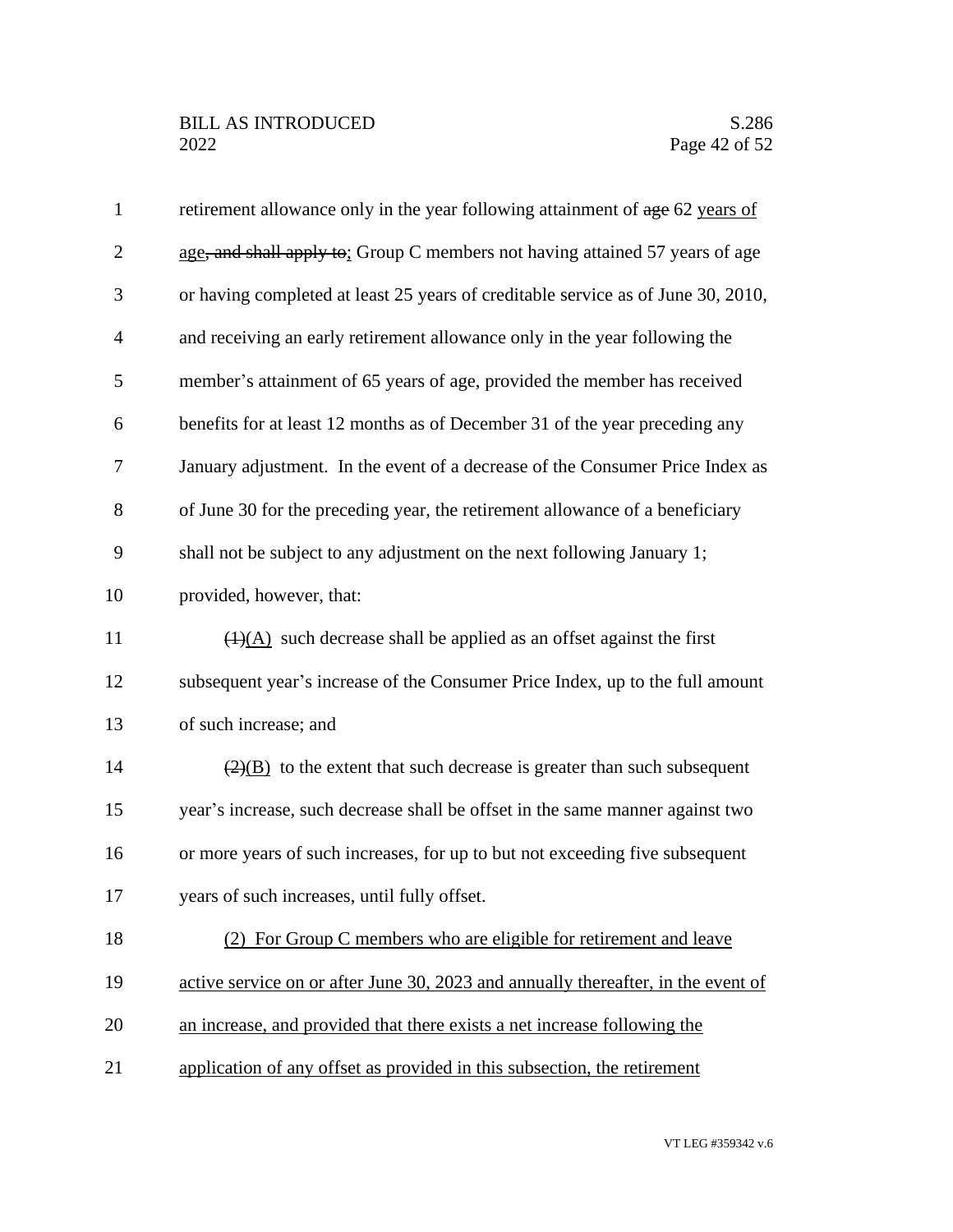| $\mathbf{1}$   | allowance of each beneficiary in receipt of an allowance for at least 24 months  |
|----------------|----------------------------------------------------------------------------------|
| $\overline{2}$ | on the next following December 31 shall be increased by an amount equal to       |
| 3              | one-half of the net percentage increase plus 7.5 percent each year; provided,    |
| $\overline{4}$ | however, that if the Fund is less than 80 percent funded as of the most recent   |
| 5              | actuarial valuation, or if the increase would result in the funded ratio for the |
| 6              | Fund decreasing to 79.9 percent or less, the net percentage shall remain at the  |
| $\tau$         | level that was in place at the time of the most recent actuarial valuation.      |
| 8              | $(c)(1)$ For purposes of subsection (a) of this section, the maximum amount      |
| 9              | of any increase or decrease utilized to determine the net percentage increase    |
| 10             | shall be five percent.                                                           |
| 11             | (2) For purposes of subsection (b) subdivision (b)(1) of this section, for       |
| 12             | a Group C member who is eligible for retirement on or before June 30, 2022,      |
| 13             | the maximum amount of any increase or decrease utilized to determine the net     |
| 14             | percentage increase shall be five percent, and any increase or decrease less     |
| 15             | than one percent shall be assigned a value of one percent.                       |
| 16             | (3) For purposes of subdivision (b)(2) of this section, for a Group C            |
| 17             | member who is eligible for retirement on or after July 1, 2022, the maximum      |
| 18             | amount of any increase or decrease utilized to determine the net percentage      |
| 19             | increase shall be four percent, and any increase or decrease less than zero      |
| 20             | percent shall be assigned a value of zero percent.                               |
| 21             | * * *                                                                            |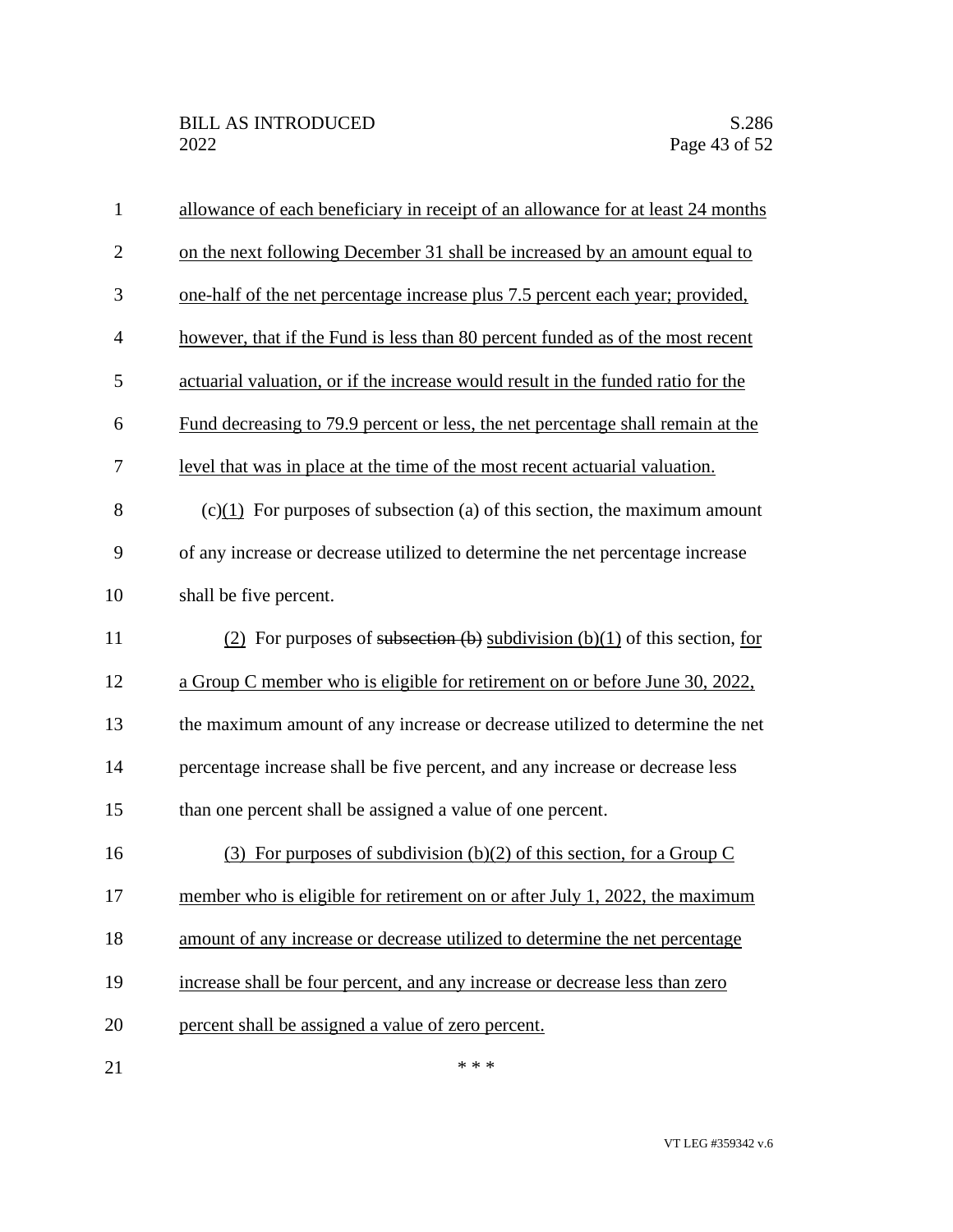| $\mathbf{1}$   | *** Other Postemployment Benefits ***                                         |
|----------------|-------------------------------------------------------------------------------|
| $\overline{2}$ | Sec. 12. 16 V.S.A. § 1944b is amended to read:                                |
| 3              | § 1944b. RETIRED TEACHERS' HEALTH AND MEDICAL BENEFITS                        |
| $\overline{4}$ | <b>FUND</b>                                                                   |
| 5              | (a) There is established the Retired Teachers' Health and Medical Benefits    |
| 6              | Fund (Benefits Fund) to pay retired teacher health and medical retiree        |
| 7              | postemployment benefits, including prescription drug benefits, when due in    |
| 8              | accordance with the terms established by the Board of Trustees of the State   |
| 9              | Teachers' Retirement System of Vermont pursuant to subsection 1942(p) and     |
| 10             | section 1944e of this title. The Benefits Fund is intended to comply with and |
| 11             | be a tax exempt governmental trust under Section 115 of the Internal Revenue  |
| 12             | Code of 1986, as amended. The Benefits Fund shall be administered by the      |
| 13             | Treasurer.                                                                    |
| 14             | (b) The Benefits Fund shall consist of:                                       |
| 15             | (1) all monies remitted to the State on behalf of the members of the          |
| 16             | State Teachers' Retirement System of Vermont for prescription drug plans.     |
| 17             | including manufacturer rebates, as well as monies pursuant to the Employer    |
| 18             | Group Waiver Plan with Wrap pursuant to the Medicare Prescription Drug        |
| 19             | Improvement and Modernization Act of 2003;                                    |
| 20             | (2) any monies appropriated by the General Assembly for the purpose of        |
| 21             | paying the health and medical postemployment benefits for retired members     |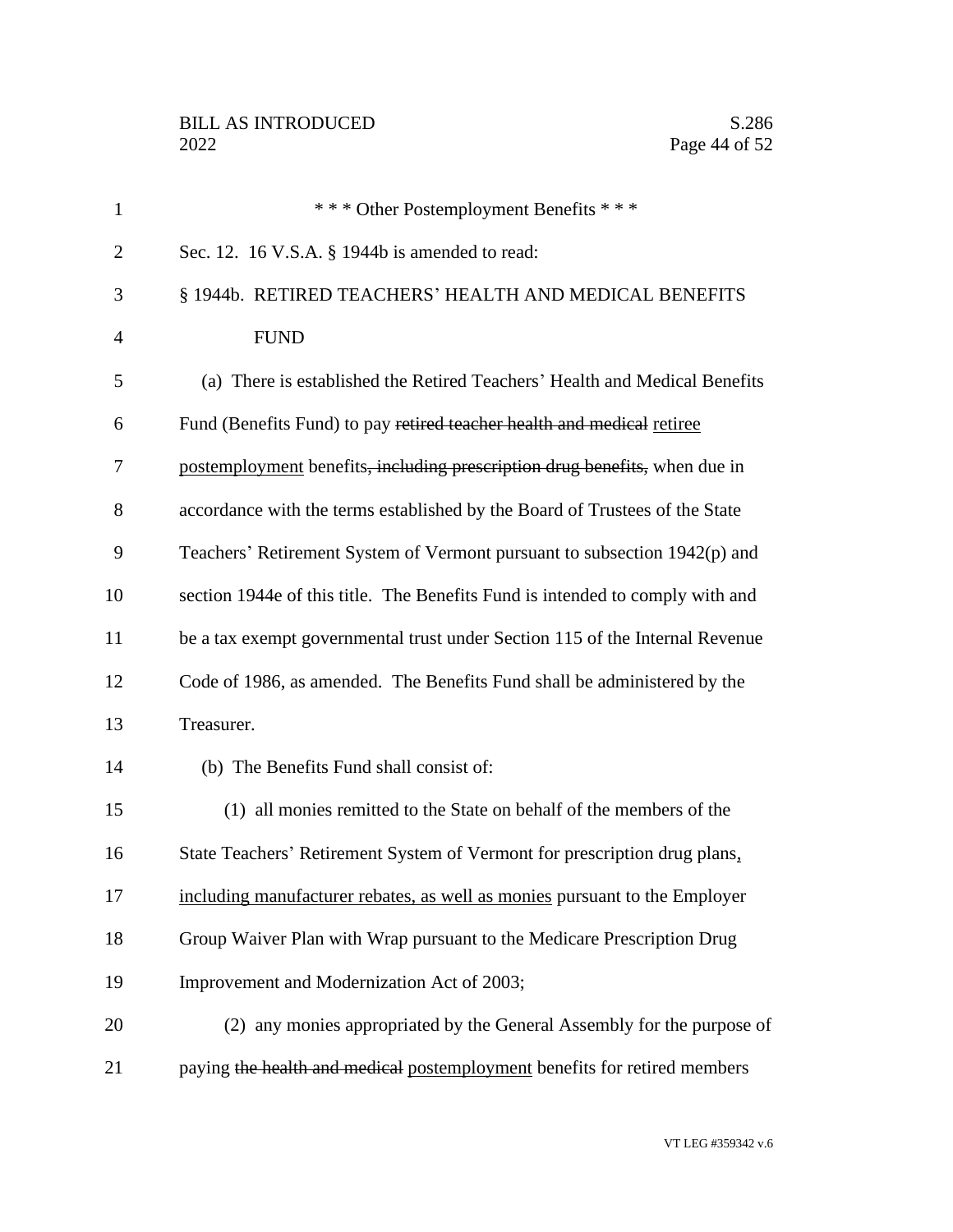1 and their dependents provided by subsection 1942(p) and section 1944e of this 2 title; 3 (3) any monies pursuant to subsection  $\left(\frac{e}{h}\right)$  of this section; and (4) [Repealed.] (5) any monies pursuant to section 1944d of this title. (c) No employee contributions shall be deposited in the Benefits Fund. (d) The Treasurer may invest monies in the Benefits Fund in accordance with the provisions of 32 V.S.A. § 434 or, in the alternative, may enter into an 9 agreement with the Vermont Pension Investment Committee Commission to invest such monies in accordance with the standards of care established by the 11 prudent investor rule under 14A V.S.A. § 902, in a manner similar to the Committee's Commission's investment of retirement system monies. Interest earned shall remain in the Benefits Fund, and all balances remaining at the end of a fiscal year shall be carried over to the following year. The Treasurer's annual financial report to the Governor and the General Assembly shall contain an accounting of receipts, disbursements, and earnings of the Benefits Fund. (e) [Repealed.] (f) Contributions to the Benefits Fund shall be irrevocable and it shall be impossible at any time prior to the satisfaction of all liabilities, with respect to employees and their beneficiaries, for any part of the corpus or income of the Benefits Fund to be used for, or diverted to, purposes other than the payment

VT LEG #359342 v.6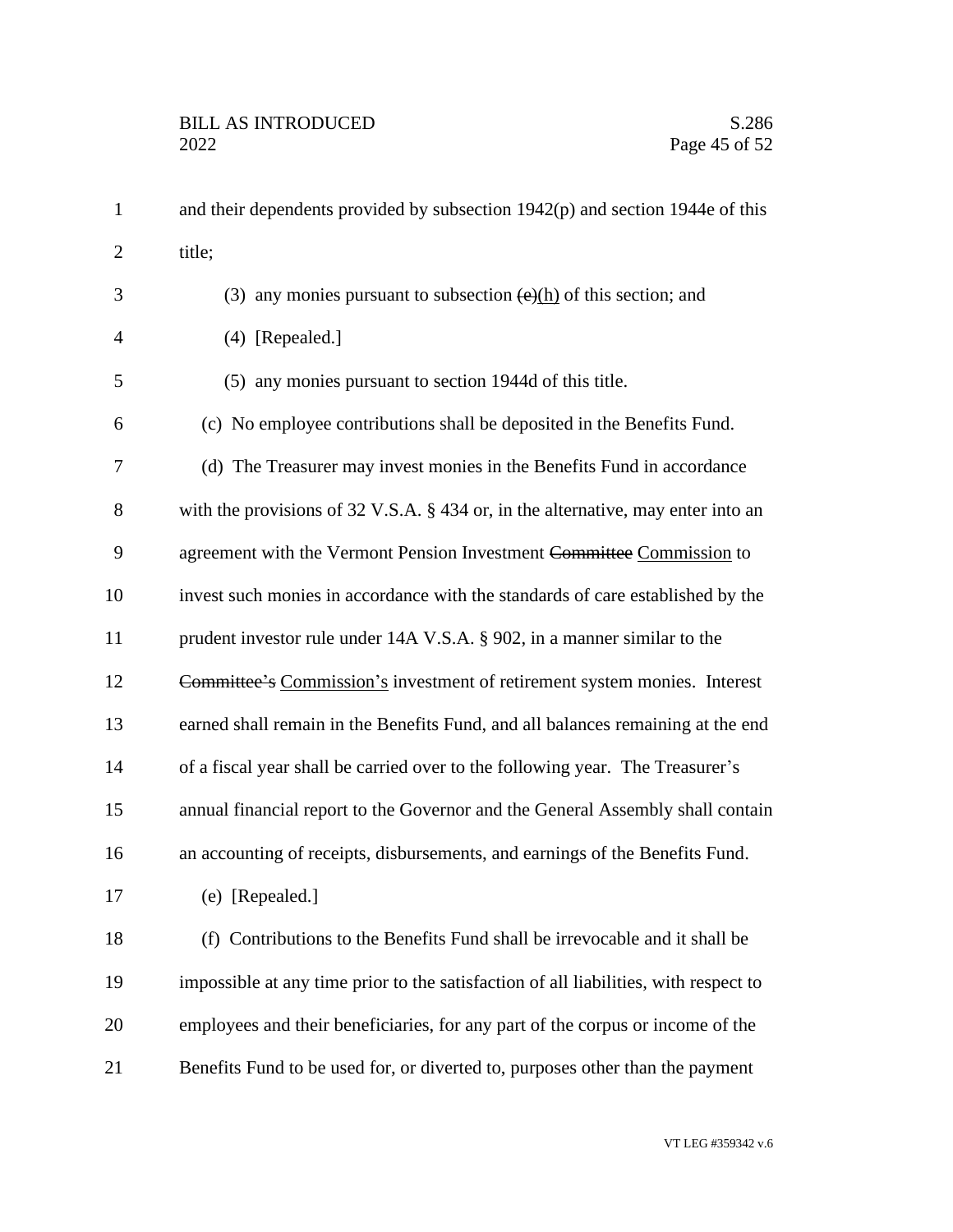| $\mathbf{1}$   | of retiree postemployment benefits to members and their beneficiaries and           |
|----------------|-------------------------------------------------------------------------------------|
| $\overline{2}$ | reasonable expenses of administering the Benefits Fund and related benefit          |
| 3              | plans.                                                                              |
| $\overline{4}$ | $(g)$ [Repealed.]                                                                   |
| 5              | (h) State contribution.                                                             |
| 6              | (1) Beginning on July 1, 2022, and annually thereafter, the State shall             |
| 7              | make annual contributions to the Benefits Fund known as the "normal"                |
| 8              | contribution" and the "accrued liability contribution," each of which shall be      |
| 9              | fixed on the basis of the liabilities of the System as shown by the most recent     |
| 10             | actuarial valuation and made by separate appropriation in the annual budget         |
| 11             | enacted by the General Assembly:                                                    |
| 12             | (A) The "normal contribution" shall be the amount that, if                          |
| 13             | contributed over each member's prospective period of service, will be               |
| 14             | sufficient to provide for the payment of all future retiree postemployment          |
| 15             | benefits after subtracting the unfunded actuarial liability and the total assets of |
| 16             | the Benefits Fund. The "normal cost" shall be identified using the actuarial        |
| 17             | cost method known as "projected unit credit" and applying a rate of return          |
| 18             | equal to the most recently adopted actuarial rate of return pursuant to 3 V.S.A.    |
| 19             | <u>§ 523.</u>                                                                       |
| 20             | (B) The "accrued liability contribution" shall be the annual payment                |
| 21             | set forth in the most recent actuarial valuation that is necessary to liquidate the |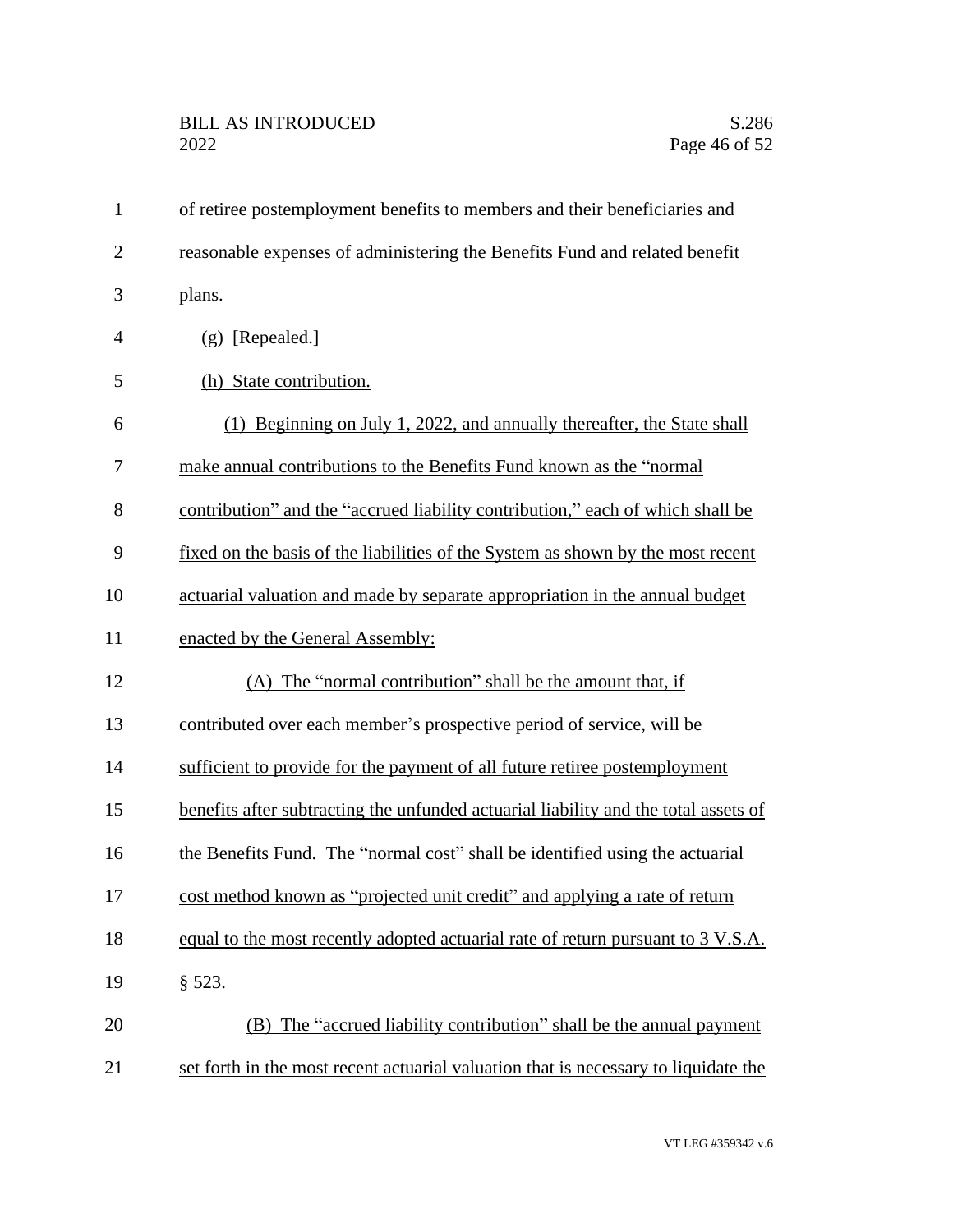| $\mathbf{1}$   | unfunded accrued liability over a closed period of 26 years and determined        |
|----------------|-----------------------------------------------------------------------------------|
| $\overline{2}$ | based on the funding schedule set forth in this section.                          |
| 3              | (i) It is the policy of the State of Vermont to liquidate fully the               |
| $\overline{4}$ | unfunded accrued liability for the payment of retiree postemployment benefits.    |
| 5              | (ii) Beginning on July 1, 2022, until the unfunded accrued liability              |
| 6              | is liquidated, the accrued liability contribution shall be the annual payment     |
| 7              | required to liquidate the unfunded accrued liability over a closed period of      |
| 8              | 26 years ending on June 30, 2048, provided that the amount of each annual         |
| 9              | basic accrued liability contribution shall be determined by amortization of the   |
| 10             | unfunded liability over the remainder of the closed 26-year period in             |
| 11             | installments.                                                                     |
| 12             | (2) Any variation in the contribution of normal or accrued liability              |
| 13             | contributions from those recommended by the actuary and any actuarial gains       |
| 14             | and losses shall be added or subtracted to the unfunded accrued liability and     |
| 15             | amortized over the remainder of the closed 26-year period.                        |
| 16             | The Board shall review annually the amount of State contributions<br>(3)          |
| 17             | recommended by the actuary of the Retirement System. Based on this review,        |
| 18             | the Board shall determine the amount of State contribution necessary for the      |
| 19             | next fiscal year to achieve and preserve the financial integrity of the funds. On |
| 20             | or before December 15 of each year, the Board shall inform the Governor and       |
| 21             | the House and Senate Committees on Government Operations and on                   |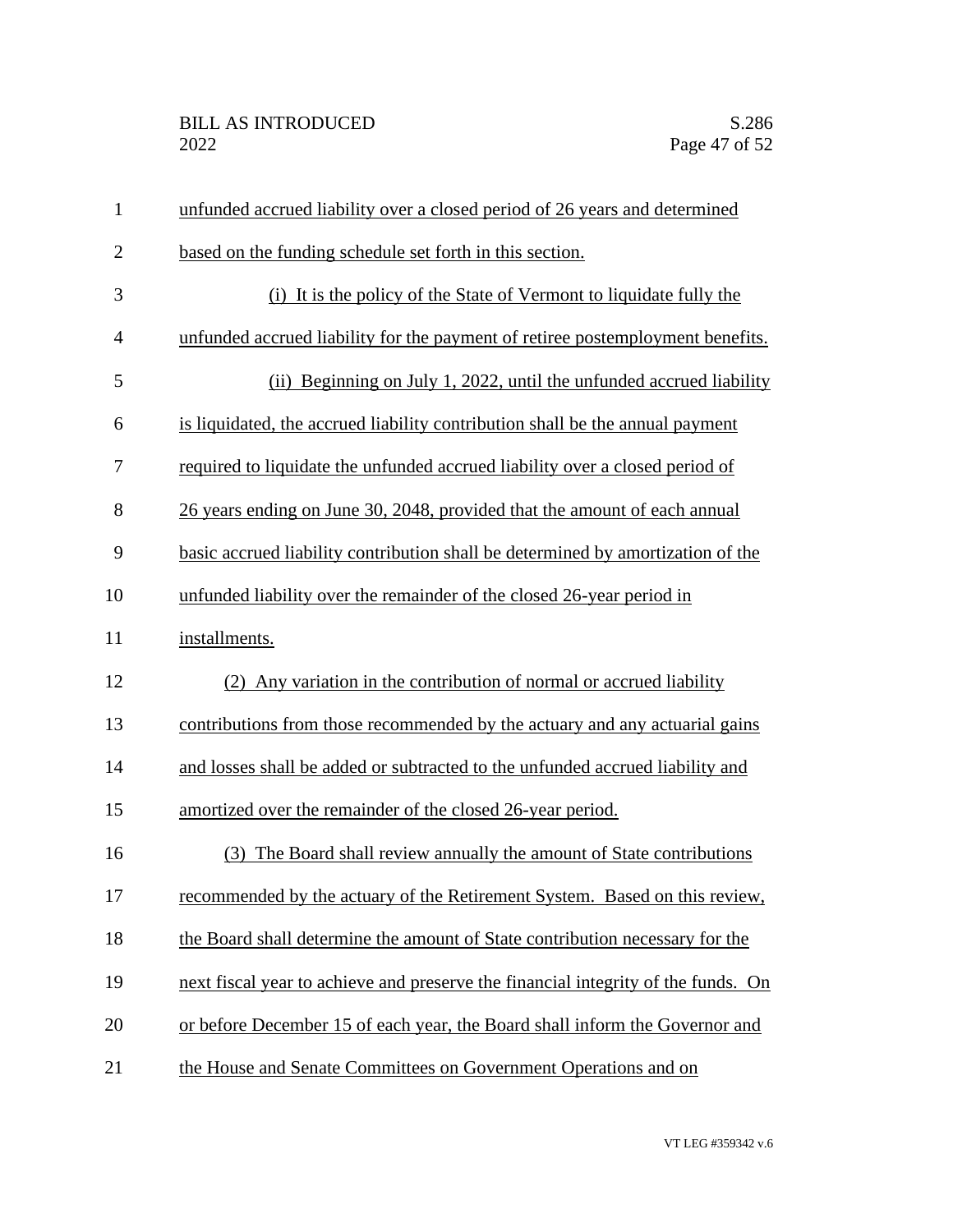| 1              | Appropriations in writing about the amount needed. The provisions of                 |
|----------------|--------------------------------------------------------------------------------------|
| $\overline{2}$ | $2 V.S.A. § 20(d)$ (expiration of required reports) shall not apply to the report to |
| 3              | be made under this subsection.                                                       |
| 4              | Sec. 13. 16 V.S.A. § 4025 is amended to read:                                        |
| 5              | §4025. EDUCATION FUND                                                                |
| 6              | * * *                                                                                |
| 7              | (b) Monies in the Education Fund shall be used for the following:                    |
| 8              | * * *                                                                                |
| 9              | (4) To make payments to the Vermont Teachers' Retirement Fund and                    |
| 10             | the Retired Teachers' Health and Medical Benefits Fund for the normal                |
| 11             | contribution contributions in accordance with subsection subsections 1944(c)         |
| 12             | of this title and 1994b(h) of this title.                                            |
| 13             | * * *                                                                                |
| 14             | Sec. 14. VERMONT TEACHERS' RETIREMENT SYSTEM; REPEAL OF                              |
| 15             | PRIOR SUNSET AND REPORTING PROVISIONS                                                |
| 16             | 2018 (Sp. Sess.) Acts and Resolves No. 11, Secs. E.515.3 and E.515.4 are             |
| 17             | hereby repealed.                                                                     |
| 18             | *** Vermont Municipal Employees' Retirement System ***                               |
| 19             | Sec. 15. 24 V.S.A. § 5062 is amended to read:                                        |
| 20             | § 5062. RETIREMENT BOARD; MEDICAL BOARD; ACTUARY; RATES                              |
| 21             | OF CONTRIBUTION; SAFEKEEPING OF SECURITIES                                           |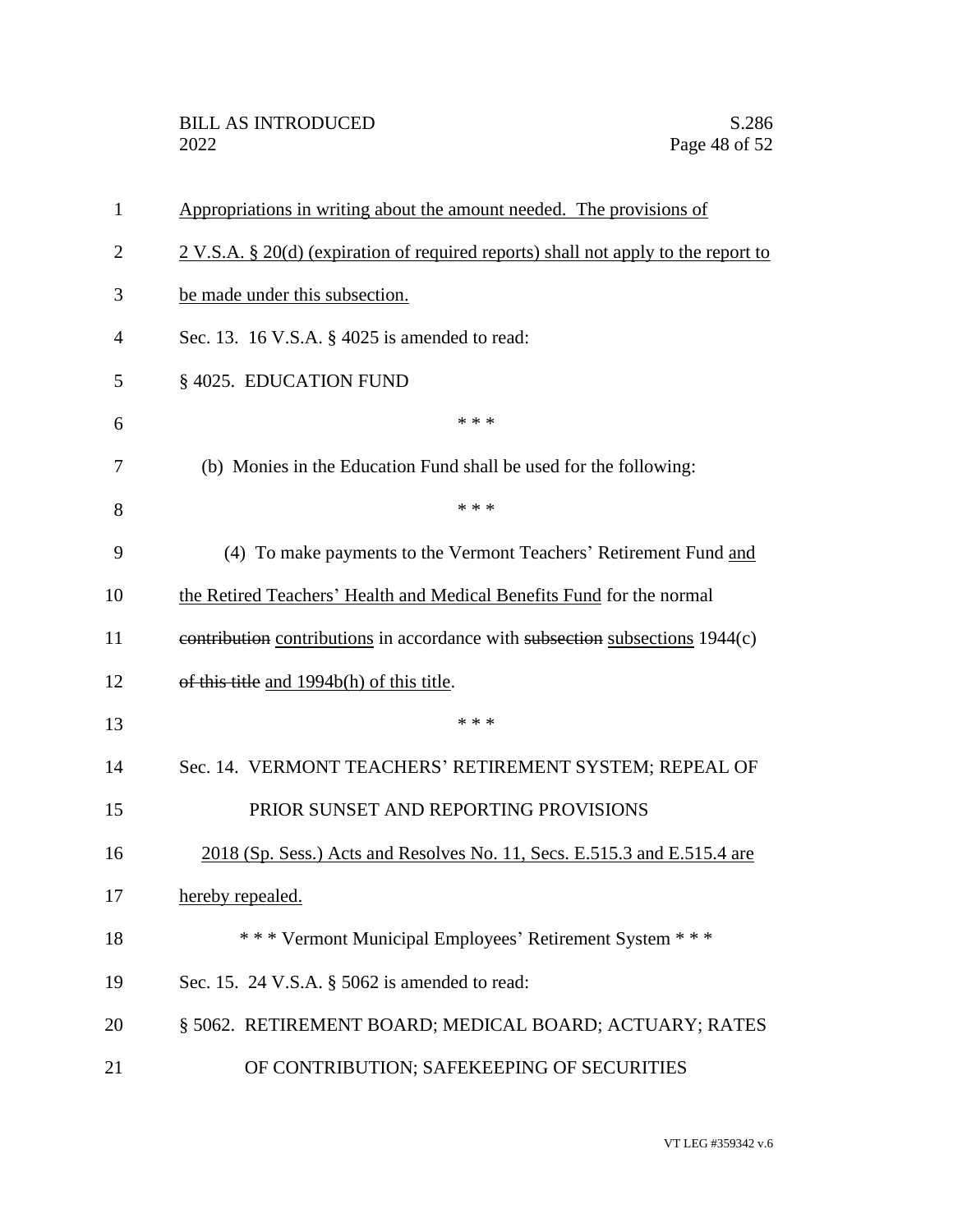| $\mathbf{1}$   | * * *                                                                            |
|----------------|----------------------------------------------------------------------------------|
| $\overline{2}$ | (k) Immediately after the establishment of the Retirement System, the            |
| 3              | Retirement Board shall adopt for the Retirement System such mortality and        |
| $\overline{4}$ | service tables as shall be deemed necessary and shall certify the rates of       |
| 5              | contribution payable under the provisions of this chapter. At least once in each |
| 6              | three year period Beginning July 1, 2023, at least once every three fiscal years |
| 7              | following the establishment of the System, the actuary shall make an actuarial   |
| 8              | investigation into the mortality, service, and compensation experience of the    |
| 9              | members and beneficiaries of the Retirement System, and taking into account      |
| 10             | the results of such investigation, the Retirement Board shall adopt for the      |
| 11             | Retirement System such mortality, service, and other tables as shall be deemed   |
| 12             | necessary and shall certify the rates of contribution payable under the          |
| 13             | provisions of this chapter.                                                      |
| 14             | * * *                                                                            |
| 15             | *** Funding ***                                                                  |
| 16             | Sec. 16. FY 2022; APPROPRIATION; STATE EMPLOYEES'                                |
| 17             | POSTEMPLOYMENT BENEFITS TRUST FUND; RETIRED                                      |
| 18             | TEACHERS' HEALTH AND MEDICAL BENEFITS FUND                                       |
| 19             | (a) In FY 2022, of the amount of General Funds reserved in 2021 Acts and         |
| 20             | Resolves No. 74, Sec. C.101(a) is unreserved as follows:                         |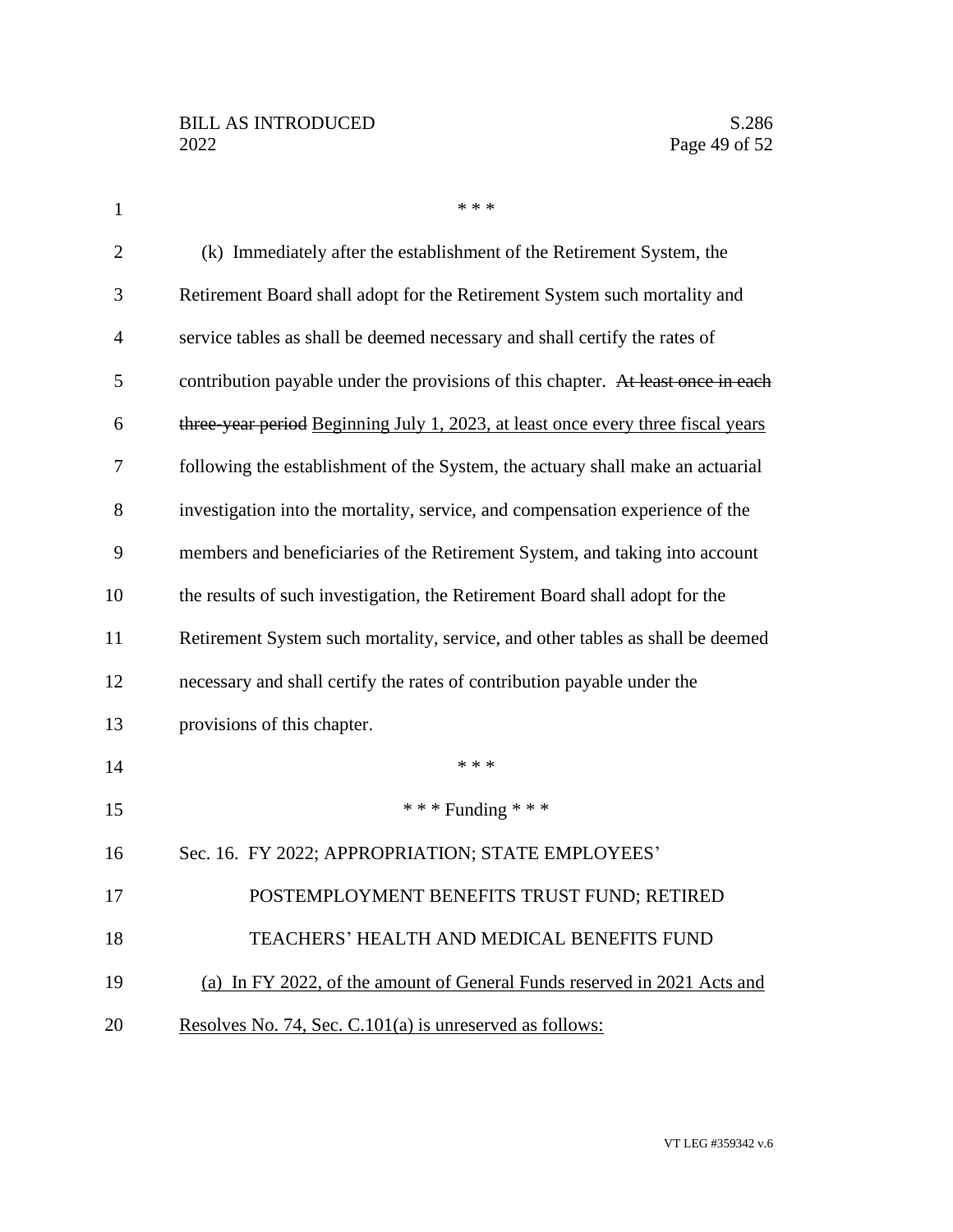| $\mathbf{1}$   | (1) the sum of $$75,000,000.00$ is appropriated to the Vermont State             |
|----------------|----------------------------------------------------------------------------------|
| $\overline{2}$ | Retirement Fund, established in 3 V.S.A. § 473, to address the unfunded          |
| 3              | accrued liability in pension benefits; and                                       |
| $\overline{4}$ | (2) the sum of \$75,000,000.00 is appropriated to the Vermont Teachers'          |
| 5              | Retirement Fund, established in 16 V.S.A. § 1944, to address the unfunded        |
| 6              | accrued liability in pension benefits.                                           |
| 7              | (b) In FY 2022, the amount of $$50,000,000.00$ in General Funds shall be         |
| 8              | appropriated to the to the Vermont Teachers' Retirement Fund, established in     |
| 9              | 16 V.S.A. § 1944, to address the unfunded accrued liability in pension benefits. |
| 10             | (c) In FY 2022, of the amount of Education Funds reserved in 2021 Acts           |
| 11             | and Resolves No. 74, Sec. $C.101(a)$ is unreserved and the sum of                |
| 12             | \$13,300,000.00 is appropriated to the Retired Teachers' Health and Medical      |
| 13             | Benefits Fund, established in 16 V.S.A. § 1944b, to support the normal cost of   |
| 14             | other postemployment benefits as set forth in 16 V.S.A. § 1944f.                 |
| 15             | (d) The appropriations in subsections (a) and (b) of this section shall not be   |
| 16             | included for the purposes of calculating the surplus in 32 V.S.A. § 308          |
| 17             | (General Fund budget stabilization reserve).                                     |
| 18             | Sec. 17. 32 V.S.A. § 308c is amended to read:                                    |
| 19             | § 308c. GENERAL FUND AND TRANSPORTATION FUND BALANCE                             |
| 20             | <b>RESERVES</b>                                                                  |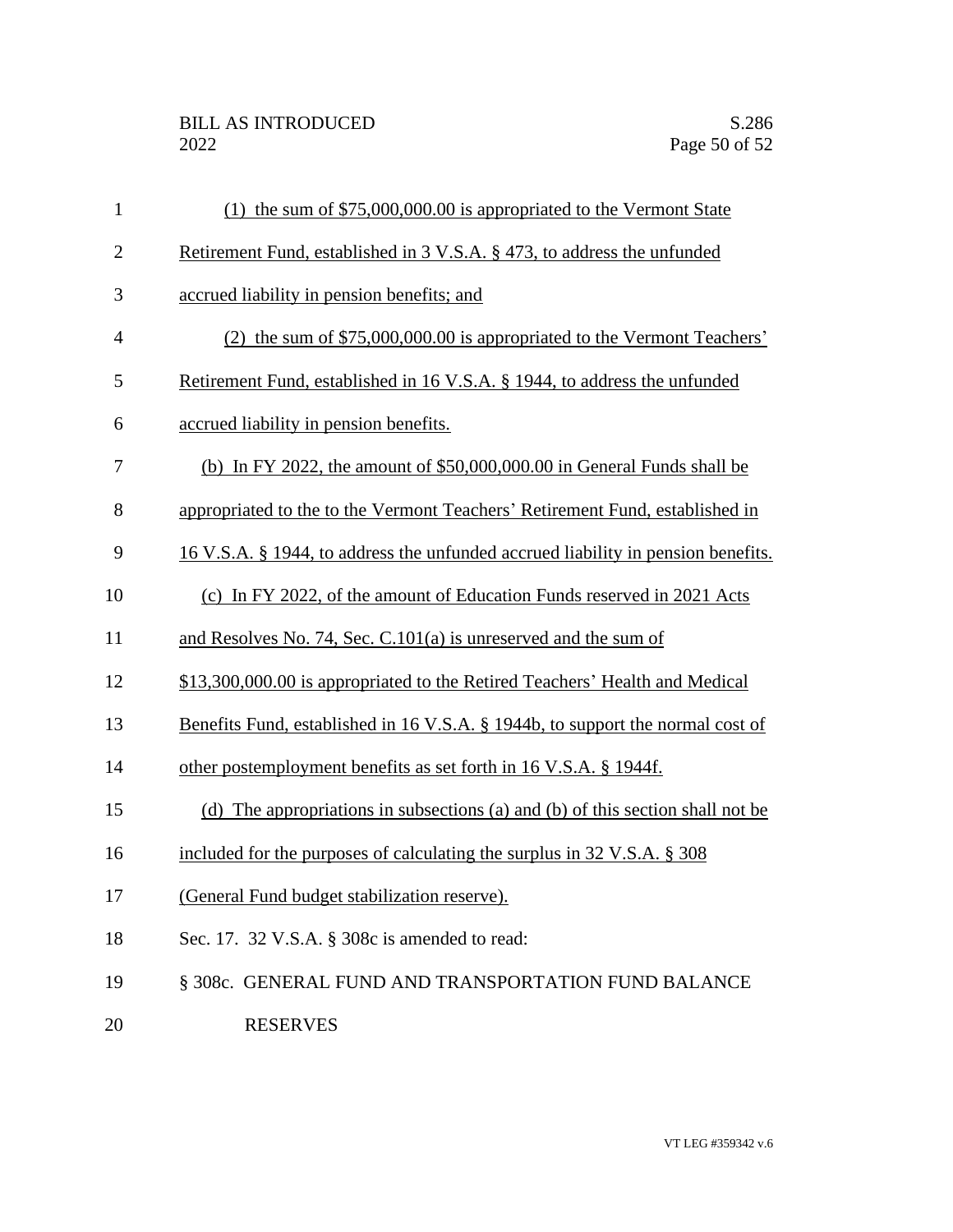# BILL AS INTRODUCED<br>2022 Page 51 of 52

| $\mathbf{1}$   | (a) There is hereby created within the General Fund a General Fund              |
|----------------|---------------------------------------------------------------------------------|
| $\overline{2}$ | Balance Reserve, also known as the "Rainy Day Reserve." After satisfying the    |
| 3              | requirements of section 308 of this title, and after other reserve requirements |
| $\overline{4}$ | have been met, any remaining unreserved and undesignated end of fiscal year     |
| 5              | General Fund surplus shall be reserved in the General Fund Balance Reserve.     |
| 6              | The General Fund Balance Reserve shall not exceed five percent of the           |
| 7              | appropriations from the General Fund for the prior fiscal year without          |
| 8              | legislative authorization.                                                      |
| 9              | $(1), (2)$ [Repealed.]                                                          |
| 10             | (3) Of the funds that would otherwise be reserved in the General Fund           |
| 11             | Balance Reserve under this subsection, 50 percent of any such funds the         |
| 12             | following amounts shall be reserved as necessary and transferred from the       |
| 13             | General Fund to the Vermont State Employees' Postemployment Benefits            |
| 14             | Trust Fund established by 3 V.S.A. § 479a as follows:                           |
| 15             | (A) 25 percent to the Vermont State Retirement Fund established by              |
| 16             | 3 V.S.A. § 473; and                                                             |
| 17             | (B) 25 percent to the Vermont Teachers' Retirement Fund                         |
| 18             | established by 16 V.S.A. § 1944.                                                |
| 19             | * * *                                                                           |